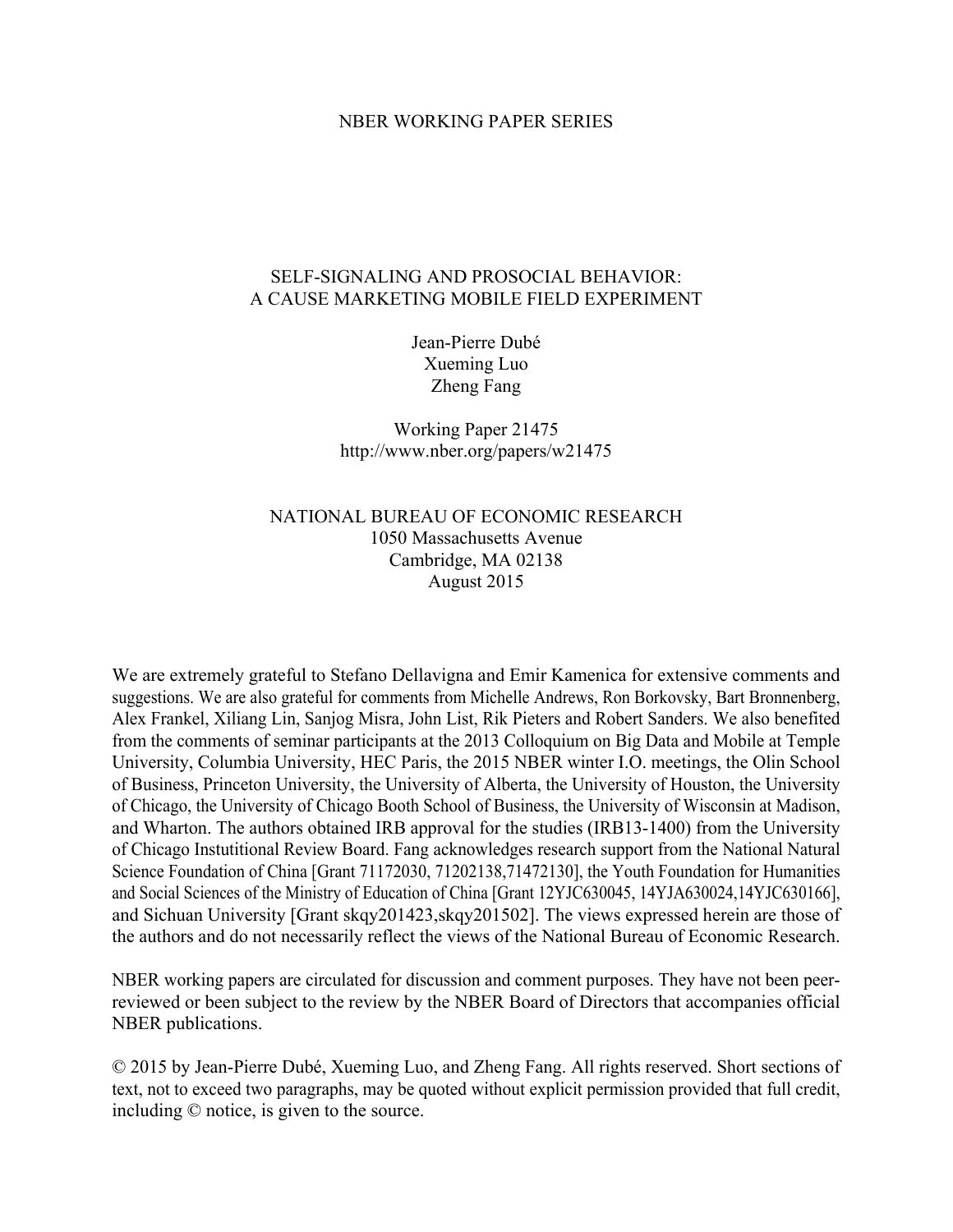Self-Signaling and Prosocial Behavior: a Cause Marketing Mobile Field Experiment Jean-Pierre Dubé, Xueming Luo, and Zheng Fang NBER Working Paper No. 21475 August 2015 JEL No. C7,C72,C9,C93,D03,D11,D12,D8,D81,M3,M30,M31

#### **ABSTRACT**

We empirically test an information economics based theory of social preferences in which ego utility and self-signaling can potentially crowd out the effect of consumption utility on choices. Two large-scale, randomized controlled field experiments involving a consumer good and charitable donations are conducted using a subject pool of actual consumers. We find that bundling relatively large charitable donations with a consumer good can generate non-monotonic regions of demand. Consumers also self-report significantly lower ratings of "feeling good about themselves" when a large donation is bundled with a large price discount for the good. The combined evidence supports the self-signaling theory whereby price discounts crowd out a consumer's self-inference of altruism from buying a good bundled with a charitable donation. Alternative theories of motivation crowding are unable to fit the non-monotonic moments in the data. A structural model of self-signaling is fit to the data to quantify the economic magnitude of ego utility and its role in driving consumer decisions.

Jean-Pierre Dubé University of Chicago Booth School of Business 5807 South Woodlawn Avenue Chicago, IL 60637 and NBER jdube@chicagobooth.edu

Xueming Luo Fox School of Business Room 511 1801 Liacouras Walk Philadelphia, PA 19122 luoxm@temple.edu

Zheng Fang Sichuan University 29 Wangjiang Road Chengdu, Sichuan P.R.C 610064 149281891@qq.com

A randomized controlled trials registry entry is available at: AEARCTR-0000799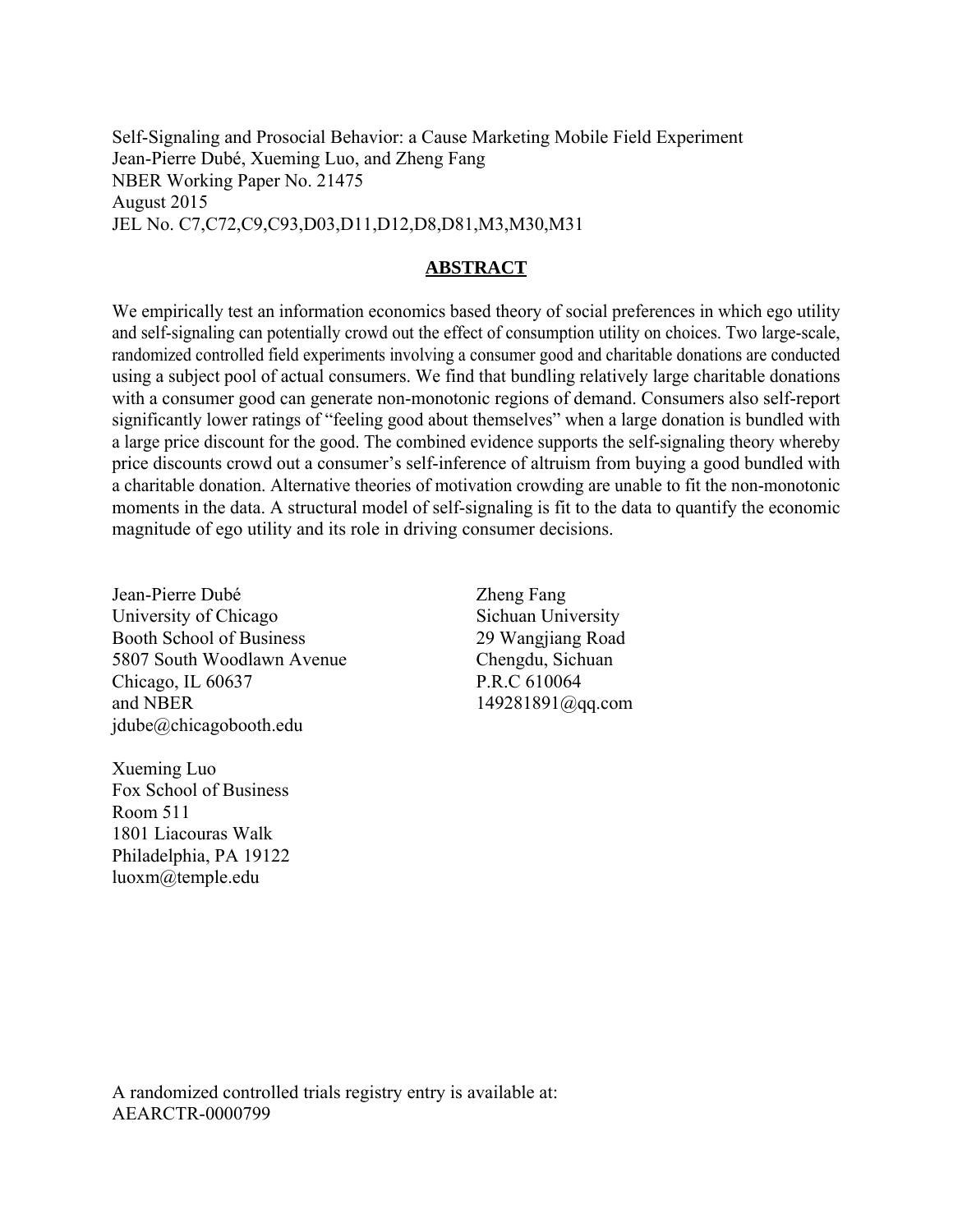# 1 Introduction

The study of prosocial behavior has spawned a large literature at the intersection of economics and psychology. Standard economic theory predicts that economic (e.g. monetary) incentives should increase an individual's willingness to perform an activity. Behavioral economists have puzzled over this conventional wisdom, at least since the controversial work by Titmuss (1971). Titmuss conjectured that paying blood donors would reduce their incentive to donate blood. Lacking hard evidence, the conjecture was initially dismissed by economists (Solow (1971); Arrow (1972); Bliss (1972)). Subsequently, a long literature in behavioral economics has generated a collection of empirical examples where economic incentives counter-intuitively reduce the supply of prosocial behavior (e.g. see the surveys in Frey and Jegen (2001) and Bowles and Polania-Reyes (2012)). A parallel literature in cognitive psychology has studied situations in which extrinsic (economic) incentives can crowd out an intinsically motivated individual's motivation to perform a task, the so-called *Hidden Costs of Reward* (Deci (1971); Lepper and Greene (1978)). However, the empirical evidence in the field for the crowding out effect of economic incentives on prosocial behavior has been mixed.<sup>1</sup>

The literature on social image and inference (e.g. Bernheim (1994)) offers one potential explanation for the inconsistent empirical findings of motivation crowding and prosocial behavior. Suppose that peers observe an individual's prosocial actions, but not her underlying preferences. An additional *reputational* motivation can influence prosocial behavior if the individual's actions generate informative signals to peers about her underlying motivation or status (Glazer and Konrad (1996); Benabou and Tirole (2006)). In this case, monetary rewards might weaken the social signal to peers of an individual's altruism, reducing the latter's incentive to behave prosocially for fear of appearing greedy or materialistic.

This paper explores a related reputational motivation driven by self-image, as opposed to social image. Using the analogy of interpersonal agency models, Bodner and Prelec (2002) and Prelec and Prelec (2010) study intrapersonal agency in a model of simultaneous "dual selves:" a decider who chooses an action and a judge who interprets the action<sup>2</sup>. The decider receives consumption utility from the action and the judge receives self-diagnostic "ego utility" from the interpretation of the action<sup>3</sup>. The model

<sup>&</sup>lt;sup>1</sup>Kamenica (2012) and Gneezy, Meier, and Biel (2011) summarize the mixed evidence for motivation crowding out. Mellstrom and Johannesson (2008) fail to detect an overall effect of monetary incentives on blood donation. Lacetera, Macis, and Slonim (2009) not only find no evidence of crowding out, they also find that monetary incentives increase donation levels, albeit subject to cannibalization of other blood drives with lower incentives. Similarly, Ashraf, Bandiera, and Jack (2012) fail to detect crowding out effects from financial incentives in a study of Zambian hairdressers recruited to sell female condoms for an NGO. In other contexts, Gneezy and Rustichini (2000) find that rewards do crowd out school children's incentives to collect money for charity; and Frey and Oberholzer-Gee (1997) find crowding out effects for "not-in-my-backyard" projects such as locating a toxic waste dump near a municipality. Landry, Lange, List, Price, and Rupp (2010) find that small rewards crowd out charitable donations from prior donors, but increase donations of new donors. Barasch, Berman, and Small (2014) find that monetary incentives crowd out an individual's productivity in persuading others to behave prosocially.

<sup>2</sup>The model builds on the notion of brain modularity and dual-process decision-making (see Brocas and Carrillo (2014) for a survey).

<sup>&</sup>lt;sup>3</sup>An alternative formulation of the dual-selves looks at the temporal conflict between the simultaneous myopic versus forward-looking selves (Thaler and Shefrin (1981); Fudenberg and Levine (2006)). A separate literature has looked instead at multi-period settings with a series of conflicting selves (e.g. Benabou and Tirole (2004); Bernheim and Thomadsen (2005)).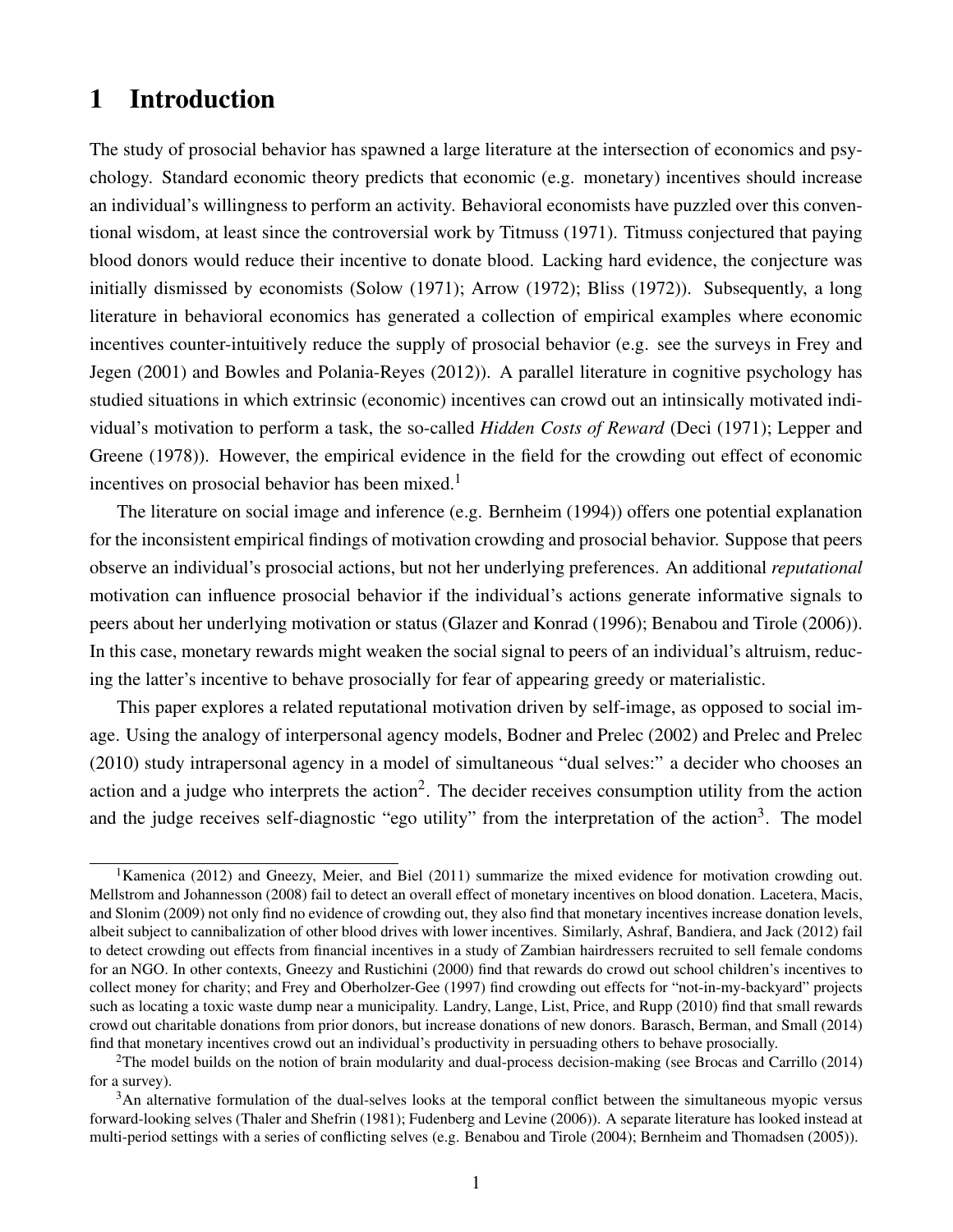builds on the psychology of self-perception, which has long recognized that the individual can take the perspective of an outside observer and learn about herself by reflecting on her own actions (Bem (1972)). Self-signaling arises when the individual can influence her own self-beliefs through her actions. Benabou and Tirole (2006) explore the formal game theory of such self-signaling, modeling behavior and the corresponding self-signal as equilibrium outcomes in a game of incomplete information. In equilibrium, monetary incentives can be counterproductive by crowding out prosocial behavior when the incentive dampens the self-signal and reduces the ego utility.

We test self-signaling and crowding out by conducting two large-scale, controlled field experiments. We also measure the potential incompatibility between self-image motivation and extrinsic financial incentives to behave prosocially.<sup>4</sup> Like Gneezy, Gneezy, Riener, and Nelson (2012), we study consumer demand for a product with a prosocial characteristic. The experiments were conducted in a large Chinese city in collaboration with one of the world's largest mobile carriers. We randomly sampled subjects from a population of mobile subscribers who own a smartphone and live close to a movie theater. Each subject was randomly assigned to one of several promotional campaigns for a movie ticket, and was then contacted via SMS with the offer. One set of test cells consisted of "pure discounts" off the regular price of a ticket. A second set of cells consisted of "pure donations" of a pre-determined magnitude to a specific charity that would be made in conjunction with each ticket purchased. A third set of test cells consisted of a combination of a discount and a charitable donation. We observe each subject's purchase decision. In the second experiment, we also conducted a follow-up survey with a subset of the subjects twenty-four hours after the promotional experiments. We asked each subject a series of motivationrelated questions. Since the receipt of the SMS message and the resulting purchase decision were all performed on an individual subject's smartphone, any signaling benefit would be private in nature.

The self-signaling theory generates several testable hypotheses. Under "pure discounts," we expect ticket demand to be monotonically increasing in the size of the discount since there is no self-signaling about altruism. The use of donations triggers the self-signaling motive. Discounts can dampen the signal, or warm-glow feeling, thereby reducing the diagnostic motivation to buy a ticket. If the dampening crowds out ticket purchases, we expect to observe regions of upward-sloping demand. As expected, in the absence of a donation, we find that discounts increase demand. When we combine discounts and donations, we find non-monotonicities that are consistent with the self-signaling theory. For relatively small donations, discounts increase demand. However, for even moderate-sized donations, we see a nonmonotonic effect of discounts on ticket sales, which is consistent with a dampening of the self-signal. Our survey corroborates the self-signaling theory. At moderately high donation levels, subjects' self-reported purchase motivation to "feel good about themselves" declines with the level of the discount. Since the crowding out effect of discounts arises with large, not small discounts, we can rule out the "mere incidence of payment" effect whereby the crowding out arises at small (underpowered) reward levels

<sup>&</sup>lt;sup>4</sup>Our work is similar to Pessemier, Bemmaor, and Hanssens (1977) who document survey evidence that monetary incentives generally reduce subjects' stated willingness to donate organs; although they do not attribute their findings to a specific psychological mechanism.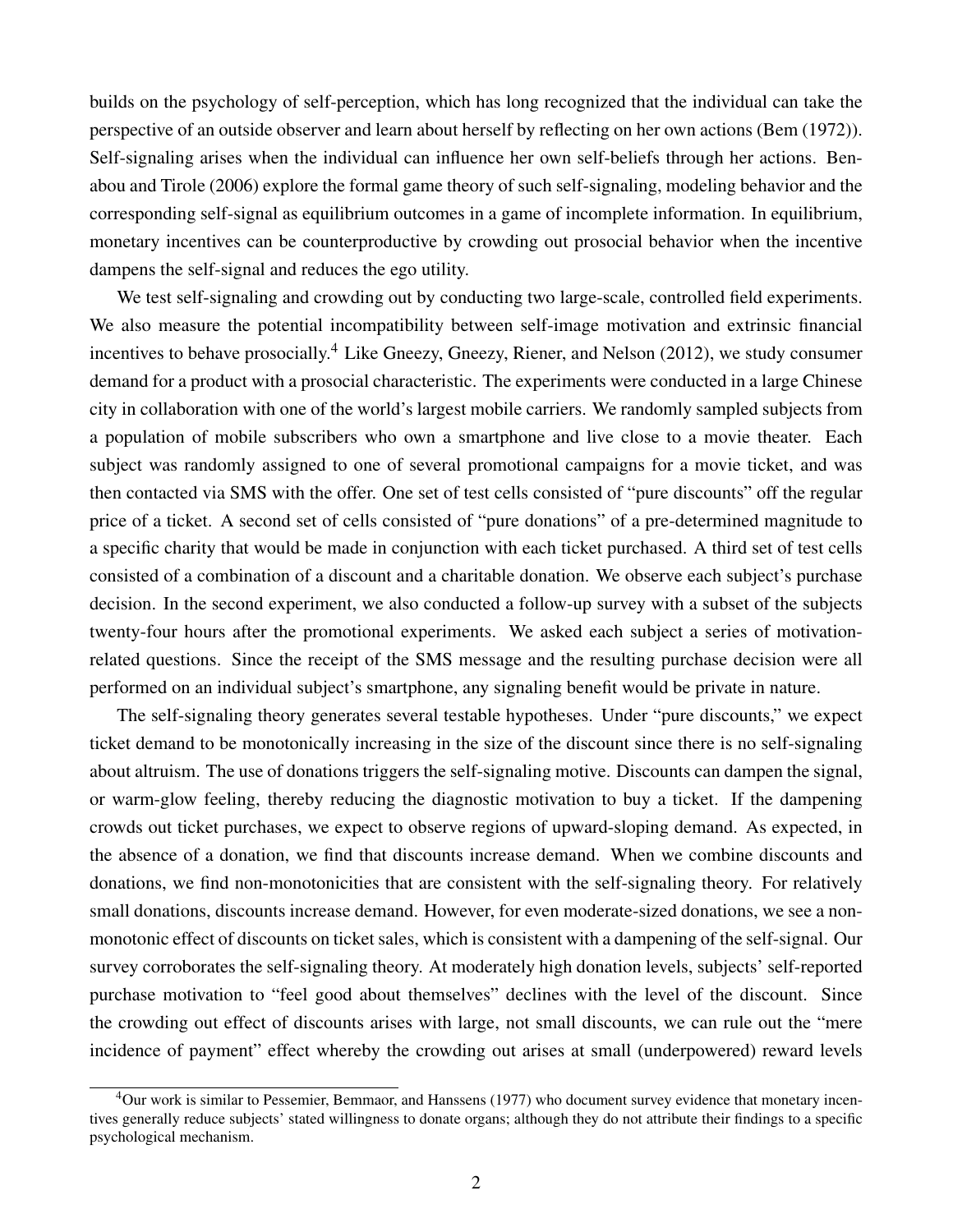(Gneezy and Rustichini (2000); Frey and Jegen (2001)). We can also rule out a contextual inference whereby the consumer uses the promotion to learn about the movie quality and not to learn about herself (Benabou and Tirole (2003); Kamenica (2008)). Holding the total promotion budget fixed, crowding out arises from the allocation of the budget across discounts and donations, not from the total size of the budget.

We also use our experimentally-generated data to estimate the structural form of our model of demand, which nests the self-signaling equilibrium. This component of the paper contributes to the growing literature estimating parameter estimates from a completely specified model using field experiment data (Card, DellaVigna, and Malmendier (2011)). The estimator we use is robust to the potential multiplicity of equilibria that can emerge. Similar to DellaVigna, List, and Malmendier (2012), we use the structural estimates of consumer preferences to describe and quantify the underlying motivation. We find that the average consumption utility from donations is small and negative. In contrast, consumers place a statistically and economically significant positive weight on the perception of a high marginal utility from donations. At face value, the average consumer gets little consumption benefit from the charitable donation, but does value the self-perception of being altruistic. This finding is qualitatively similar to List (2006) who finds that, in the field, individuals are motivated by reputation and not by social preferences. Interestingly, consumers place significant positive weight on their perception of price sensitivity, suggesting they prefer not to appear motivated by low prices which is similar to the distaste for appearing greedy in Benabou and Tirole (2003).

Our work is closely related to the empirical literature studying self-deceptive behavior (Quattrone and Tversky (1984); Shafir and Tversky (1992); Mijovic-Prelec, Shin, Chabris, and Kosslyn (1994b); Dhar and Wertenbroch (2012); Gneezy, Gneezy, Riener, and Nelson (2012); Savary, Goldsmith, and Dhar (2014)). We contribute to this literature by testing self-signaling in the field and measuring its impact, through crowding out, on actual prosocial behavior.

Our work is also related to the empirical literature on social-signaling and prosocial behavior. List, Berrens, Bohara, and Kerkvliet (2004) find that social isolation moderates subjects' stated preferences over donations to a non-profit enterprise. Field experiments by Ariely, Bracha, and Meier (2009) and Ashraf, Bandiera, and Jack (2012) find that prosocial behavior increases dramatically when individual effort is displayed publicly, versus a control condition where effort remains private. In these studies, monetary incentives have a neutral effect in the public setting, but increase prosocial behavior in the private setting. Similarly, Berman, Levine, Barasch, and Small (2015) find that bragging about one's prosocial behavior increases peer perceptions when bragging provides novel information, but decreases peer's perceptions when the prosocial behavior is already publicly known. Our work contributes to this literature by providing field evidence of self-signaling and ego utility, a reputational motive for prosocial behavior that does not require social considerations.

The remainder of the paper is organized as follows. In section 2, we briefly discuss the theory and practice of cause marketing. Section 3 develops the model of self-signaling and the corresponding consumer demand, along with our key tests. Section 4 discusses the structure of the field experiments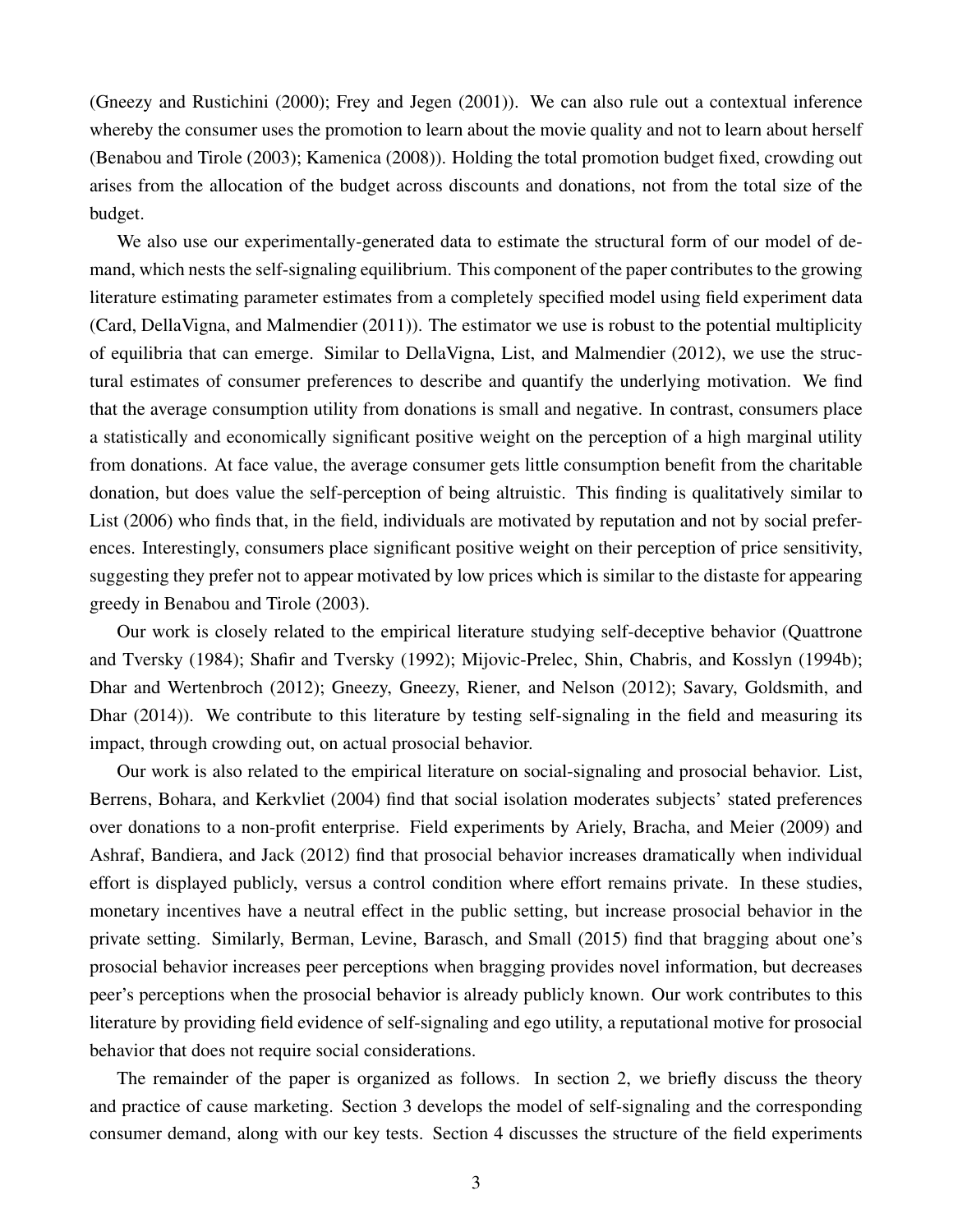and the data. The estimator for the structural form of the model is discussed in section 6. Our empirical results are summarized in section 5. We conclude in section 7.

### 2 Cause Marketing

Our field experiments consist of cause marketing campaigns. A cause marketing campaign is "characterized by an offer from the firm to contribute a specified amount to a designated cause when customers engage in revenue-providing exchanges that satisfy organizational and individual objectives" (Varadarajan and Menon (1988)). Our cause marketing campaigns involve promotional offers for a movie ticket whereby the seller donates a pre-determined portion of the ticket price to a pre-determined charity. We also experiment with campaigns offering a discount off the regular price of a movie ticket as well as campaigns with both a donation and a discount.

In practice, cause marketing has become an increasingly popular marketing tactic in recent years, with total US spending increasing each year since at least 2005 and reaching \$1.78 billion in 2009.<sup>5</sup> Conventional wisdom about cause marketing campaigns holds that consumer willingness-to-pay is increasing weakly in the donation size (e.g. Arora and Henderson (2007); Haruvy and Leszczyc (2009); Elfenbein and McManus (2010); Koschate-Fischer, Stefan, and Hoyer (2012)). Industry experts share this view, advising firms that more sponsorship raises consumer support. Cause marketing consultant Paul Jones explains that "Cause marketing works because people have an affinity for the cause or the cause's mission and want to support it.<sup>6</sup>" The underlying logic is that experts believe consumer response to cause marketing reflects altruism.

Our results are at odds with this conventional wisdom. We find that response to a cause marketing campaign is driven by the self-perception of altruism as opposed to genuine value for the cause itself. Our results indicate that willingness-to-pay does not unambiguously increase with the donation size. Rather, the combination of donations and discounts leads to regions of non-monotonicity in demand. In particular, for large discount levels, we find that larger donations may counter-intuitively reduce ticket demand. Based on these findings, a firm designing a cause marketing campaign should limit its use of non-complementary discount promotion tactics.

Our results are also at odds with the conventional wisdom of "integrated marketing communications" (e.g. Kotler and Keller (2011)), which generally views different marketing media as complementary and synergistic to one-another. Our findings suggest that discounts may be counter-productive when combined with donations.

<sup>5</sup> IEG Sponsorship Report, January 7, 2014, http://www.sponsorship.com/iegsr/2014/01/07/Sponsorship-Spending-Growth-Slows-In-North-America.aspx?utm\_source=twitter&utm\_medium=referral&utm\_content=tweet&utm\_campaign=iegsrTweet#.UtBkbmRDscJ.

<sup>6</sup> "Spending Dollars to Raise Pennies?" http://www.causemarketing.biz/2007/03/spending-dollars-to-raise-pennies/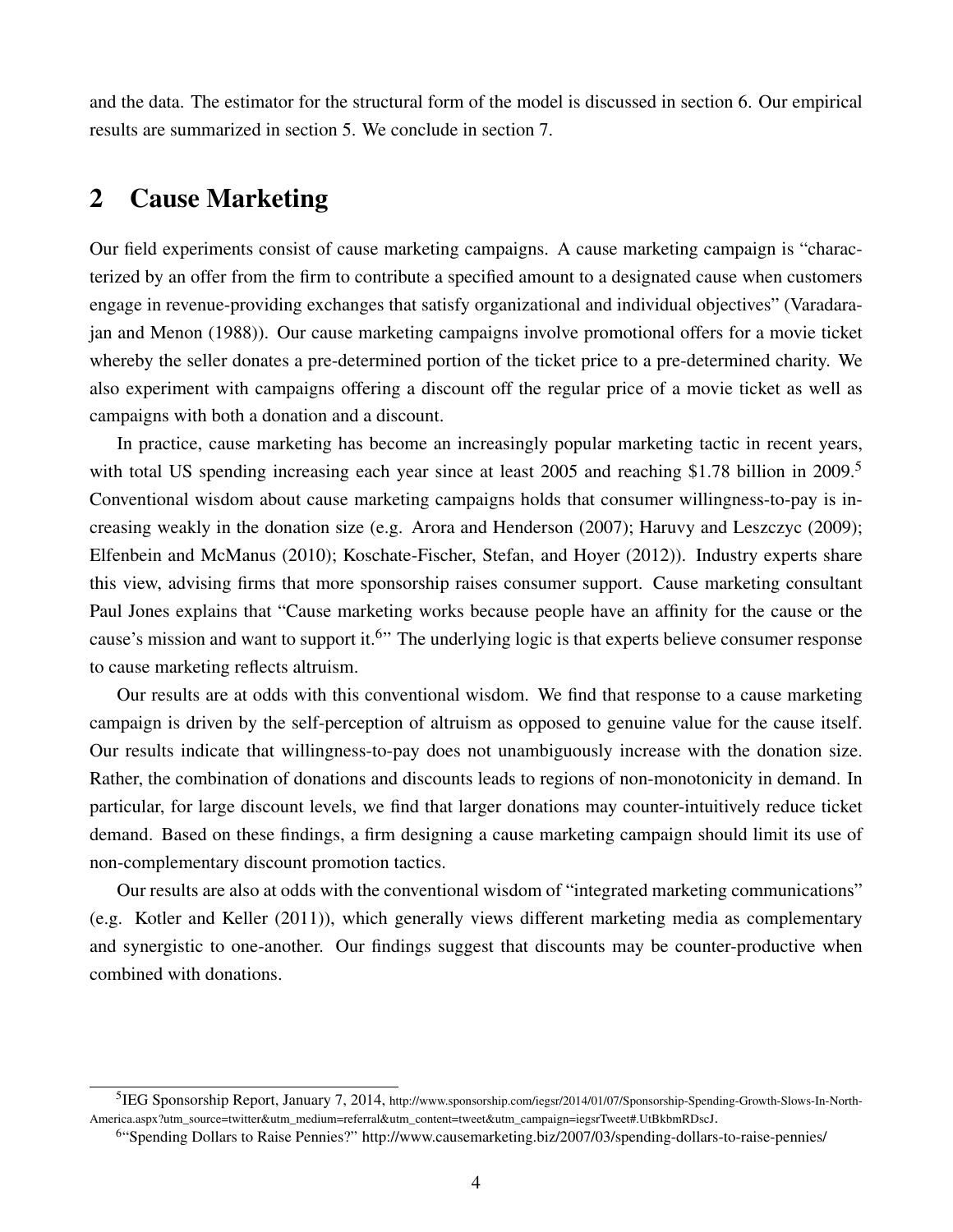## 3 A Model of Self-Signaling

### 3.1 Model

In this section, we develop a formal model of self-signaling, We adapt the models of Bodner and Prelec (2002) and Benabou and Tirole (2006) to our cause marketing campaign for movie tickets. In the model, a consumer receives a promotional offer  $(a, p)$  for a movie that includes a prosocial characteristic – a pre-determined donation amount to a charity – and a discount off the regular price. The consumer's consumption utility consists of the direct benefit from the movie ticket net of the price and, when applicable, the direct benefit from a charitable donation level. The direct benefit from a charitable donation may reflect genuine altruism and/or the joy of giving itself.<sup>7</sup> In addition, the consumer has a prior belief about her preferences before receiving the promotional offer. The consumer derives diagnostic "ego utility" based on her posterior self-beliefs after making her purchase decision in response to the promotional offer. The self-diagnostic component of utility captures the dual role of the *self* as an external observer who observes (or recollects) the purchase decision, but does not observe (or recollect) the underlying motivation (Bodner and Prelec (2002)). We model the *self* observer as a rational Bayesian learner who updates her self-beliefs based on the observed purchase behavior.<sup>8</sup> In the cause marketing setting, we assume that self-image reflects the perceived level of altruism (pure and/or impure) and the perceived level of price-sensitivity. During the cause marketing campaign, the consumer makes the utility-maximizing ticket purchase decision, which combines her consumption and diagnostic benefits.

Let *V* denote the consumer's value of the movie. Let  $p > 0$  denote the ticket price and let  $a > 0$ denote the monetary amount of the charitable donation bundled with a ticket. A consumer makes a discrete purchase decision  $y \in \{0, 1\}$  where 1 denotes purchase and 0 denotes non-purchase.

The consumer's conditional indirect utility from buying and not buying are

$$
U = \begin{cases} (V + \gamma a + \alpha p + \varepsilon_1) + R(a, p, \Lambda, 1) & , y = 1 \\ R(a, p, \Lambda, 0) + \varepsilon_0 & , y = 0 \end{cases}
$$
 (1)

where  $\Theta = (V, \alpha, \gamma)$  are consumption utility parameters,  $\Lambda = (\lambda_{\gamma}, \lambda_{\alpha})$  are ego utility parameters and  $\varepsilon_1$ and  $\varepsilon_0$  are a random utility shocks from buying and not buying a ticket respectively. The first utility component,  $(V + \gamma a + \alpha p + \varepsilon_1)$ , denotes the net consumption utility of the offer. The second term,

$$
R(a, p, \Lambda, y) = \lambda_{\gamma} E(\gamma|a, p, y) + \lambda_{\alpha} E(\alpha|a, p, y)
$$
 (2)

denotes the consumer's ego utility (or diagnostic utility). One could think of this term as the self-esteem

<sup>&</sup>lt;sup>7</sup>While our analysis will not attempt to distinguish between such pure and impure sources of altruism, Benabou and Tirole (2006) show how both may be captured by this specification.

<sup>8</sup>Bodner and Prelec (2002) discuss alternative, non-Bayesian learning and belief structures that we do not consider herein.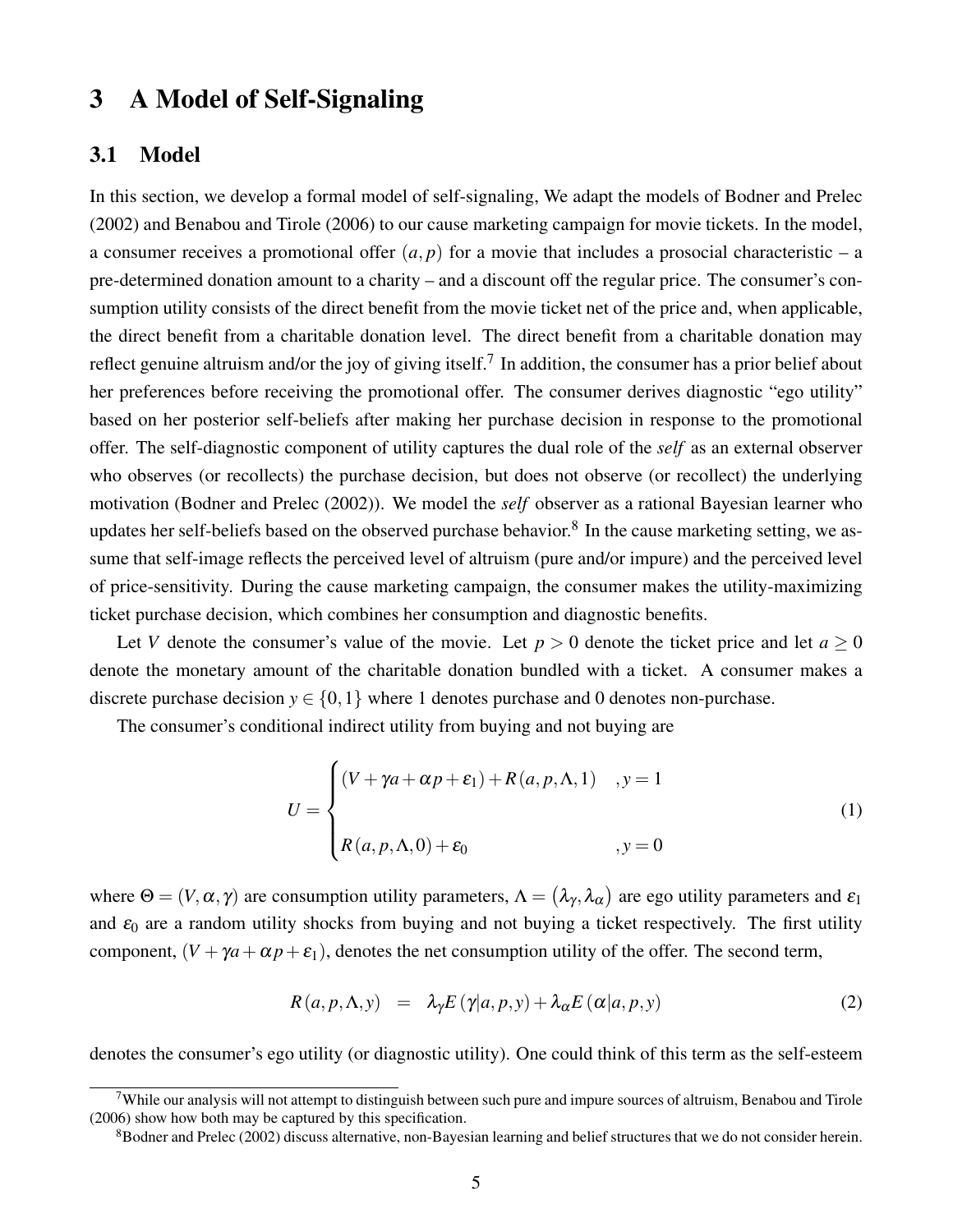or "warm glow" feeling from the donation. The coefficients  $\lambda_{\gamma}$  and  $\lambda_{\alpha}$  are the diagnostic utility weights on the consumer's posterior beliefs about  $\gamma$  and  $\alpha$  respectively. The posterior expectations  $E(\gamma|a, p, y)$ and  $E(\alpha|a, p, y)$  are conditional on the observed features of the marketing campaign,  $(a, p)$ , and the consumer's own observed action, *y*. 9

Bodner and Prelec (2002) interpret the objective function (1) as a modular decision-making process. One component selects an action while the other component draws inferences from the action. It is not the objective of this paper to test or defend this dual-process paradigm. The "dual-process" approach to decision-making builds on a large and well-established literature that models the individual with conflicting objectives (see Brocas and Carrillo  $(2014)$  for a comprehensive literature survey)<sup>10</sup>. An alternative formulation might view the decision-maker as an inter-temporal sequence of *selves*, with the earlier selves adjusting behavior to manipulate the beliefs of the future selves (e.g. Benabou and Tirole (2004); Bernheim and Thomadsen (2005)). Our empirical analysis does not attempt to distinguish between the former modular view and the latter intrapersonal dynamic view.

The consumer purchases the ticket if

$$
V + \gamma a + \alpha p + \Delta(a, p, \Lambda) + \varepsilon > 0 \tag{3}
$$

where  $\varepsilon = \varepsilon_1 - \varepsilon_0$ . The term  $\Delta(a, p, \Lambda) = R(a, p, \Lambda, 1) - R(a, p, \Lambda, 0)$  captures the returns to ego utility from buying the ticket offer  $(a, p)$  versus not buying the ticket.

To complete the model, we denote the consumer's prior self beliefs before responding to the campaign as *F* ( $\Theta$ ,  $\varepsilon$ ). We follow the convention in the demand estimation literature and let  $\varepsilon \sim N(0,1)$ , giving the classic random coefficients probit model of choice. The unconditional (expected) probability that the consumer purchases movie ticket offer (*a*, *p*) is:

$$
Pr(y = 1|a, p) = \int \Phi(V + \gamma a + \alpha p + \Delta(a, p, \Lambda)) dF(\Theta)
$$
\n(4)

where  $\Phi(\bullet)$  is the CDF of a standard Normal distribution.

A complication in the calculation of the choice probability (4) is that it nests the ego returns to buying the ticket,  $\Delta(a, p, \Lambda)$ . We assume the consumer uses Bayes' rule to update her self-beliefs. For a given offer  $(a, p)$ , the consumer's posterior self beliefs must satisfy:

$$
E(\Theta_j|a, p, y) = \begin{cases} \frac{\int \Theta_j \Phi(V + \gamma a + \alpha p + \Delta(a, p, \Lambda)) dF(\Theta)}{\int \Phi(V + \gamma a + \alpha p + \Delta(a, p, \Lambda)) dF(\Theta)}, & y = 1\\ \frac{\int \Theta_j [1 - \Phi(V + \gamma a + \alpha p + \Delta(a, p, \Lambda))] dF(\Theta)}{\int [1 - \Phi(V + \gamma a + \alpha p + \Delta(a, p, \Lambda))] dF(\Theta)}, & y = 0 \end{cases}
$$
(5)

<sup>&</sup>lt;sup>9</sup>See Köszegi (2006) and Mobius, Niederle, and Niehaus (2014) for related models in which decisions are driven, in part, by ego utility.

 $^{10}$ A seemingly paradoxical aspect of the theory is that the individual possesses two conflicting beliefs. The neuroscience literature has provided compelling empirical evidence where a single individual response conveys conflicting beliefs (e.g. Mijovic-Prelec, Shin, Chabris, and Kosslyn (1994a)).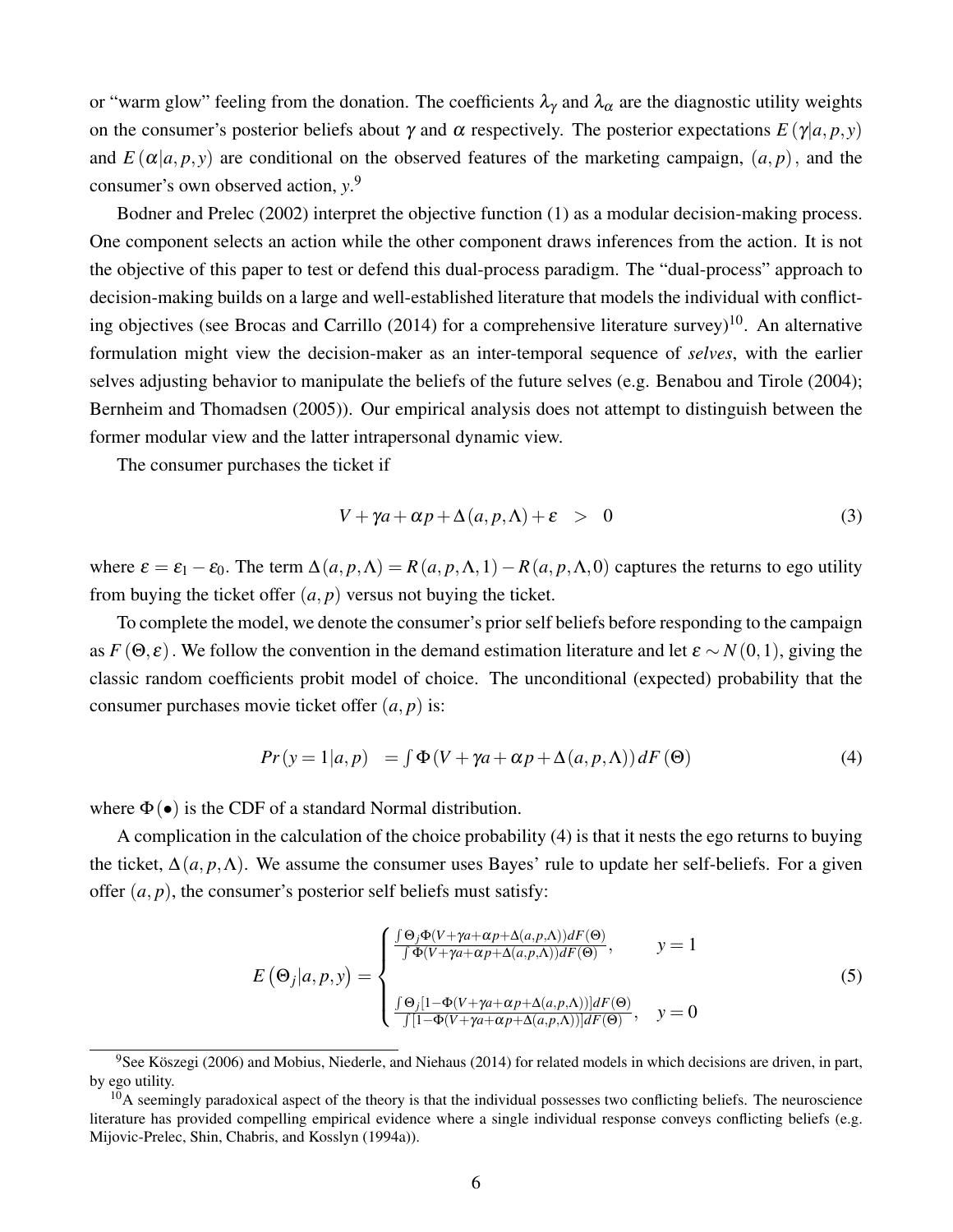where  $j \in \{V, \gamma, \alpha\}$ . For estimation, we will specify a parametric distribution  $F(\Theta)$  so that we can solve the system of posterior beliefs 5 numerically. In section 6.3 below, we use the structural parameter estimates from section 6.2 to explore the potential for a multiplicity of equilibrium beliefs to correspond to a given promotional offer  $(a, p)$ .

Crowding out arises when the loss in ego utility overwhelms any consumption utility gains from a marketing promotion. Consider two offers  $(a_0, p_0)$  and  $(a_0, p_1)$ . As we lower the price to  $p_1$ , consumption utility increases by the amount  $\alpha (p_1 - p_0)$ . However, the price discount also changes the returns to ego utility by the amount  $\Delta(a_0, p_1, \Lambda) - \Delta(a_0, p_0, \Lambda)$ . Demand decreases overall if  $\alpha(p_1 - p_0)$  $\Delta(a_0, p_1, \Lambda) - \Delta(a_0, p_0, \Lambda)$ . In section 6.3 below, we use the structural parameter estimates from section 6.2 to explore crowding out behavior in cases where the ego utility change exceeds the consumption utility change.

### 3.2 Alternative Explanations

Past work has discussed alternative mechanisms that could also lead to a crowding out of motivation and, hence, of prosocial behavior. Frey and Jegen (2001) derive motivation crowding from the "mere incidence of payment." Suppose an individual's intrinsic motivation is suppressed when monetary incentives are introduced. That is, the extrinsic motivation replaces the intrinsic motivation. An individual's willingness to supply prosocial behavior would be discontinuous in the level of monetary incentives at the origin. As a result, a low-powered incentive could crowd out prosocial behavior if the corresponding extrinsic motivation is weaker than the intrinsic motivation. Gneezy and Rustichini (2000) provide empirical evidence of such crowding out from small, *low-powered* rewards. They also find that a considerable amount needs to be paid before subjects supply the same level of prosocial behavior as in the base case where they work for free.<sup>11</sup> This discontinuous shift could also be consistent with a self-perception theory like the one we investigate. To construct a test between a "mere incidence of payment" theory and self-signaling, we exploit the fact that under self-signaling, crowding out need not arise as a discontinuity at very small reward levels per se. Rather, we may observe non-monotonicity in the effect of a reward whereby small rewards increase demand and larger rewards reduce demand. A direct test can also be constructed by surveying consumers about their warm-glow feeling under different promotional settings.

Benabou and Tirole (2003) derive motivation crowding from a theory of "contextual inference," whereby the consumer learns about the task itself rather than about herself. In our experiments, a consumer may interpret a promotion as an ex ante signal about the underlying quality of the movie, with an aggressive promotion signaling low quality. This type of ex ante learning is in fact closer in spirit to the context effects studied in Kamenica (2008), as opposed to motivation crowding. Such ex ante learning about the product before purchasing differs from most of the past empirical work on product uncertainty where consumers learn ex post through their consumption experiences after the purchase (Erdem and Keane (1996); Ackerberg (2003); Crawford and Shum (2005)). To control for contextual

 $11$ Kamenica (2012) summarizes other experimental evidence that small rewards can be counterproductive.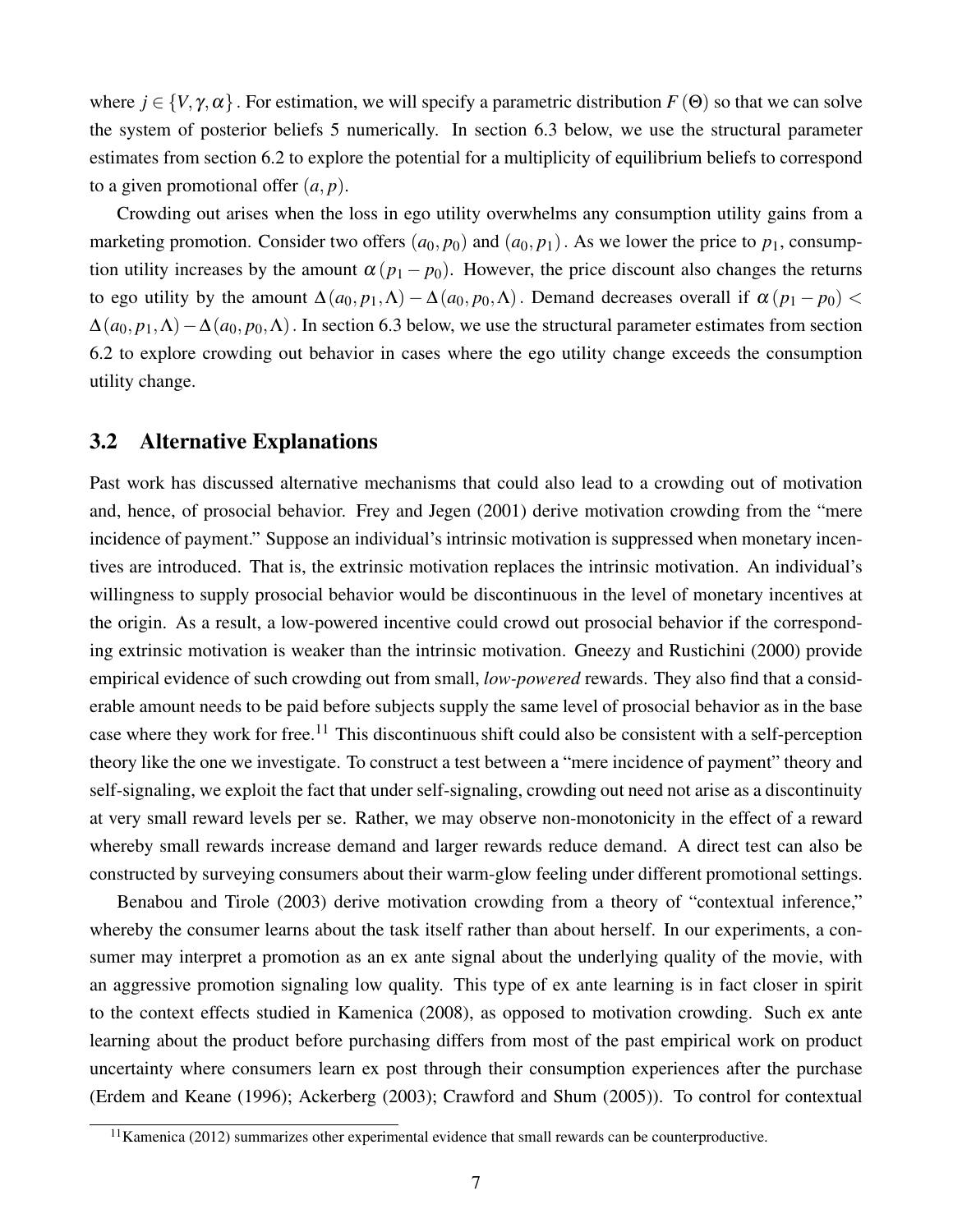inference, we assume the consumer's quality inference is based on the total amount the firm spends on the promotion (discount plus donation). We then construct test cells that manipulate the allocation of the promotion budget to discount and donation, holding the total amount fixed. We also include a cell with an extremely large "pure discount" that exceeds the promotional budget of any of our campaigns that combine discounts and donations. We do not expect the large discount to crowd out demand under self-signaling. A direct test can also be constructed by surveying consumers on their perception of the movie in different promotional settings. In theory, we would need to write down a model describing the full equilibrium between firms and consumers. The quality signal inferred by consumers would then reflect their beliefs about the firm's incentives to offer discounts and donations. This is however beyond the scope of the experiments we conduct.

Consumers could also form a contextual inference about the charity itself. This alternative is more difficult to rule out with purchase behavior since donation levels can also dampen the self-signal. A more direct test can be constructed by surveying consumers on their perception of the charity in different promotional settings.

### 4 Data

To test the self-signaling theory, we conducted two randomized field experiments. In the first experiment, we focused on testing the conventional result whereby crowding out arises for small rewards, the "mere incidence of payment." In our second experiment, we explore larger donation and discount sizes to explore our proposed theory based on signal-dampening, which can generate crowding out at larger reward levels.

### 4.1 Study 1

This field experiment was conducted with a corporate partner that is one of the largest wireless service providers in the world. The wireless provider selected the off-season period for this promotion to avoid a blockbuster effect in the movie voucher. Most blockbusters had been released immediately before and just after Christmas of 2013. The regular price of a 2D movie during our sample period is 60 RMB.

Our experimental context consisted of a mobile SMS offer for a general admission voucher for any 2D movie showing between January 15, 2014 and January 31, 2014. The offer was pushed to subjects' smartphones on January 15, 2014 and the offer expired on January 16, 2014. Recipients purchased movie tickets by clicking a link embedded in the SMS ad. If a user purchased a ticket, the cost was immediately charged to her monthly phone bill. Both the promotional offer and the purchase decision were conducted on an individual subject's phone, creating a private signaling benefit.

Subjects were randomly assigned to one of several promotional conditions.<sup>12</sup> In the baseline, control

 $12$ We used the three-step approach of Deng and Graz (2002) to construct our sample. First, we used the RANUNI function in SAS to assign a unique random uniform number to each user. Second, we sorted all random numbers in sequence. Third,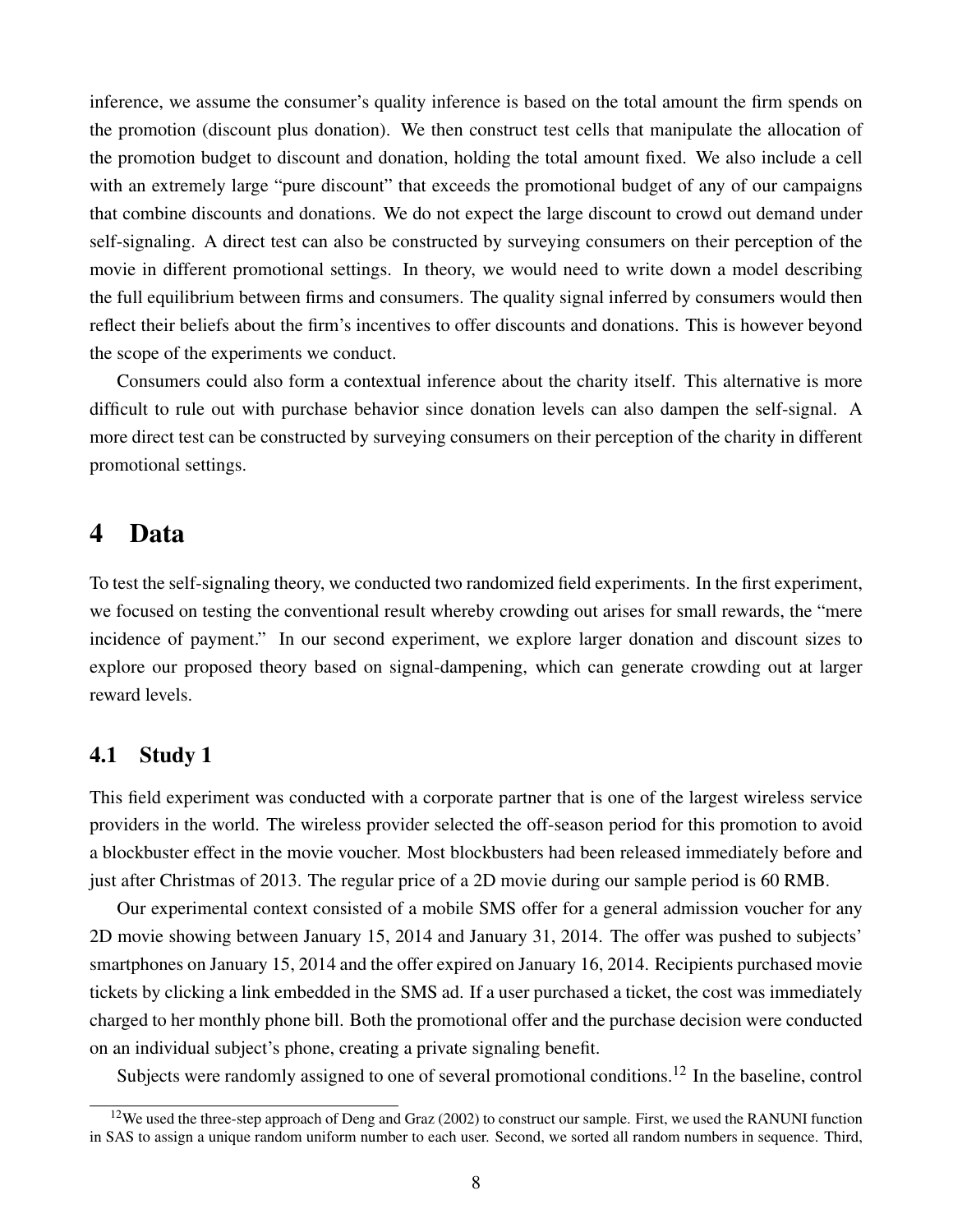condition, the mobile ad SMS read: "To buy a voucher for general admission to any of the 2D showings in January with your mobile phone, the purchase link below is valid until January 16..." In the pure discount condition, the SMS read: "To buy a voucher for general admission to any of the 2D showings in January with your mobile phone at a [3, 6, 15, 30, and 36 RMB] discount, the link below is valid until January 16..." Subjects in this condition were randomly assigned to one of the 5 discount levels. In our pure donation condition, the SMS read: "To buy a voucher for general admission to any of the 2D showings in January with your mobile phone, [wireless provider's name] will donate [3, 6, 15, 30, and 36 RMB] per each sold ticket to poor elderly people, the purchase link below is valid until January 16..." Subjects in this condition were randomly assigned to one of the 5 donation levels. Finally, in our combined discount and donation condition, the SMS read: "To buy a voucher for general admission to any of the 2D showings in January with your mobile phone at a [3, 6, 15, 30, and 36 RMB] discount, [wireless provider's name] will donate [3, 6, 15, 30, and 36 RMB] per each sold ticket to poor elderly people, the purchase link below is valid until January 16..." Subjects in this condition were randomly assigned to one of the following ten offers (discount,donation):  $(3,3)$ ,  $(3,6)$ ,  $(3,15)$ ,  $(3,30)$ ,  $(6,3)$ ,  $(6,6)$ , (6,15), (15,3), (15,6), (30,3).

To construct our experimental sample, we begin with the 15 million subscribers in a large city. From this population, we focus on those mobile subscribers living within 2 kilometers of one of the theaters playing the movie. By conditioning on proximity to the theater, we expected to reduce noise associated with heterogeneity in taste based on geographic proximity to a theater. Given the urban location of the theaters, we therefore target our analysis to subscribers with an urban home address. We also conditioned on the sub-population of subscribers that had purchased a movie ticket using their smartphone during the previous 6 months. This condition ensured that the subscriber had a smartphone (i.e. that could be used to purchase a movie ticket) and that the subscriber had potential interest in a mobile purchase offer. From this overall target population of 1 million, we randomly sampled 10,500 mobile subscribers to whom the wireless provider pushed one of our promotional SMS messages.

Our final experimental sample consists of a 25-cell, between-subjects design. Table 1 summarizes the experimental design and the sample sizes in each cell. In total, 273 of our 10,500 subscribers who received one of our SMS messages purchased a movie ticket through their smartphone. This 2.6% purchase rate is quite high for a mobile promotion in comparison with the 0.3% to 0.6% click-through response rates for internet targeting (Cho and Cheon 2004).

### 4.2 Study 2

This field experiment was conducted with the same corporate partner as Study 1. We coordinated the experiment with the Chinese release of the movie *X-Men: Days of Future Past*, on May 23, 2014 in IMAX theaters. This movie was selected since the blockbuster potential would guarantee a reasonably

we we extracted a sample from the sorted population. This three-step algorithm was integrated into the wireless provider's IT system.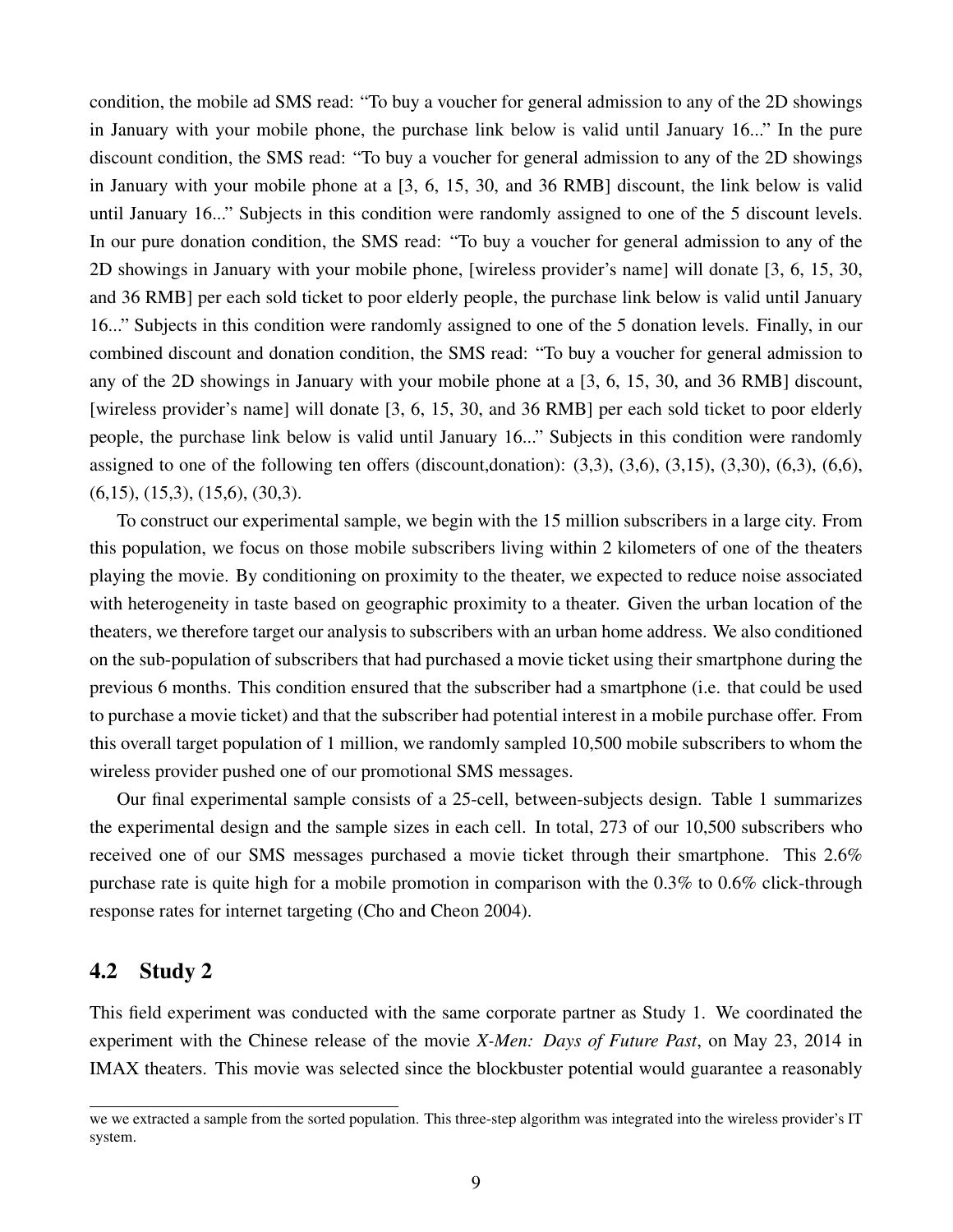high baseline rate of interest in tickets, giving us sufficient statistical power. The movie was released only in a 3D version, with a regular ticket price of 100 RMB.

Our experimental context consisted of a mobile SMS offer for a general 3D movie admission voucher that could be redeemed for any showing of the X-Men movie at any future date. The offer was pushed through to subjects' smartphones on May 21,2014 and the offer expired on May 22, 2014. The average respondent purchased a ticket 6.9 hours after receiving the offer, conditional on purchase. Recipients purchased movie tickets by clicking through a link embedded in the SMS ad. If a user purchased a ticket, the cost was immediately charged to her monthly phone bill. Both the promotional offer and the purchase decision are conducted on an individual subject's phone, creating a purely private signaling benefit.

Subjects were randomly assigned to one of several promotional conditions. In the baseline control condition, the mobile ad SMS read: "To buy a voucher for general admission to any of X-Men: Days of Future Past's 3D showings, follow this link..." In the pure discount condition, the SMS read: "To buy a voucher for general admission to any of X-Men: Days of Future Past's 3D showings at a [20, 35, 50, 60, 75 RMB] discount, follow this link..." Subjects in this condition were randomly assigned to one of the 5 discount levels. In our pure donation condition, the SMS read: "To buy a voucher for general admission to any of X-Men: Days of Future Past's 3D showings, [wireless provider's name] will donate [5, 10, 15 RMB] per each ticket sold to poor elderly people, follow this link..." Subjects in this condition were randomly assigned to one of the 3 donation levels. Finally, in our combined discount and donation condition, the SMS read: "To buy a voucher for general admission to any of X-Men: Days of Future Past's 3D showings at a [20, 35, 50, 60 RMB] discount, [wireless provider's name] will donate [5, 10, 15 RMB] per each sold ticket to poor elderly people, follow this link..." Subjects in this condition were randomly assigned to one of the 4 discount levels and one of the 3 donation levels.

To construct our experimental sample, we followed the same template as in Study 1. Using the same target population of 1 million, we randomly sampled 30,300 mobile subscribers to whom the wireless provider pushed one of our promotional SMS messages. These subjects did not overlap with those from Study 1.

Our final experimental sample consists of a 5 (discount: 0, 20, 35, 50, 60 RMB)  $\times$  4 (donation: 0, 5, 10, 15 RMB per ticket sold) between-subjects design. We also included an additional condition with a 75 RMB discount and no donation. The comparison of this condition to a cell with a 60 RMB discount and 15 RMB donation allows us to test for a contextual inference effect. In total, we have 21 groups in this experiment. We over-sampled certain cells to ensure sufficient statistical power to test for non-monotonicity associated with crowding out. Table 2 summarizes the experimental design and the sample sizes in each cell.

Although Chinese regulation prevents us from accessing the mobile subscribers' demographic information, we were able to obtain the following mobile usage behavior. For each subject, we observe the average revenue per month (ARPU), the average number of voice minutes used per month (MOU), the average number of short message service (SMS) messages sent and received per month, and the average general packet radio service (GPRS) per month to measure the volume of data usage. Table 3 summarizes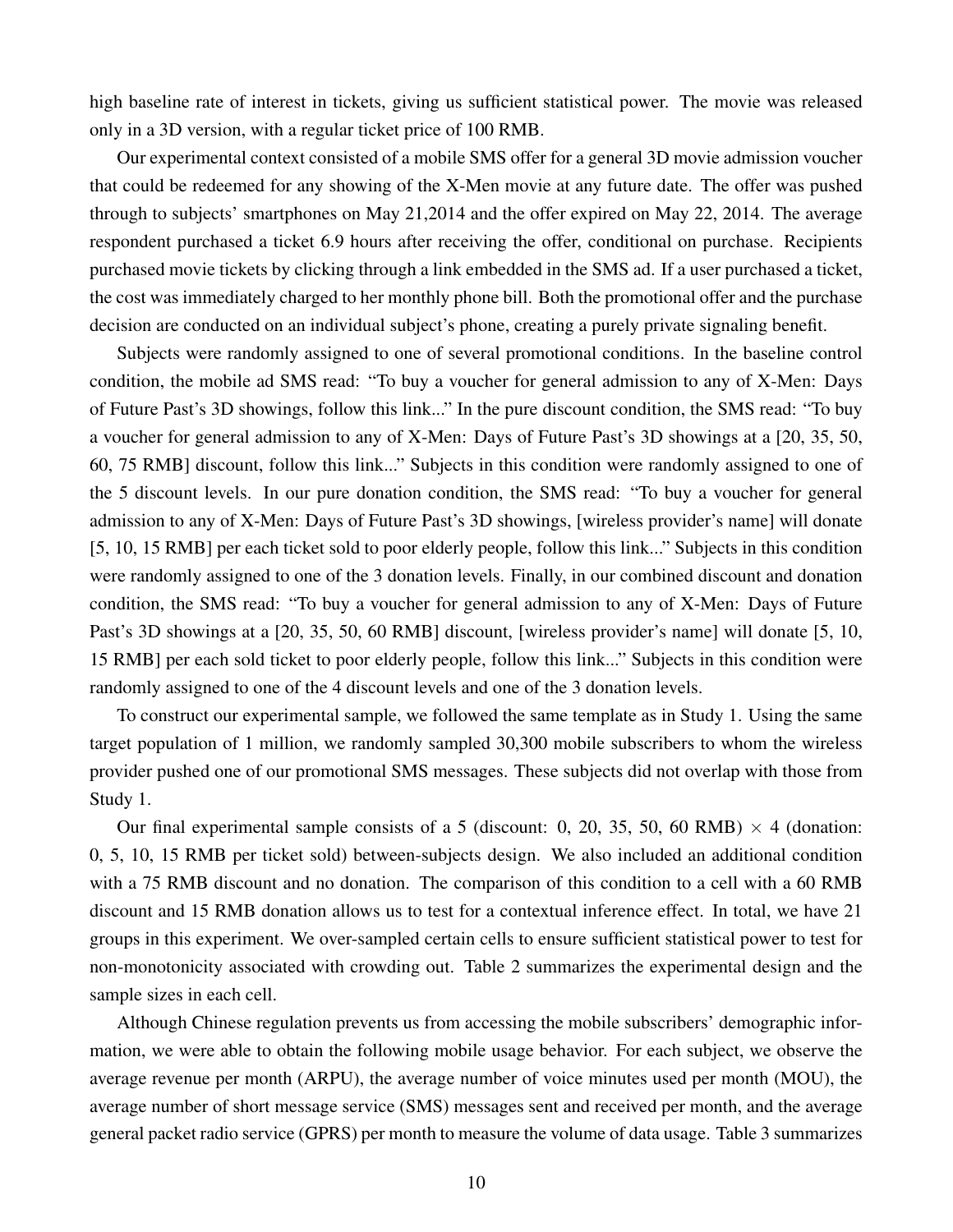this usage behavior.

Table 3 also shows that 694 of our 30,300 subscribers who received one of our SMS messages purchased a movie ticket through their smartphone. This 2.29% purchase rate is consistent with the results of the first study.

Finally, on May 23, 2014, the day after the SMS expired, we conducted a follow-up telephone survey. For each of 12 of our 21 experimental cells, we randomly sub-sampled 40 of our subjects who purchased a ticket and 40 of our subjects who did not purchase a ticket. Each of the "not purchased" subjects was presented with the survey in Figure 3, consisting of 8 questions. An analogous survey was presented to "purchased" subjects, as in Figure 4. Response rates are summarized in Table 4. Response rates varied from 23 to 35 across the cells.

# 5 Experimental Results

In this section, we test elements of our self-signaling model using the raw experimental data. In this way we can document evidence in favor of the self-signaling theory without relying too heavily on stylized modeling assumptions from section 3.

### 5.1 Experimental Data for Study 1

Study 1 explores the impact of small rewards on consumer motivation to support charity through their ticket purchase. We tabulate our experimental data in Table 5. Recall that the regular price for this type of movie voucher is 75 RMB. Surprisingly, no subjects buy in our base case with no promotional offer; although given the discrete nature of our data, we cannot rule out a purchase probability of as high as 0.007% at the 5% significance level.<sup>13</sup> We observe positive and significant effects from "pure discounts" on demand for discounts of 15 RMB or larger. Demand increases by nearly 3 percentage points when the discount is increased from 15 RMB to 30 RMB (p<.02); although we do not find a significant difference in demand between a discount of 30 RMB and 36 RMB. We also observe a positive and significant effect from "pure donations" of at least 30 RMB. When we combine discounts and donations, all of our point estimates are monotonically increasing in the level of discounts. For instance, at a donation level of 3 RMB, increasing the discount from 3 RMB to 30 RMB increases demand by over two percentage points (p<.02). However, at higher donation levels, the marginal effect of a discount does appear to decrease. At a discount level of 30 RMB, we see demand decrease by almost two percentage points when the donation increased from 0 RMB to 3 RMB (p<0.06). This is mild evidence of signal dampening. But, the decline is not very precise and, at a 5% significance level, we cannot rule out a demand increase of half a percentage point. Interestingly, when the discount is low (3 RMB off the regular price) we find a monotonically increasing effect of the charitable donation level on demand. Doubling the donation

<sup>13</sup>We use the "cii" function in STATA.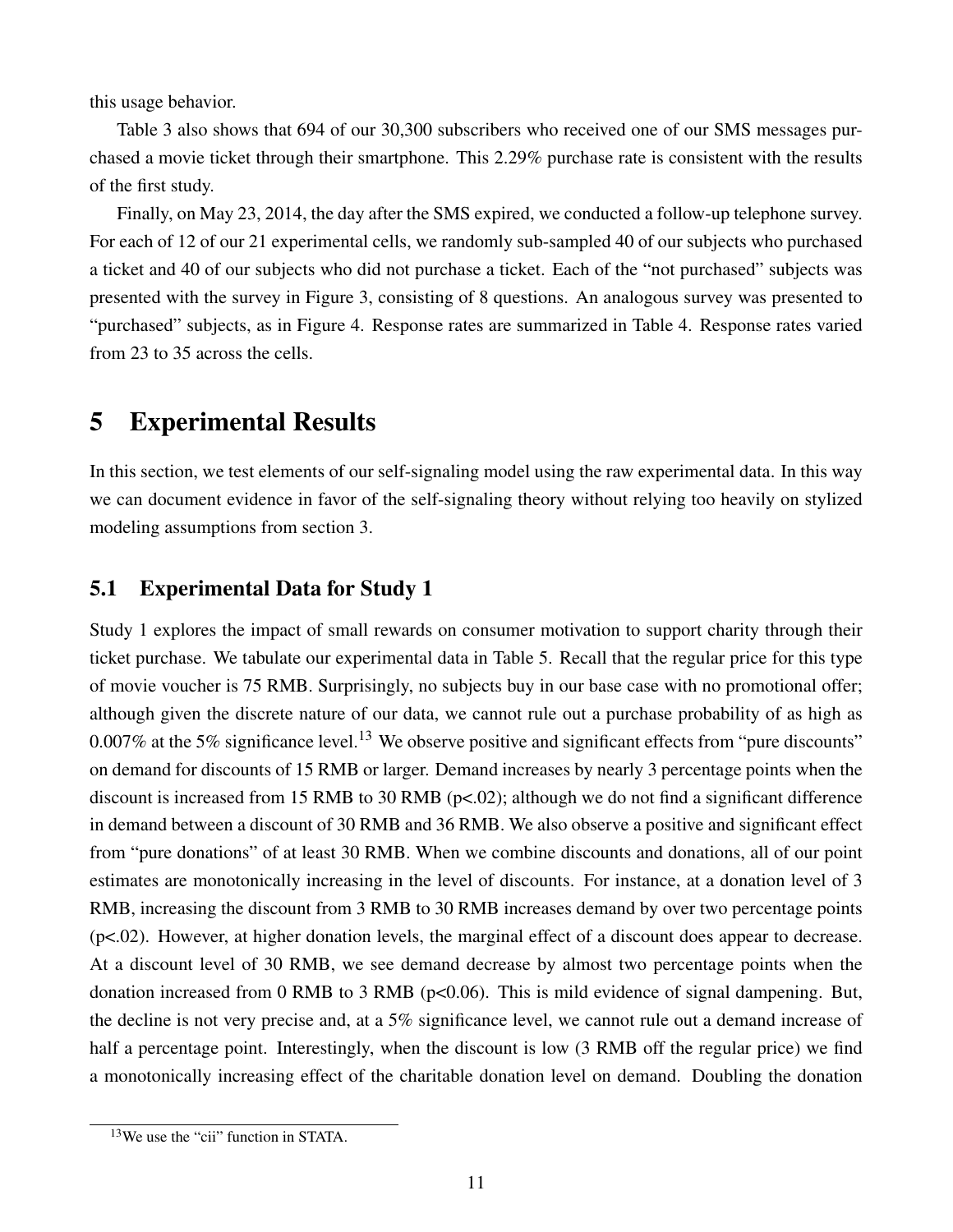from 15 to 30 RMB more than doubles demand, in contrast with the finding of a flat effect of charitable donation size documented in Karlan and List (2007).

In Study 1, we see no evidence of the *mere incidence of payments* effect. In some of our campaigns, small discounts as low as 3 RMB increase demand. Comparing no donation (i.e. pure discounts) to a donation level of 3 RMB, small discounts appear to work better in the latter than the former case. However, it is the larger (higher-powered) discounts (15 and 30 RMB) that appear less effective when combined with a 3 RMB donation.

#### 5.2 Experimental Data for Study 2

We tabulate our experimental data in Table 6. Recall that the regular price for this type of movie voucher is 100 RMB. No subjects buy in our base case with with the regular price level and no donation offer; although given the discrete nature of our data, we cannot rule out a purchase probability of as high as 0.526% at the 5% significance level. The average differences in purchase rates are increasing in donation and discount levels respectively; although some of the increases are insignificant at conventional levels. Increasing the donation from 0 RMB to 5 RMB increases the purchase probability by  $0.429\%$  (p<0.05);<sup>14</sup> from 5 RMB to 10 RMB increases the purchase probability by 0.143% (p<.35); and from 10 RMB to 15 RMB increases the purchase probability by  $0.571\%$  (p<0.13). Raising the discount from 0 RMB to 20 RMB increases the purchase probability by  $0.714\%$  (p<0.02); from 20 RMB to 35 RMB increases the purchase probability by 2.57% ( $p<0.01$ ); from 35 RMB to 50 RMB increases the purchase probability by 2.23% (p<0.02); from 50 RMB to 60 RMB increases the purchase probability by 4.29% (p<0.36); and from 60 RMB to 75 RMB increases the purchase probability by 2.86% ( $p<0.42$ ).

We plot the purchase frequencies for each promotional condition in Figure 1. Results are presented by donation level. All of our discount levels generate a positive and statistically significant lift in purchase probability relative to the baseline case of no discount. However, it is not always the case that a larger discount increases demand. Consider the promotion conditions with a donation level of 10 RMB. Increasing the discount from 0 RMB to 20 RMB increases the purchase probability by 1.42 percentage points (p<0.01). Similarly, increasing the discount from 20 RMB to 35 RMB increases the purchase probability by 0.7 percentage points ( $p<0.12$ ); although here we cannot rule out "no change" at the 5% significance level. However, if we increase the discount from 35 RMB to 50 RMB, the purchase probability falls 0.9 percentage points  $(p<0.01)$ . If we consider a donation level of 15 RMB, increasing the discount from 35 RMB to 50 RMB reduces the purchase probability by 0.7 percentage points (p<0.025). This non-monotonicity in the effect of price on demand is consistent with our theory of self-signaling.

The line plot in Figure 2 makes it easier to compare relative magnitudes of the promotional conditions. The plot illustrates the negative complementarity between the two promotion formats, discounts and donations, on purchase behavior. In addition to the non-monotonicity in the price effect, we also see how price discounts moderate the effectiveness of a charitable donation. For low discount levels of

<sup>&</sup>lt;sup>14</sup>We use the "prtest" routine in STATA to compare differences in sample proportions.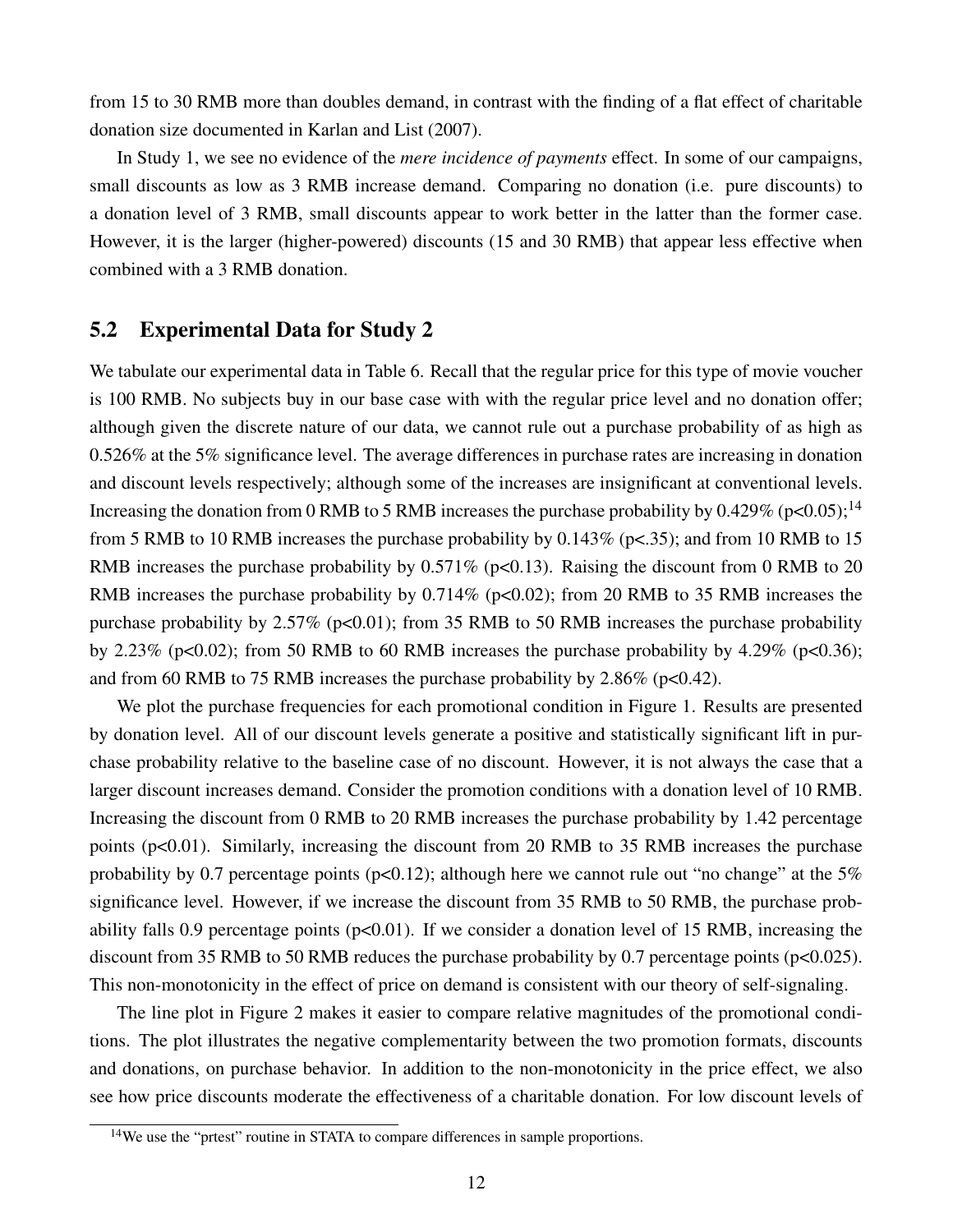0 RMB or 20 RMB, a small charitable donation (5 RMB versus 0 RMB) increases the purchase probability. However, once the discount is 35 RMB or higher, the rank order of donation effects flips – higher donations decrease the purchase probability. This negative moderating effect of discount levels on the marginal effect of a small donation is also consistent with our theory of self-signaling.

Figure 2 also shows that the crowding out of demand is not simply a "mere incidence of payment" effect. For high donation levels, small discounts in fact increase demand and the discount only becomes counter-productive at larger levels of 50% off or more.

A potential concern is that the crowding out reflects contextual inference about the quality of the movie itself. A large promotion could convey negative information about the quality of the movie. To rule this out, we note that prosocial motivation is only triggered in the presence of a donation. In contrast, contextual learning can arise even under pure discounts. So we can test between the two theories by taking specific pure discount scenarios in Table 6 and comparing them to combinations of discounts and donations that generate the same-sized promotional budget. Given that demand is more sensitive to discounts than to donations, we would expect contextual inference to be stronger when the promotional budget is entirely allocated to a discount. Consider the comparison of a promotional budget of 35 RMB with a budget of 60 RMB. If we compare a pure discount of 35 RMB to a pure discount of 60 RMB, demand increases by 2.7 percentage points ( $p<0$ 1). If we compare instead a pure discount of 35 RMB to a combination of a discount of 50 RMB and a donation of 10 RMB, we observe crowding out as demand falls 1.5 percentage points  $(p<.01)$ . In fact, a pure discount of 75 RMB has a positive effect on demand whereas crowding out can arise with smaller overall promotion budgets that combine discounts and donations.

In our setting, there is no obvious way to construct a direct test of self-signaling that manipulates whether or not a consumer has a reputational motivation (e.g. List (2006)). Instead, we use the survey. Recall that survey respondents were sampled from the set of subjects used in the ticket promotion experiment the previous day. For most of the questions, we find little statistical differences in responses across test cells. However, we do find differences in responses to question 3 (iv) where we asked respondents to rate on an 11-point scale the extent to which they agree that a purchaser of a ticket in a given test condition "...wanted to feel good about yourself by donating to the charity." This question was intended to capture the self-signaling (i.e. warm-glow feeling) from the purchase. Figure 5 plots the purchase behavior in each of our experimental cells. For those cells with survey respondents, we also plot the corresponding mean self-reported warm glow level. Consistent with our theory, we see the warm glow changing very little across discount conditions when donation levels are low. But, large discounts reduce the warm glow a lot when donations are relatively high. The decline in warm glow is significant. The mean *warm glow* rating falls from 9.85 (15 RMB donation, 35 RMB discount) to 5.41 (15 RMB donation, 60 RMB discount). The F-stat between these two cells is 132.38, so we easily reject the null of equal means.<sup>15</sup> As further evidence of self-signaling, as opposed to social signaling, an average of 1.7

 $15$ Re-running the same test using an ordered logit to capture the discreteness of our outcome variable, we still easily reject the null of equal mean effects with a Chi-Square test statistic of 36.01.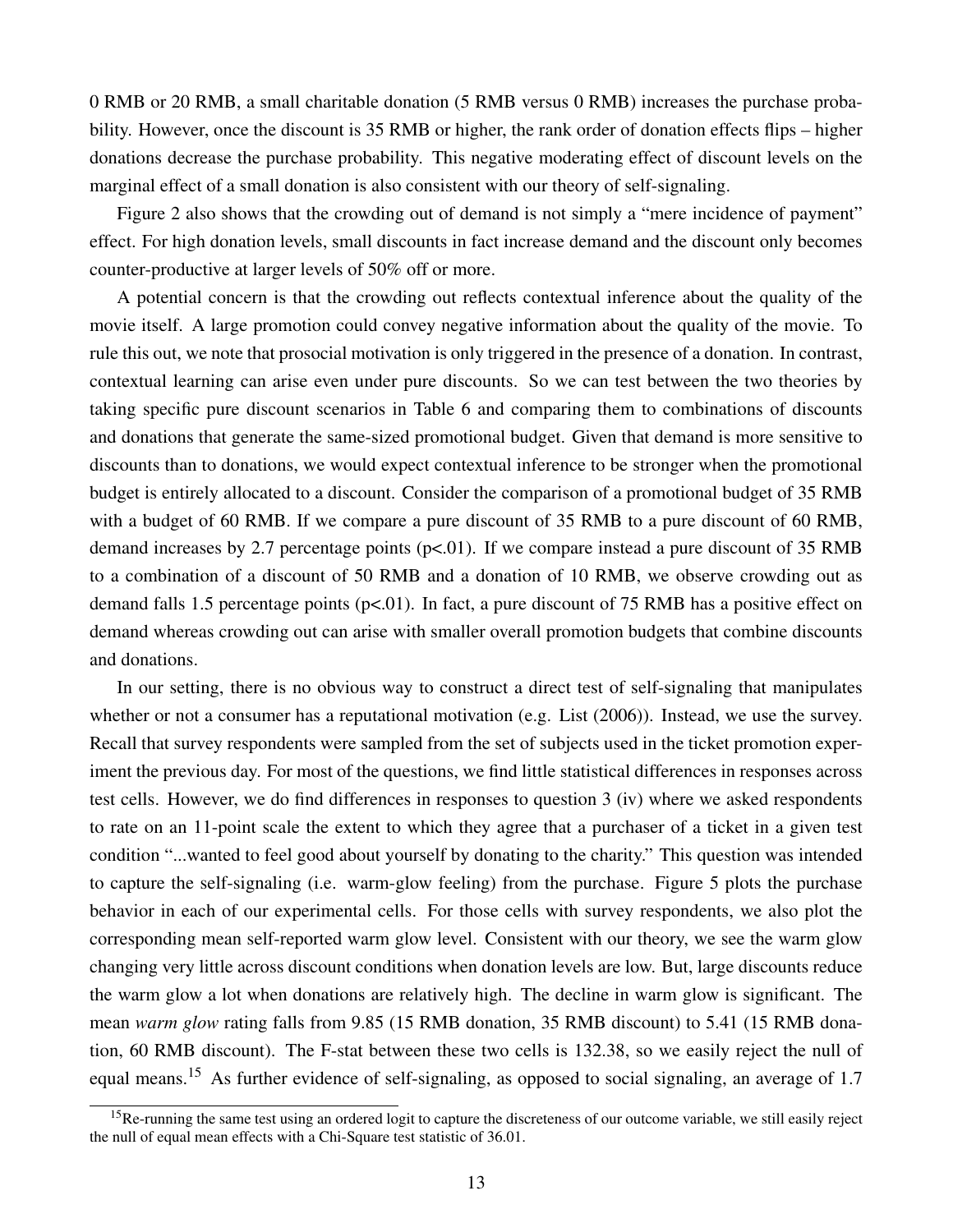tickets were sold conditional on purchase, indicating that many respondents purchased a single ticket.

In appendix B, we report results from some of the other survey questions. For instance, we asked subjects to rate the statement "the discount was big enough to make it worthwhile for your to buy a movie ticket." Figure 10 shows that self-reported price sensitivity increases with the size of the discount. However, consistent with our signaling theory, the magnitude of the ratings and the magnitude of the increase in ratings as the discount increases is smaller for higher donation levels. That is, higher donations weaken the role of discounts on purchase behavior.

We can also test contextual inference about the quality of the movie. Subjects were asked to rate the statement "You wanted to watch the movie ..." on an 11-point scale. Unlike the self-reported warmglow and price-sensitivity levels, the movie preference in Figure 11 is flat across price conditions with an average response of 8.76. However, the mean rating does fall slightly as the charitable donation increases. The mean rating falls from 10.1 (5 RMB donation, 20 RMB discount) to 8.4 (15 RMB donation, 20 RMB discount), with an F-stat of 24.89. A limitation of this question is that it might simply reflect the mean movie taste, *V*, for inframarginal consumers as opposed to the mean perception of the movie quality. We construct an analogous test for contextual inference about the charity. Subjects were asked to rate the statement: "You valued the charity and wanted to support it" on an 11-point scale. Figure 12 shows the same flat pattern across promotional conditions, with an average rating of 9.28.

The survey also indicates that the subjects considered the charity itself to be legitimate and worthy. Over 80 percent of respondents gave a response of at least 8 out of 11, and all of the responses were above 5. The results also indicate that subjects took the survey itself seriously and deliberated over their responses. In contrast with the rating of the charity, when asked "Will you continue donating money to this charity in the future?" the average score was 7.99, with only 44% of subjects giving scores of 7 or less, with some as low as 1. Mean responses are reported in Figure 13. We also asked subjects to rate the statement "Does this SMS deal seem too good to be true for you?" All the responses were over 7, but there was almost no difference in responses across cells (mean ranged from 9.6 to 10.4). This evidence is consistent with subjects' not inferring a negative quality signal about the movie in response to a larger discount and/or donation combination. Similarly, subjects did score the statement "Do you think this purchase is an impulse buy?" quite low, with a mean of less than 5 across all cells, including those with discounts of 50% or more off the regular price.

### 6 Model Estimation

### 6.1 An MPEC Estimator

To quantify the implications of self-signaling, we develop an estimator in this section to estimate the underlying structural form of the model from section 3 using our experimental data setting. Let  $h =$ 1,...,*H* denote individual subjects in the experiment. Each subject is randomly assigned to one of  $t =$ 1,..., *T* promotion conditions,  $(a_t, p_t)$ . Each subject then makes a choice  $y^h \in \{0, 1\}$ . We assume rational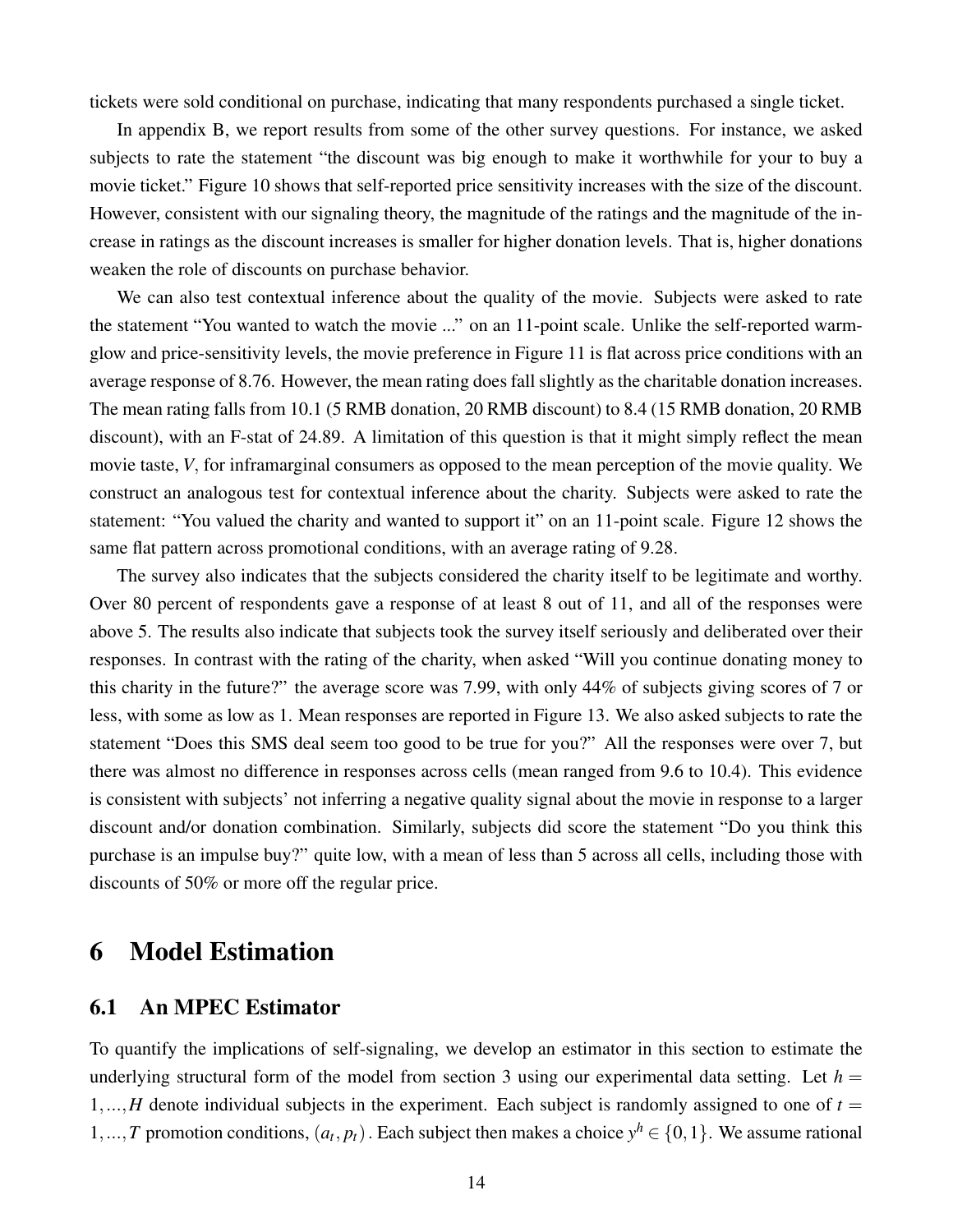expectations in the sense that all subjects have the same prior self beliefs and these beliefs coincide with the true population distribution of tastes. Recall that the expected probability that consumer *h* who is assigned to promotion condition *t* purchases a movie ticket is:

$$
Pr(y^h = 1|a_t, p_t) = \int \Phi(V + \gamma a_t + \alpha p_t + \Delta(a_t, p_t, \Lambda)) dF(\Theta) . \qquad (6)
$$

For our baseline specification, we use a discrete approximation,  $F(\Theta)$  =  $\sqrt{ }$  $\int$  $\mathcal{L}$  $\Theta^1,\quad \omega$  $\Theta^2$ , 1 – ω , giving the fol-

lowing choice probability:

$$
Pr(y^h = 1|a_t, p_t) = \sum_{k=1}^2 \Phi(V^k + \gamma^k a_t + \alpha^k p_t + \Delta(a_t, p_t, \Lambda)) \omega^k.
$$

We now discuss an estimator of the structural parameters of the model in section 3. The potential multiplicity of self-signaling equilibria for the model raises the well-known coherency problem with maximum likelihood estimation (Tamer (2003)). We use the constrained optimization approach proposed in Su and Judd (2012) to obtain consistent, maximum likelihood estimates.

To simplify the model, let  $\Gamma = (\Theta, \Lambda)$  denote all the structural parameters. Our MPEC estimator maximizes the following objective function:

$$
\ell(\Gamma,\delta) = \sum_{h} \left( y^{h} ln \left( Pr \left( y^{h} = 1 | a_{t}, p_{t}; \Gamma, \delta_{t} \right) \right) + \left( 1 - y^{h} \right) ln \left( 1 - Pr \left( y^{h} = 1 | a_{t}, p_{t}; \Gamma, \delta_{t} \right) \right) \right) \tag{7}
$$

subject to the constraints

$$
\delta_{n1t} = \frac{\sum_{k} \Theta_{n}^{k} \Phi(V^{k} + \gamma a_{t} + \alpha p_{t} + \Delta(a_{t}, p_{t}, \Lambda)) \omega^{k}}{\sum_{k} \Phi(V^{k} + \gamma a_{t} + \alpha p_{t} + \Delta(a_{t}, p_{t}, \Lambda)) \omega^{k}}, \quad t = 1, ..., T
$$
\n(8)

$$
\delta_{n2t} = \frac{\sum_{k} \Theta_{n}^{k} \left[1-\Phi(V^{k}+\gamma a_{t}+\alpha p_{t}+\Delta(a_{t},p_{t},\Lambda))\right] \omega^{k}}{\sum_{k} \left[1-\Phi(V^{k}+\gamma a_{t}+\alpha p_{t}+\Delta(a_{t},p_{t},\Lambda))\right] \omega^{k}}
$$

where

$$
Pr\left(y^h = 1 | p_t, a_t; \Gamma, \delta_t\right) = \sum_k \Phi\left(V^k + \gamma a_t + \alpha p_t + \Delta(a_t, p_t, \Lambda)\right) \omega^k
$$

and

$$
\Delta(a_t, p_t, \Lambda) = \lambda_{\gamma} (\delta_{\gamma 1t} - \delta_{\gamma 2t}) + \lambda_{\alpha} (\delta_{\alpha 1t} - \delta_{\alpha 2t}).
$$

We also experiment with a Normal distribution of heterogeneity,  $F(\Theta) = N(\bar{\Theta}, \Sigma_{\Theta})$ . Details on the formulation of the corresponding MPEC estimator are available from the authors upon request.

The constraints, (8), ensure that our estimated ticket purchase probabilities are exactly consistent with the self-signaling equilibrium implied by Bayes' rule, where  $\delta_t$  are the equilibrium beliefs corresponding to a given promotion state  $(a_t, p_t)$ . This formulation yields an objective function that is smooth in the equilibrium beliefs,  $\delta_t$ . In contrast, a nested fixed-point approach that re-computes the equilibrium beliefs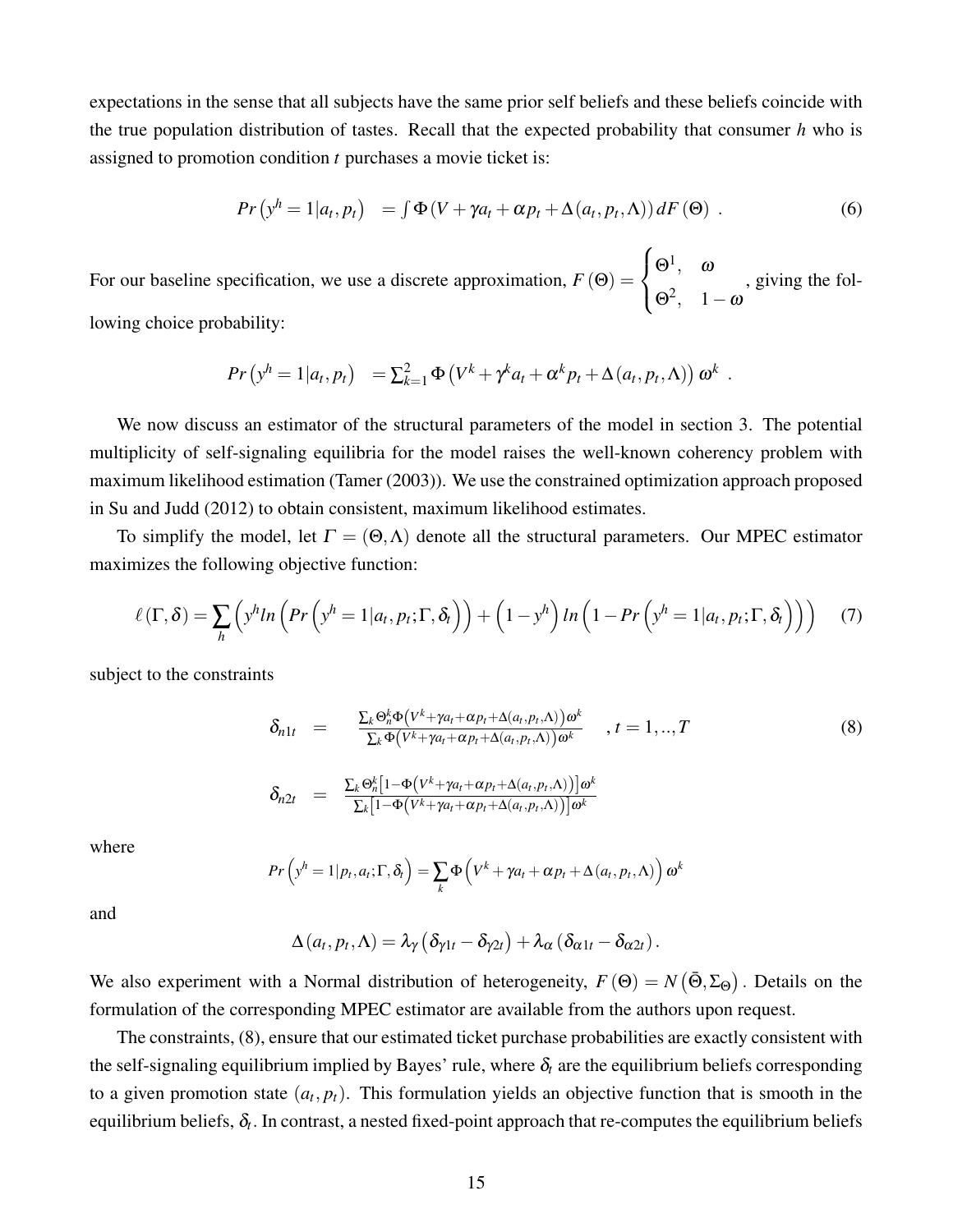exactly at each iteration of the parameter search over  $\Gamma$  would produce an objective function that is potentially discontinuous in the structural parameters. Another advantage of the MPEC approach is that we do not need to solve repeatedly for all the equilibria for each step of the parameter search. Su (2014) demonstrates that the objective function (7) is equivalent to integrating the objective function over a probability distribution for the countable set of potential equilibria to the model and where the probability is deterministically equal to one for the equilibrium with the highest likelihood. If we also assume that the same equilibrium is always played in a given promotion state,  $(a_t, p_t)$  then our MPEC estimates of  $\Gamma$  are equivalent to the maximum likelihood estimates.

The identification of most of the model parameters follows from the usual econometric theory for discrete choice models estimated with cross-sectional data. Bajari, Fox, and Ryan (2007) establish the nonparametric identification of the random coefficients distribution,  $Σ$ , for discrete choice models with linear indirect utility. The diagnostic weights,  $\lambda_{\gamma}$  and  $\lambda_{\alpha}$ , are then identified parametrically from the observed non-monotonic moments in our purchase data. These moments would not be fit by conventional choice models.

#### 6.2 Structural Estimates

Our three key models consist of the baseline probit, the random coefficients probit, and the random coefficients probit with self-signaling. Table 7 reports the structural parameter estimates of the three models, including three variants of the self-signaling specification. Our self-signaling specifications consists of: (1) self-signaling on the taste for donations,  $\gamma$ ; (2) self-signaling on the taste for donations, γ, and the price sensitivity,  $\alpha$ ; and (3) self-signaling on the taste for donations, γ, and the taste for movies, *V*. In each of the random coefficients and self-signaling specifications, we use two mass points to approximate the distribution of heterogeneity.

The empirical results indicate that adding heterogeneity improves fit substantially, as seen by comparing columns one and two. The mixing probability in column two is 0.98, but is nevertheless significantly different from 1. A standard likelihood ratio test to compare the model with one versus two mass points is not well-defined since the restricted model (standard probit) sets the mixing probability to  $\omega = 1$ , which is on the boundary. However, we can see a substantial improvement in the Akaike Information Criterion (final row of Table 7), which includes a penalty for a model with more parameters.

The probit and random coefficients probit models are straw men since we know a priori that neither can predict the non-monotonic effect of prices in the data. As expected, the self-signaling models in columns three to five fit the data better than the random coefficients probit. The best-fitting model has self-signaling on both donation taste and price sensitivity. The diagnostic weights,  $\lambda_{\gamma}$  and  $\lambda_{\alpha}$  are both statistically significant. We easily reject the random coefficients probit model against the alternative model with self-signaling on both donations and prices using the likelihood ration test at conventional significance levels (*LR* = 23.27). We also reject the self-signaling on donations only ( $\lambda_{\alpha} = 0$ ) against the alternative model with self-signaling on both donations and prices  $(LR = 9.15)$ . Comparing the non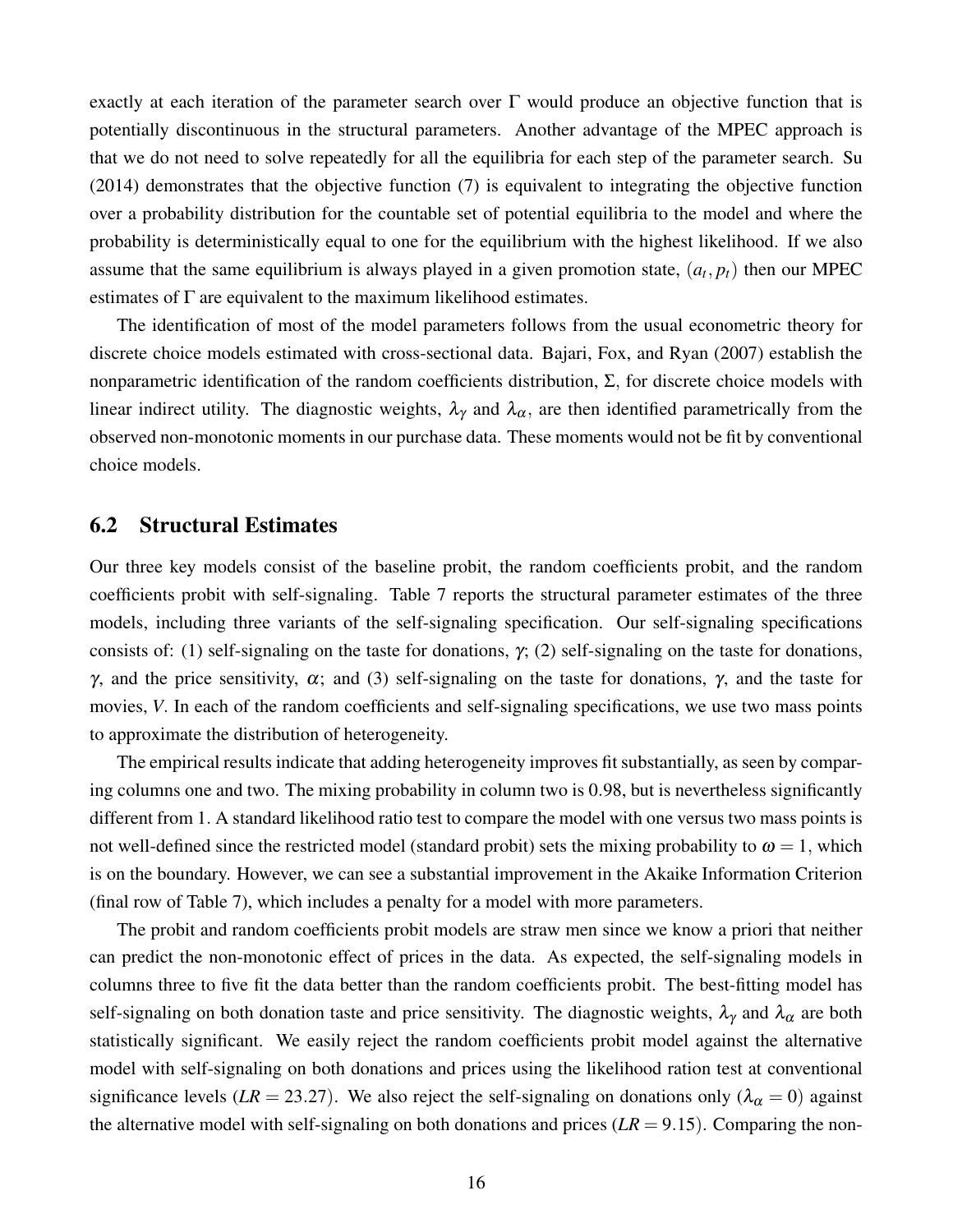nested specifications with self-signaling on donations and price versus self-signaling on donations and movies, we select the former specification using the Akaike Information Criterion.

Our best-fitting model with self-signaling on  $\gamma$  and  $\alpha$  is able to fit the non-monotonic moments in our data in spite of having only two additional parameters than the baseline random coefficients probit. We show this fit in Figure 6. In the first column of panels, we show in red the observed average choice behavior in each of the experimental cells, where each row corresponds to the different donation levels. In the second column, we show in blue the corresponding predicted choice behavior from the random coefficients probit. In the third column, we show in magenta the predicted choice behavior from the random coefficients probit with self-signaling on  $\gamma$  only. In the bottom two panels, this model predicts flatter demand as we lower the price level in comparison with the baseline random coefficients probit. But it does not fit the non-monotonicity. In the fourth column, we show in black the predicted choice behavior from the random coefficients probit with self-signaling on  $\gamma$  and on  $\alpha$ . In the bottom two panels, we see how the self-signaling model is able to fit the non-monotonic relationship between price and choice rates when the donation levels are relatively high. Finally, in the fifth column, we show in green the predicted choice behavior from the random coefficients probit with self-signaling on  $\gamma$  and on *V*. This model is not able to fit the non-monotonicity in observed choice behavior.

Some of our self-signaling specifications fail to capture the non-monotonicity in demand. First note that in all of our self-signaling specifications, we find a very large segment that is less price-sensitive (higher  $\alpha$ ) than the smaller segment, but with lower taste for movies, *V*, and donations, *γ*. For the specification with self-signaling on γ only, the parameter values imply that it is very hard to send a strong positive signal about  $\gamma$  since only the smaller segment (comp 2) has a positive, albeit small, marginal consumption utility for γ. Choices in this specification are mostly driven by consumption utility and not by ego utility. So as prices fall, the larger segment is motivated to buy a ticket, which worsens the posterior inference on γ. But, the change in signal is not large enough to deter buyers. Furthermore, larger donation levels actually deter the larger segment from buying, which means that larger donation levels actually improve the self-signal on  $\gamma$  in this case. The net effect is that raising the donation and lowering the price has a relatively flat effect on demand (as in Figure 6), but does not create a non-monotonicity. Allowing for self-signaling on both γ and *V* does not improve fit since γ and *V* are positively correlated across the two segments. Hence, there is little improvement in the ability to manipulate the signal.

In contrast, allowing for self-signaling on both  $\gamma$  and  $\alpha$  improves fit since  $\gamma$  and  $\alpha$  are negatively correlated across the segments. Consider high donation levels of  $a = 15$ . As we lower the price, we draw in more of the smaller segment consumers, which means the posterior signal on  $\gamma$  improves whereas the posterior on  $\alpha$  worsens. At low enough prices, the latter effect dominates and demand actually falls.

For the remainder of our analysis, we will focus on the best-fitting specification with discrete heterogeneity and self-signaling on  $\gamma$  and  $\alpha$ . The structural coefficient estimates,  $\Gamma$ , in the fourth column of Table 7 provide substantive implications about prosocial behavior in our ticket-buying context. The heterogeneity distribution mixes over two mass points of tastes and while one point has 98% of the probability mass, the amount of mass on the remaining segment is statistically different from zero. If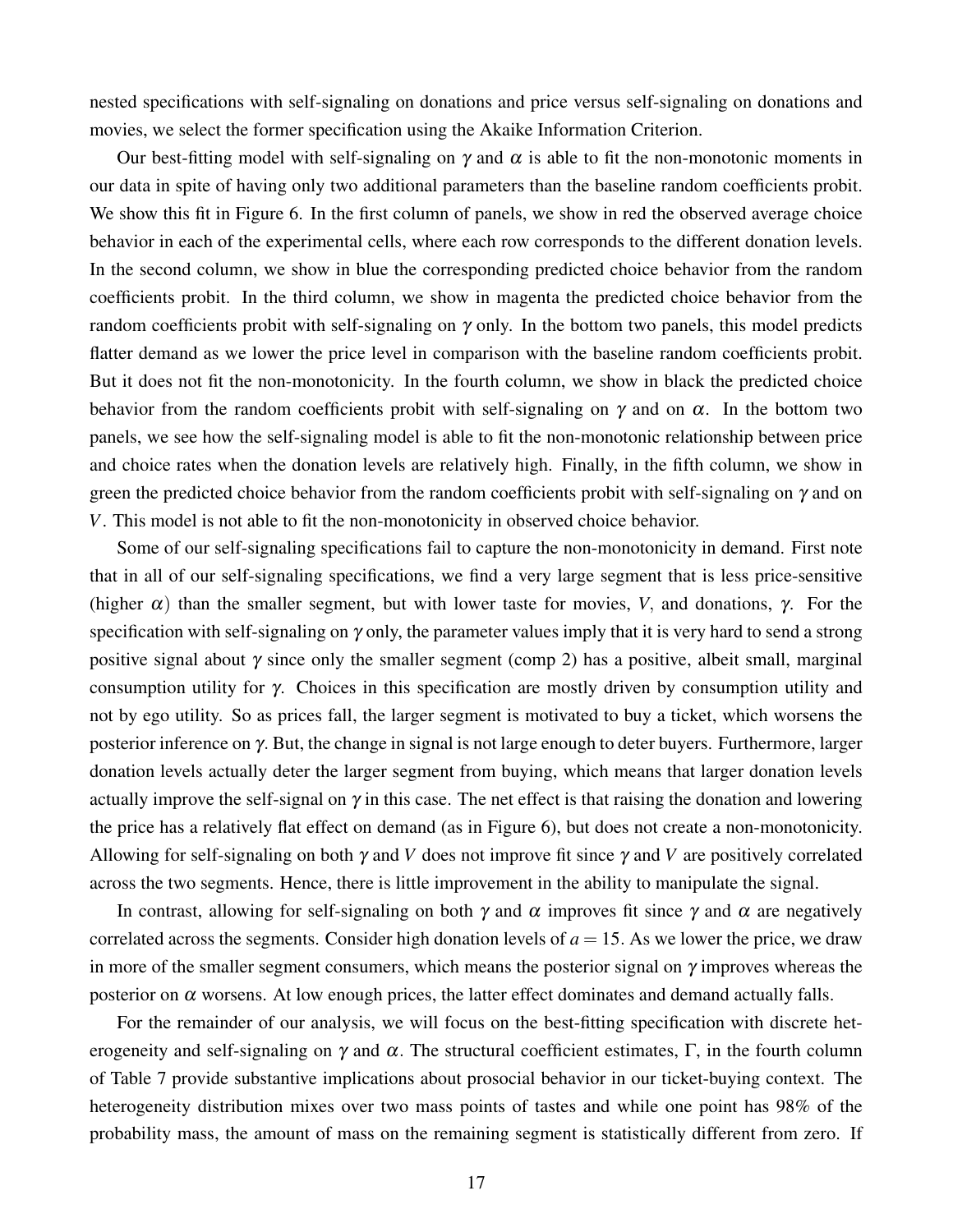we interpret each mass point as a consumer "type," then both types of consumers have negative price sensitivity,  $\alpha$ . So, as one might expect, demand slopes downwards in the absence of self-signaling. The sensitivity to donations,  $\gamma$ , is positive but statistically insignificant for both types of consumers. Interestingly, the larger segment (98%) has a negative and statistically significant taste for movies. More interesting are the large and statistically significant positive diagnostic weights,  $\lambda_{\gamma}$  and  $\lambda_{\alpha}$ . Taken at face value, consumers prefer the self-image of getting consumption utility from donations,  $\lambda_{\alpha} > 0$ . They also value the self-image of being relatively price-insensitive,  $\lambda_{\alpha} > 0$ . These findings are consistent with the formulation in Benabou and Tirole (2006) whereby consumers want to appear to value charity while not appearing to be driven by "greed" (in this case low prices).

Although not reported herein, we also estimated the self-signaling models using a Normal distribution of taste heterogeneity. Using the Akaike Information Criterion to assess relative model fit, we found that the Normal distribution did not fit the data nearly as well as our finite mixture specifications reported above. This is perhaps not surprising since the non-monotonicity in demand plays an important role in identifying the heterogeneity. The symmetry and thin-tailed features of a Normal distribution may limit its ability to fit our data.

### 6.3 Crowding Out and Multiplicity

In this section, we illustrate how prices and donations moderate individual choice behavior under selfsignaling. We also illustrate the potential multiplicity of equilibria. Our analysis focuses on the estimated model parameters from the specification with self-signaling on  $\gamma$  and  $\alpha$ , our best-fitting model from the previous section.

In our model, the demand correspondence is an equilibrium outcome of the self-signaling game. We derive demand by numerically computing the equilibrium beliefs and choice behavior over a grid of 27,217 pairs of donation and price levels:  $a \in [1, 16]$  and  $p \in [20, 100]$ . For each grid point, we compute an equilibrium for each of 1,000 independent random starting values. A concern is that certain solution paths might be difficult to locate numerically. The smoothness and regularity of the model rules out equilibria that are isolated or contain continua of equilibria or branching points (see for instance Borkovsky, Doraszelski, and Kryukov (2008)).<sup>16</sup> The equilibrium demand correspondences plotted in Figure 7 are consistent with the regularity of the model. The lack of gaps in the plotted solution paths makes it unlikely that we are failing to locate entire equilibrium paths since this would require us systematically to find points on one path as opposed to another $^{17}$ .

Figure 7 also illustrates how crowding out in the choice behavior can arise. The choice probability is always decreasing in the price level when  $a = 0$ . Furthermore, at full price,  $p = 100$ , charitable donations increase demand. However, when  $a > 0$ , we observe several upward-sloping regions of demand where

<sup>&</sup>lt;sup>16</sup>The smoothness of the model is established through the derivation of the gradients in Appendix A. Regularity is established for almost all solutions through Sard's Theorem and the fact that the model is continuously differentiable.

<sup>&</sup>lt;sup>17</sup>We are grateful to Ron Borkovsky for his advice on the properties of the equilibrium correspondence of this model.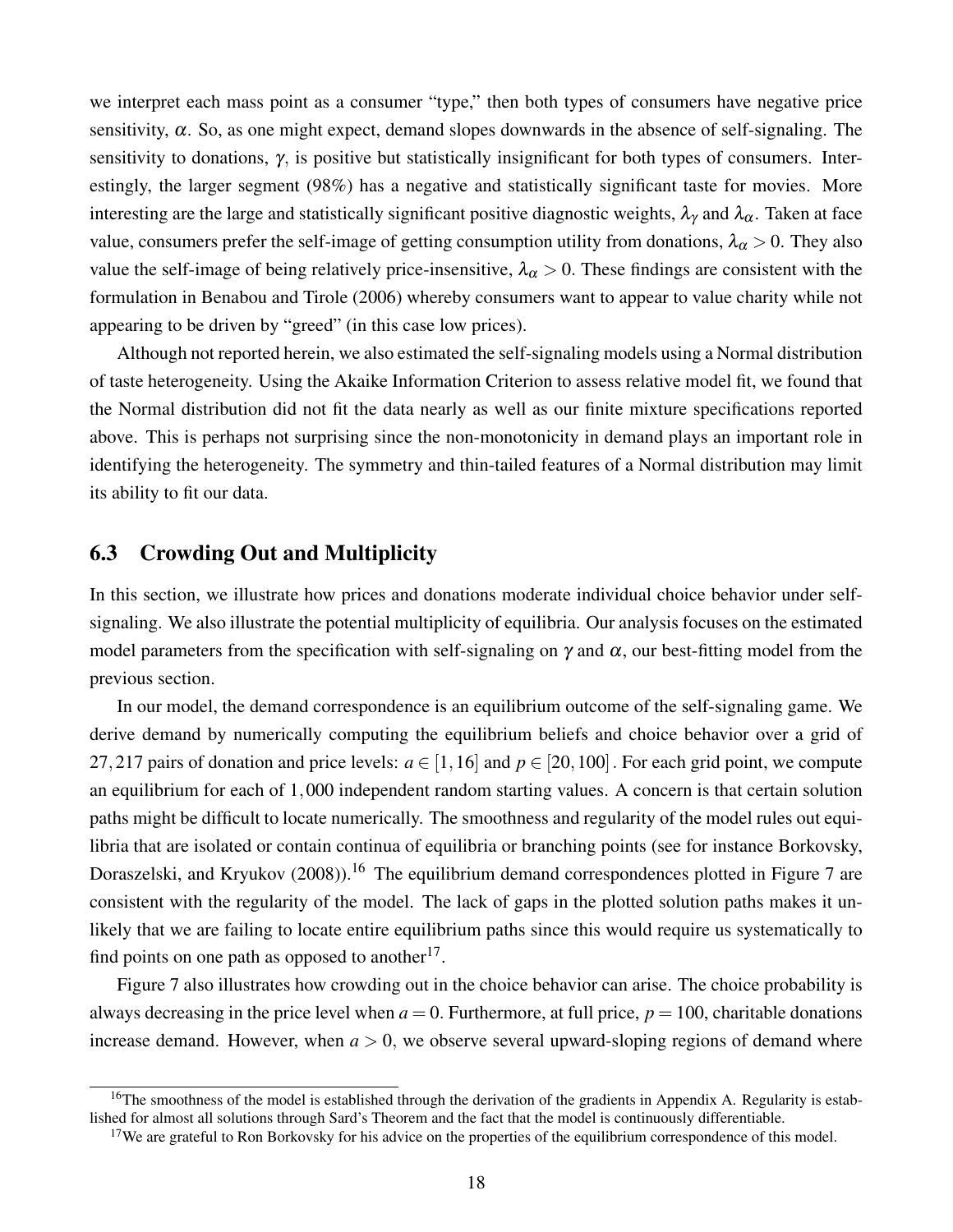the choice probability is increasing in the price level. For instance, suppose we compare the campaigns  $(a_1, p_1) = (15, 70)$  and  $(a_2, p_2) = (15, 60)$  which moves us along a region of the demand correspondence that is uniquely defined at each price. The price reduction from campaign one to campaign two is counterproductive. Lowering the price raises the consumption utility since the movie is cheaper in the second campaign. But, the corresponding expected choice probability nevertheless falls from 0.027 to 0.0153. In this example, the decline in ego utility overwhelms the gain in consumption utility. The equilibrium self beliefs for the two campaigns are

$$
\{E(\gamma|15,70,1)=0.077,\ E(\gamma|15,70,0)=0.0799,\ E(\alpha|15,70,1)=-0.0143,\ E(\alpha|15,70,0)=-0.0393\}
$$

and

 ${E(\gamma|15,60,1) = 4.6151, E(\gamma|15,60,0) = 0.0077, E(\alpha|15,60,1) = -1.6105, E(\alpha|15,60,0) = -0.0143}$ 

for campaigns one and two respectively. Given our estimated diagnostic weights  $\lambda_{\gamma} = 9.5845$  and  $\lambda_{\alpha} = 28.7377$ , the ego returns decline from  $\Delta(15,70) = 0.0268$  to  $\Delta(15,60) = -1.7098$ . For the average consumer who has expected price sensitivity of  $E(\alpha) = -0.0386$ , the 10*RMB* discount only raises her consumption utility by 0.386 and, hence, her total utility declines after the discount. Her consumption utility only rises by The source of this decline is the multi-dimensional heterogeneity in consumer tastes. The price decline draws in a more much more price-sensitive consumer to buy a ticket, which dampens the overall self-signal. Analogous forms of *muddled information* have been studied in the recent theoretical literature on multi-dimensional screening (e.g. Benabou and Tirole (2006); Frankel and Kartik (2014)).

Theoretically, one could find crowding out even if the self-signaling was only on γ. Although not reported herein, we do not find any evidence for crowding out in demand using our empirical estimates for the specification with self-signaling only on γ.

Figure 7 also reveals the potential for multiple equilibria. For some promotion campaigns (e.g.  $a = 10$ ) and  $a = 15$ ), we find that some price levels generate three different sets of equilibrium beliefs and, hence, three equilibrium share levels. This multiplicity confirms the importance of our MPEC estimator which was set up to select the equilibrium with the highest likelihood corresponding to a given set of structural parameters and a given observed promotional offer. For instance, when  $p = 25.5$  RMB and  $a = 16$ , we find 3 equilibrium share levels: 0.039, 0.034 and 0.0178.

#### 6.3.1 The non-fungibility of Promotion Money

The structural estimates also point towards an interesting non-fungibility of promotional funds. By revealed preference, we would typically expect a discount to be preferred to an equal-sized donation since the consumer could always donate the total amount of the discount to charity. However, once we account for ego utility, there may be promotional states in which an incremental donation might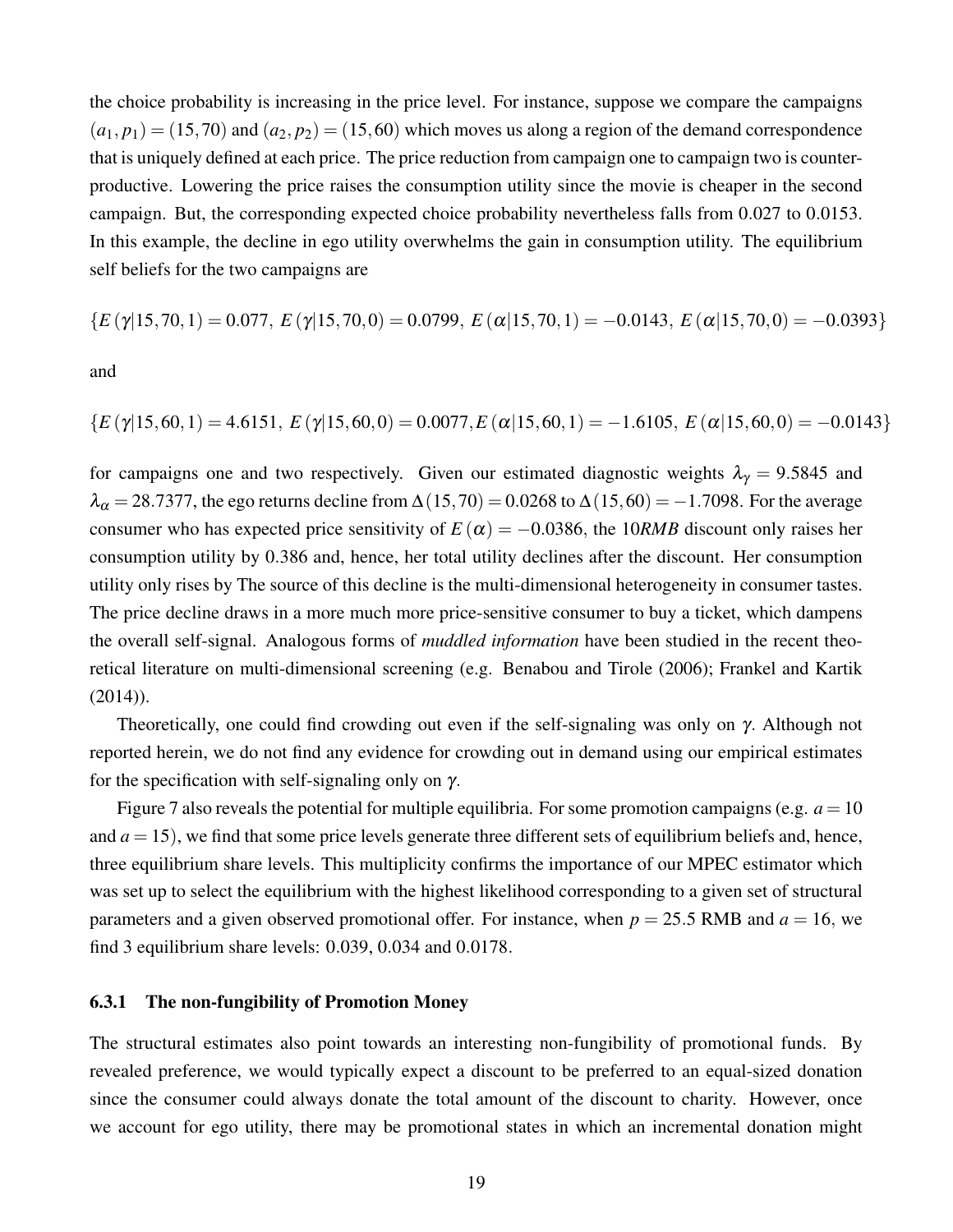be preferred to an equal-sized incremental discount. We explore this issue by looking at the optimal promotional campaign design under different firm objectives: profit maximization and charitable funds maximization.

The multiplicity of equilibria complicates our counterfactual analysis of promotion campaigns. Insample, our MPEC estimator selects the equilibrium with the highest likelihood. But, out-of-sample, we do not observe consumer choices. So we experiment with three different equilibrium selection rules<sup>18</sup>. Let  $\mathscr{D}(a, p)$  denote the set of equilibrium posterior beliefs corresponding to a given price level p and donation level *a*. Our first selection rule is intended to capture the spirit of our MPEC estimator which selected the equilibrium in-sample with the highest-likelihood. Since we do not observe choices out-ofsample, we simulate them from our model. The selection rule is as follows:

$$
\delta(a,p) = \underset{\delta \in \mathcal{D}(a,p)}{\operatorname{argmax}} \left\{ \hat{\ell}(\Gamma, \delta | a, p) \right\} \tag{9}
$$

where

$$
\hat{\ell}(\Gamma,\delta|a,p) = \frac{1}{R} \sum_{r=1}^{R} \sum_{h=1}^{H} \left\{ y^{h,r} \log \left( Pr\left( y=1|a,p;\delta \right) \right) + \left( 1 - y^{h,r} \right) \log \left( 1 - Pr\left( y=1|a,p;\delta \right) \right) \right\}
$$
\n
$$
\xrightarrow[R \to \infty]{} \Pr(y=1|a,p;\delta) \log \left( Pr\left( y=1|a,p;\delta \right) \right) + \left( 1 - Pr\left( y=1|a,p;\delta \right) \right) \log \left( 1 - Pr\left( y=1|a,p;\delta \right) \right)
$$

and the out-of-sample choices are drawn as follows:  $y^{h,r} \sim Bernoulli(Pr(y=1|a, p; \delta)$ .

Our second selection rule consists of choosing the most profitable equilibrium from the perspective of the seller:

$$
\delta(a,p) = \underset{\delta \in \mathcal{D}(a,p)}{\operatorname{argmax}} \{ p \times Pr(y=1|a,p;\delta) \}.
$$
 (10)

Our third selection rule consists of choosing the equilibrium with the highest surplus from the perspective of the consumer:

$$
\delta(a, p) = \underset{\delta \in \mathcal{D}(a, p)}{\operatorname{argmax}} E\left\{ \max(U) \right\} \tag{11}
$$

where *U* is defined as in 1.

On our grid of 27,217 pairs of prices and donation levels, the profit and consumer surplus criteria select the same equilibrium in 98.4% of the cases. The consumer surplus and likelihood criteria select the same equilibrium in 100% of the cases. Hereafter, we use the likelihood selection criterion. For those points on the grid that coincide with our observed price and donations levels in-sample, the likelihood criterion selects the same equilibrium as the MPEC estimate in 100% of the cases.

<sup>&</sup>lt;sup>18</sup>The nearest-neighbor approach in Aguirregabiria (2011) is not well-suited to our setting since the nature of our counterfactuals does not provide an obvious "factual" equilibrium to use as a base case.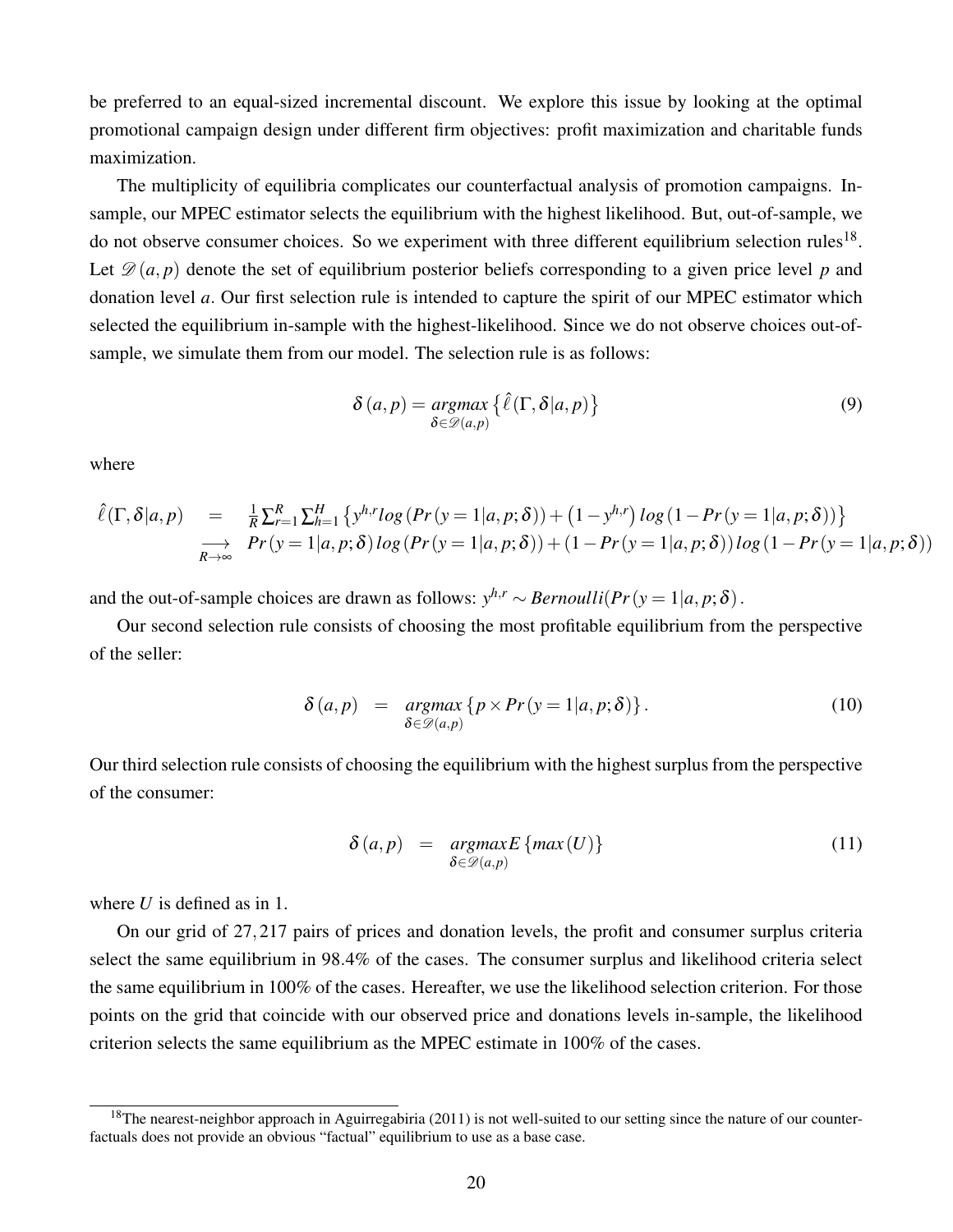Suppose the firm's objective consists of optimizing expected revenues:

$$
(p^*, a^*) = \underset{p, a}{\text{argmax}} \{ p \times \Pr(y = 1 | a, p) \}.
$$
 (12)

If we restrict donations to be zero,  $a = 0$ , then revenues are maximized at  $p^* = 20.5$  RMB. However, when we allow  $a > 0$ , then revenues are maximized at  $p^* = 36.25$  RMB and  $a^* = 1$ . Interestingly, these results suggest that donations are not incompatible with revenue goals since a firm can increase its profits by using a small donation and raising its price. We can see this result in Figure 8, which plots the expected equilibrium revenue per customer for several alternative promotional campaigns. Recall from Figure 7 that for a low donation level like  $a = 1$ , the dampening of the self-signal does not start to crowd out demand until prices fall below 30 RMB, allowing the firm to benefit from a small donation.

Suppose instead the firm's objective consists of optimizing the total expected charitable funds raised through ticket sales:

$$
(p^*, a^*) = \underset{p, a}{\operatorname{argmax}} \{ a \times \Pr(y = 1 | a, p) \}.
$$
 (13)

Figure 9 plots the expected equilibrium charitable funds per customer under several campaign scenarios. Once again we see the effects of crowding out. At higher price levels, a price reduction can increase the expected charitable funds collected. However, large decreases in price can start to become counterproductive and crowd out demand. For large donation levels like  $a = 15$ , there is a discontinuous jump in the charitable revenues due to the backward-bending solution path we traced out in Figure 7. As a result, the charitable funds-maximizing prosocial campaign sets the price at  $p^* = 20$  RMB and donations at  $a^* = 16$ . Therefore, the combination of a large donation and large discount is effective at raising funds for the charitable campaign.

These counterfactuals illustrate some of the economic implications of self-signaling for the design of a cause marketing campaign. For a firm that seeks to raise money for charity, large discounts and large donations can be very effective. However, for a firm trying to generate revenues, a small donation can improve revenues when bundled with higher prices.

# 7 Conclusions

In a large-scale, cause marketing field experiment, we find that the combination of promotional discounts and charitable donations can reduce demand for the underlying product. Our evidence supports a theory of self-signaling whereby consumers are partially motivated to buy the product to derive a warm-glow feeling from supporting the cause. The crowding out of demand arises when price discounts dampen the self-signal of altruistic motivation. The results provide field evidence of ego utility as a determinant of consumer choices.

We quantify the self-signaling both with an attitudinal survey and with a structural model fit to purchase data. At face value, our structural estimates imply that the average consumer derives utility from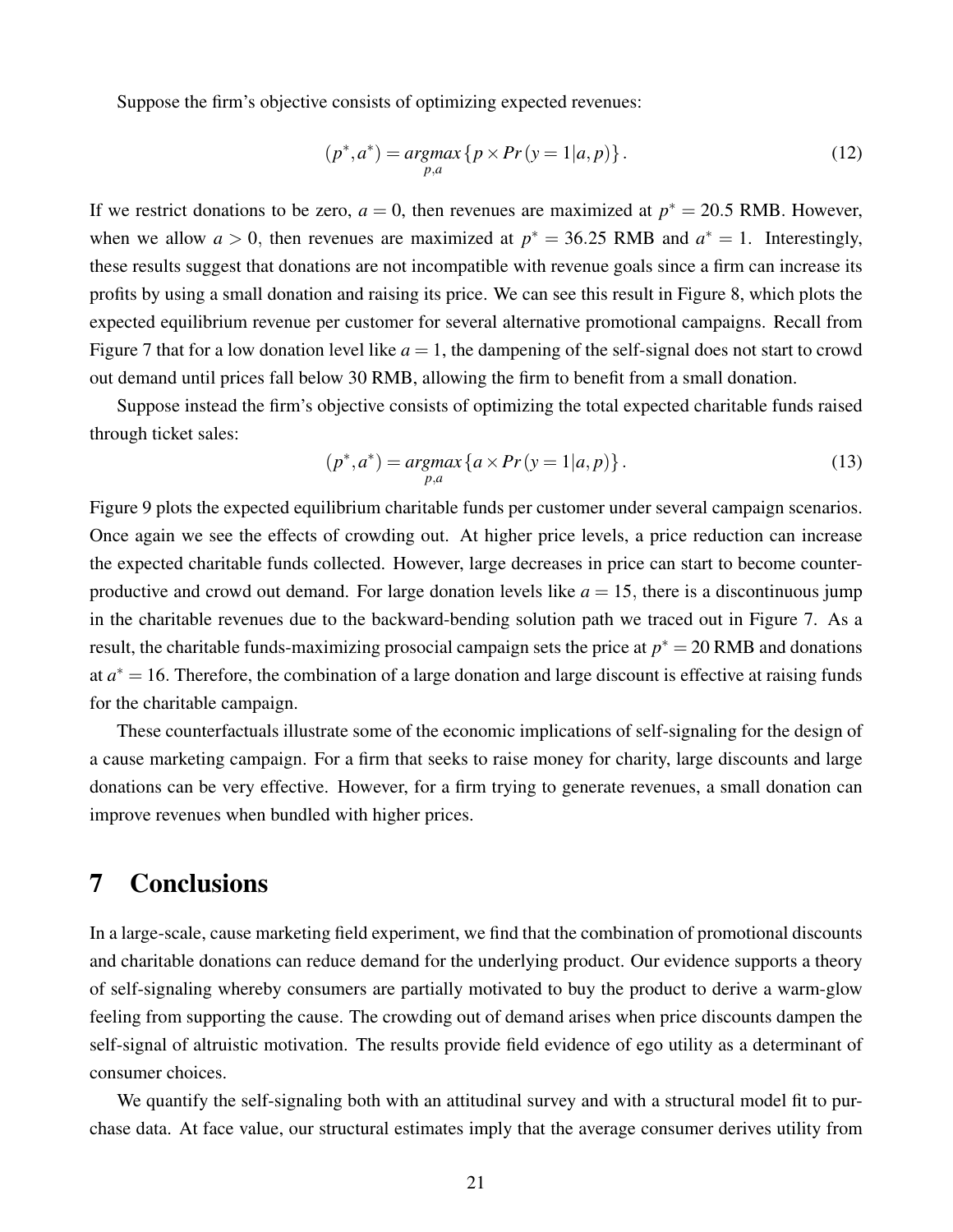the self-perception of valuing charity more than from the actual act of charitable giving. Our findings also contribute to the broader literature on social preferences and the important role of beliefs in understanding consumer preferences in prosocial contexts. In particular, under self-signaling, discounts and donations are not inherently complementary and, over some regions, discounts can offset the demandshifting effects of a donation. Furthermore, counterfactual experiments reveal an incompatibility in the use of discounts and donations when a firm pursues revenue goals as opposed to charitable goals.

Our results pertain to demand for movie tickets, which may be perceived as hedonic goods. It is unclear whether our evidence for self-signaling would generalize to other contexts with more utilitarian goods or neutral goods (Savary, Goldsmith, and Dhar (2014)).

Our study is limited to the immediate effect of self-signaling. An interesting direction for future research would be to explore whether consumers who experience a higher warm-glow feeling today are more likely to engage in a future prosocial behavior. This type of state-dependence might arise if consumers accumulate a prosocial self-image capital stock (Benabou and Tirole (2011)) or if they literally impute their own preferences from past actions (Ariely and Norton (2007)). Gneezy, Imas, Brown, Nelson, and Norton (2012) provide lab evidence that increasing the costs of the self-signal not only increases its diagnostic value, it also increases the likelihood of repeated prosocial behavior. It is possible that a high warm-glow feeling in a cause marketing campaign similar to the one we study increases subsequent prosocial behavior by consumers.

It would also be interesting to study whether consumers value the opportunity to self-signal or, ultimately, prefer to avoid being placed in self-signaling situations. Our respondents had no way to avoid being assigned to the campaign. However, if given the chance, it would be interesting to see whether consumers would opt-out of receiving offers like the ones we study to avoid the pressure of being confronted with a self-signaling opportunity (DellaVigna, List, and Malmendier (2012)).

Finally, our research does not address whether consumers learn about the firm's social preferences based on the cause marketing campaign. Using our parameter estimates, a firm would use a small donation to generate revenues and a large donation to stimulate charitable funds. It would be interesting to analyze the equilibrium implications of consumers having preferences for the firm's social preferences. This scenario would entail a social-signaling game in which the firm uses its campaign to signal its altruism to consumers.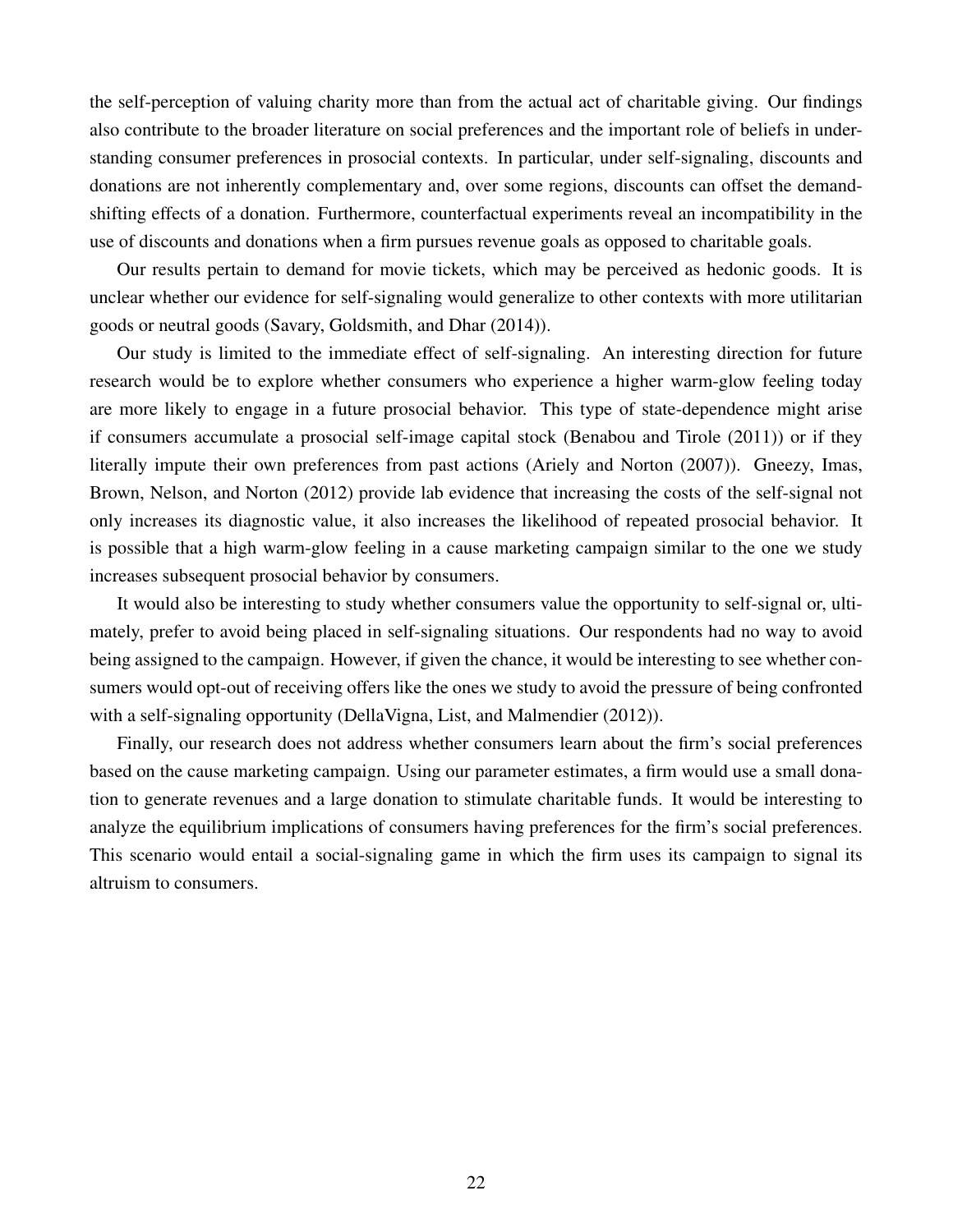# References

- ACKERBERG, D. A. (2003): "Advertising, Learning, and Consumer Choice in Experience Good Markets: An Empirical Examination," *International Economic Review*, 44(3), 1007–1040.
- AGUIRREGABIRIA, V. (2011): "A method for implementing counterfactual experiments in models with multiple equilibria," *Economics Letters*, 114, 190–194.
- ARIELY, D., A. BRACHA, AND S. MEIER (2009): "Doing good or doing well? Image motivation and monetary incentives in behaving prosocially," *American Economic Review*, 99, 544–555.
- ARIELY, D., AND M. I. NORTON (2007): "How actions create not just reveal preferences," *Trends in Cognitive Sciences*, 12, 13–16.
- ARORA, N., AND T. HENDERSON (2007): "Embedded Premium Promotion: Why It Works and How to Make It More Effective," *Marketing Science*, 26, 514–531.
- ARROW, K. J. (1972): "Gifts and Exchanges," *Philosophy and Public Affairs*, 1, 343–362.
- ASHRAF, N., O. BANDIERA, AND K. JACK (2012): "No margin, no mission? A field experiment on incentives for pro-social tasks," *HBS Working Paper*.
- BAJARI, P., J. T. FOX, AND S. P. RYAN (2007): "Linear Regression Estimation of Discrete Choice Models with Nonparametric Distributions of Random Coefficients," *American Economic Review*, 97(2), 459–463.
- BARASCH, A., J. Z. BERMAN, AND D. A. SMALL (2014): "Incentivized Persuaders are Less Effective: Evidence from Fundraising Experiments," *Working Paper*.
- BEM, D. J. (1972): *Advances in Experimental Social Psychology*chap. Self Perception Theory, pp. 1–62. Academic Press.
- BENABOU, R., AND J. TIROLE (2003): "Intrinsic and Extrinsic Motivation," *Review of Economic Studies*, 70, 489–520.
- (2004): "Willpower and Personal Rules," *Journal of Political Economy*, 112, 848–886.
- (2006): "Incentives and Prosocial Behavior," *American Economic Review*, 96, 1652–1678.
- (2011): "Identity, Morals, and Taboos: Beliefs as Assets," *The Quarterly Journal of Economics*, 126, 805–855.
- BERMAN, J. Z., E. E. LEVINE, A. BARASCH, AND D. A. SMALL (2015): "The Braggart's Dilemma: On the Social Rewards and Penalties of Advertising Prosocial Behavior," *Journal of Marketing Research*, 52, 90–104.
- BERNHEIM, B. D. (1994): "A Theory of Conformity," *Journal of Political Economy*, 102, 841–877.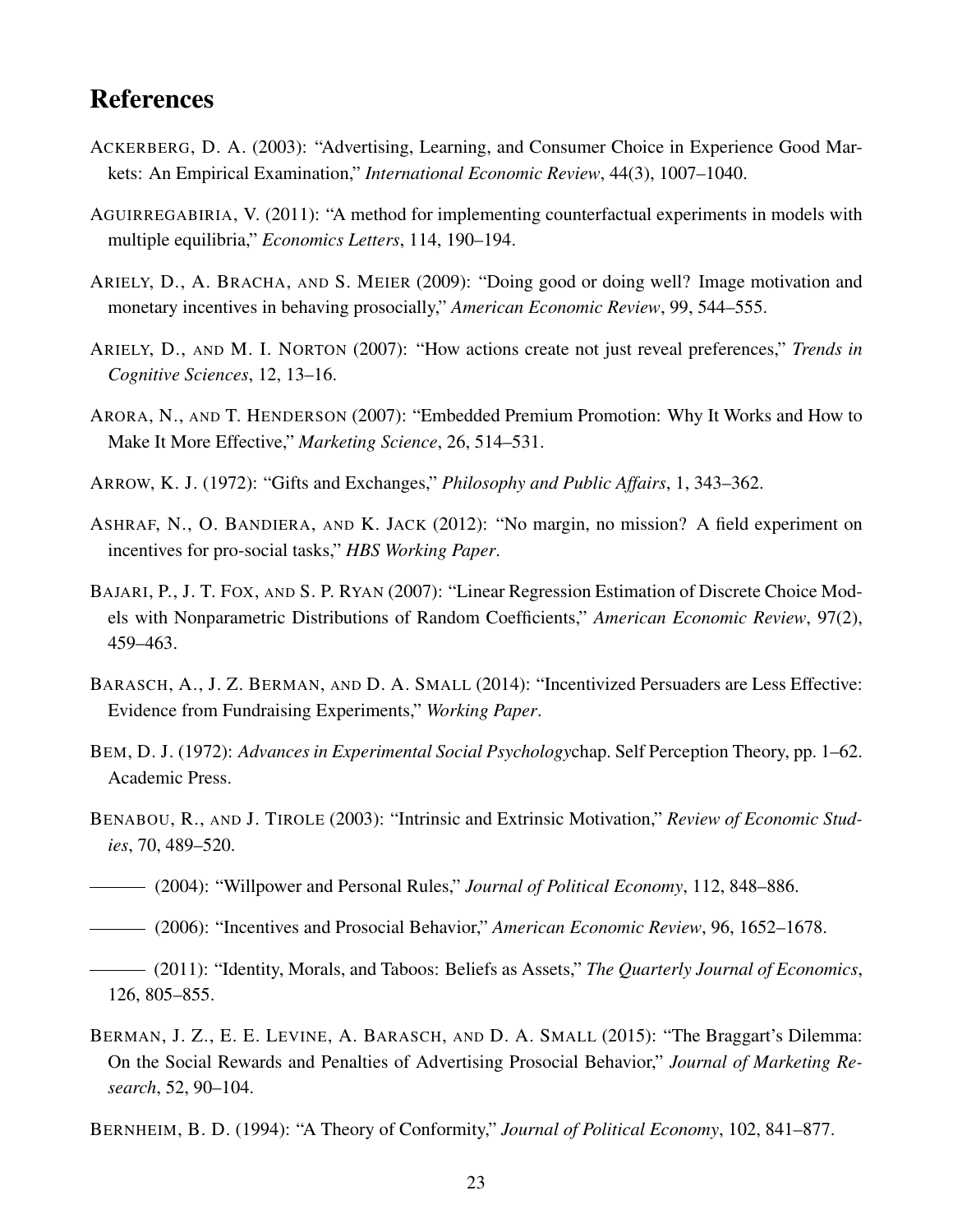- BERNHEIM, D., AND R. THOMADSEN (2005): "Memory and Anticipation," *Economic Journal*, 115, 271–304.
- BLISS, C. J. (1972): "Review of R. M. Titmuss 'The Gift Relationship: From Human Blood to Social Policy'," *Journal of Public Economics*, 1, 162–165.
- BODNER, R., AND D. PRELEC (2002): *Collected Essays in Psychology and Economics*chap. Selfsignaling and diagnostic utility in everyday decision making. Oxford University Press.
- BORKOVSKY, R. N., U. DORASZELSKI, AND Y. KRYUKOV (2008): "A User's Guide to Solving Dynamic Stochastic Games Using the Homotopy Method," *Harvard Institute of Economic Research, Discussion Paper Number 2155*.
- BOWLES, S., AND S. POLANIA-REYES (2012): "Economic Incentives and Social Preferences: Substitutes or Complements?," *Journal of Economic Literature*, 50, 368–425.
- BROCAS, I., AND J. D. CARRILLO (2014): "Dual-process theories of decision-making: A selective survey," *Journal of Economic Psychology*, 41, 45–54.
- CARD, D., S. DELLAVIGNA, AND U. MALMENDIER (2011): "The Role of Theory in Field Experiments," *Journal of Economics Perspectives*, 25, 39–62.
- CRAWFORD, G. S., AND M. SHUM (2005): "Uncertainty and Learning in Pharmaceutical Demand," *Econometrica*, 73(4), 1137–1173.
- DECI, E. L. (1971): "Effects of Externally Mediated Rewards on Intrinsic Motivation," *Journal of Personality and Social Psychology*, 18, 105–115.
- DELLAVIGNA, S., J. A. LIST, AND U. MALMENDIER (2012): "Testing for Altruism and Social Pressure in Charitable Giving," *Quarterly Journal of Economics*, 127, 1–56.
- DENG, C., AND J. GRAZ (2002): "Generating Randomization Schedules Using SAS Programming," *Proceedings of the 27th Annual SAS Users Group International Conference*, http://www2.sas.com/proceedings/sugi27/p267-27.pdf, 267–27.
- DHAR, R., AND K. WERTENBROCH (2012): "Self-Signaling and the Costs and Benefits of Temptation in Consumer Choice," *Journal of Marketing Research*, 49, 15–25.
- ELFENBEIN, D. W., AND B. MCMANUS (2010): "A Greater Price for a Greater Good? Evidence That Consumers Pay More for Charity-Linked Products," *American Economic Journal: Economic Policy*, 2, 28–60.
- ERDEM, T., AND M. P. KEANE (1996): "Decision-Making Under Uncertainty: Capturing Dynamic Brand Choice Processes in Turbulent Consumer Goods Markets," *Marketing Science*, 15(1), 1–20.

FRANKEL, A., AND N. KARTIK (2014): "Muddled Information," *Working Paper*.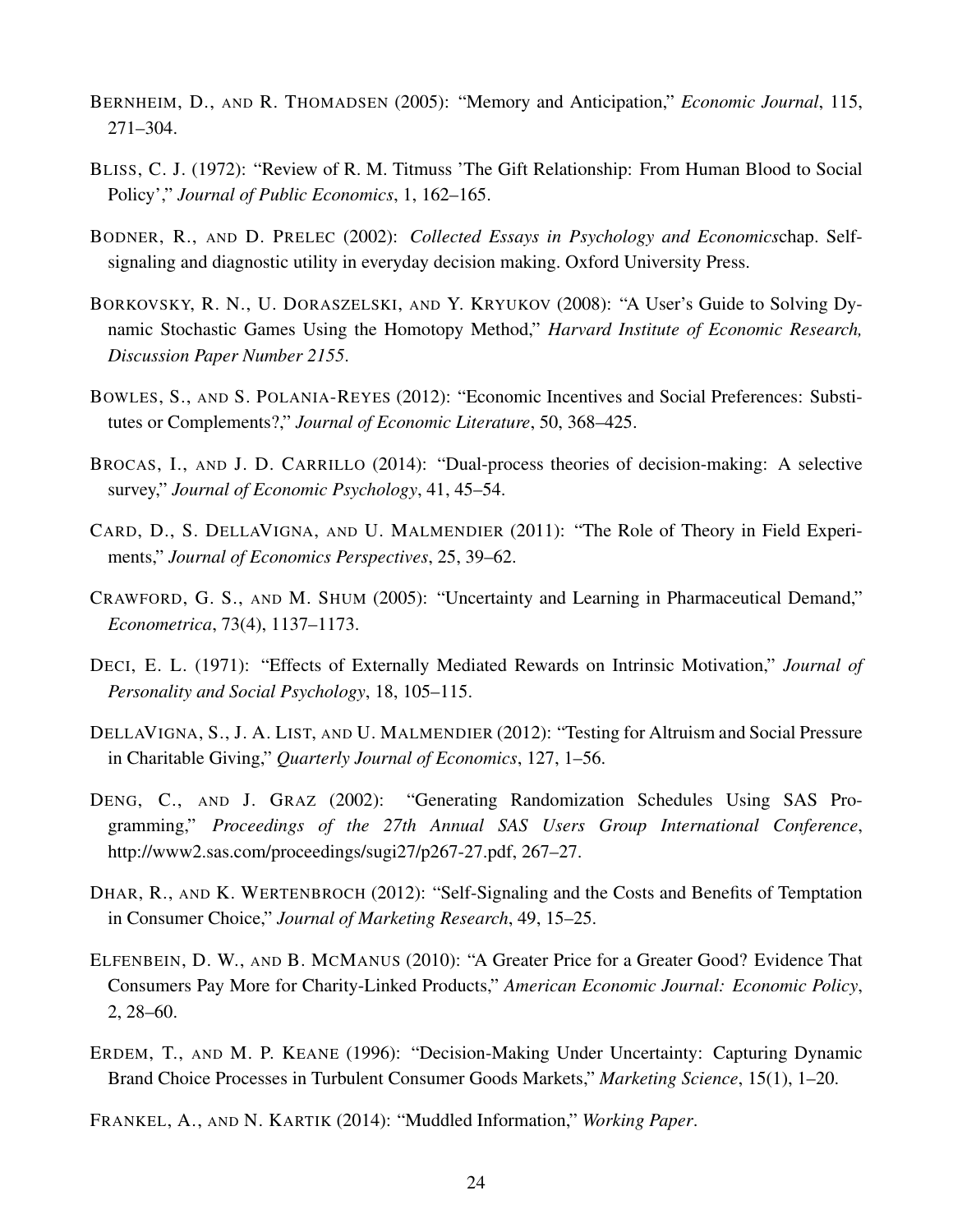- FREY, B. S., AND J. JEGEN (2001): "Motivation Crowding Theory," *Journal of Economic Surveys*, 15, 589–611.
- FREY, B. S., AND F. OBERHOLZER-GEE (1997): "The Cost of Price Incentives: An Empirical Analysis of Motivation Crowding-Out," *American Economic Review*, 87, 746–755.
- FUDENBERG, D., AND D. K. LEVINE (2006): "A Dual Self Model of Impulse Control," *American Economic Review*, 96, 1449–1476.
- GLAZER, A., AND K. A. KONRAD (1996): "A Signaling Explanation for Charity," *The American Economic Review*, 86, 1019–1028.
- GNEEZY, A., U. GNEEZY, G. RIENER, AND L. NELSON (2012): "Pay-what-you-want, identity, and self-signaling in markets," *Proceedings of the National Academy of Sciences*, 109, 7236–7240.
- GNEEZY, A., A. IMAS, A. BROWN, L. D. NELSON, AND M. I. NORTON (2012): "Paying to Be Nice: Consistency and Costly Prosocial Behavior," *Management Science*, 58, 179–187.
- GNEEZY, U., S. MEIER, AND P. R. BIEL (2011): "When and Why Incentives Don't Work to Modify Behavior," *Journal of Economic Perspectives*, 25, 191–210.
- GNEEZY, U., AND A. RUSTICHINI (2000): "Pay enough or don't pay at all," *Quarterly Journal of Economics*, 115, 791–810.
- HARUVY, E., AND P. T. P. LESZCZYC (2009): "Bidder motives in cause-related auctions," *International Journal of Research in Marketing*, 26, 324–331.
- KAMENICA, E. (2008): "Contextual Inference in Markets: On the Informational Content of Product Lines," *American Economic Review*, 98, 2127–2149.
- (2012): "Behavioral Economics and Psychology of Incentives," *Annual Review of Economics*, 4, 13.1–13.6.
- KARLAN, D., AND J. A. LIST (2007): "Does Price Matter in Charitable Giving? Evidence from a Large-Scale Natural Field Experiment," *American Economic Review*, 97, 1774–1793.
- KOSCHATE-FISCHER, N., I. V. STEFAN, AND W. D. HOYER (2012): "Willingness to Pay for Cause-Related Marketing: The Impact of Donation Amount and Moderating Effects," *Journal of Marketing Research*, 49, 910–927.
- KOTLER, P., AND K. KELLER (2011): *Marketing Management*. Prentice Hall.
- KÖSZEGI, B. (2006): "Ego Utility, Overconfidence, and Task Choice," *Journal of the European Economic Association*, 4, 673–707.
- LACETERA, N., M. MACIS, AND R. SLONIM (2009): "Will There Be Blood? Incentives and Substitution Effects in Pro-social Behavior," *Working Paper*.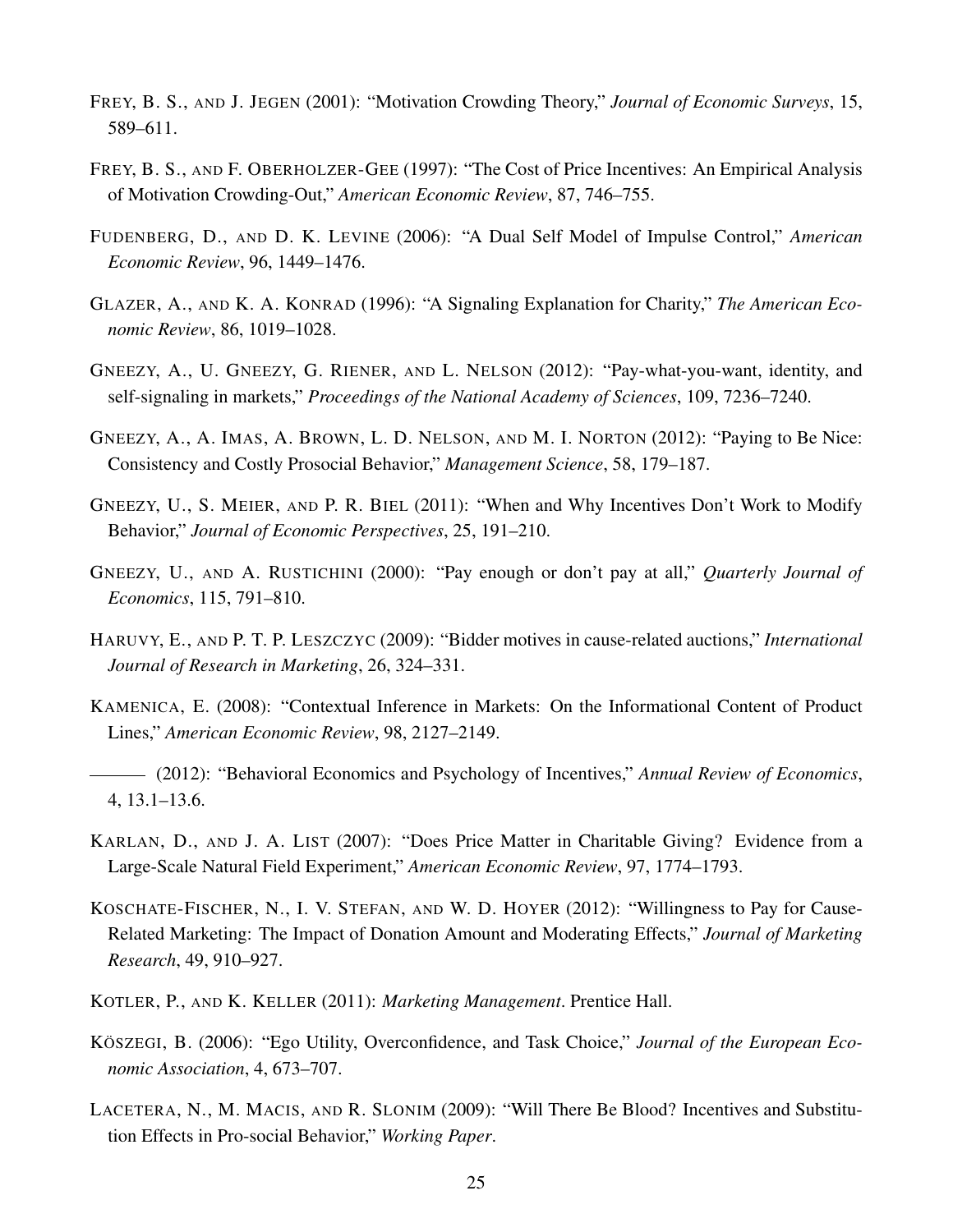- LANDRY, C. E., A. LANGE, J. A. LIST, M. K. PRICE, AND N. G. RUPP (2010): "Is a Donor in Hand Better Than Two in the Bush? Evidence from a Natural Field Experiment," *American Economic Review*, 100, 958–83.
- LEPPER, M. R., AND D. GREENE (eds.) (1978): *The hidden costs of reward: New perspectives on the psychology of human motivation*. Oxford.
- LIST, J. A. (2006): "The Behavioralist Meets the Market: Measuring Social Preferences and Reputation Effects in Actual Transactions," *Journal of Political Economy*, 114, 1–37.
- LIST, J. A., R. P. BERRENS, A. K. BOHARA, AND J. KERKVLIET (2004): "Examining the Role of Social Isolation on Stated Preferences," *American Economic Review*, 94, 741–752.
- MELLSTROM, C., AND M. JOHANNESSON (2008): "Was Titmuss Right?," *Journal of the European Economic Association*, 6, 845–863.
- MIJOVIC-PRELEC, D., L. SHIN, C. CHABRIS, AND S. KOSSLYN (1994a): "When does 'no' really mean 'yes'? A case study in unilateral visual neglect," *Neuropsychologia*, 32, 151–158.
- MIJOVIC-PRELEC, D., L. M. SHIN, C. F. CHABRIS, AND S. M. KOSSLYN (1994b): "When does "no" really mean "yes"? A case study in unilateral visual neglect," *Neuropsychologica*, 32, 151–158.
- MOBIUS, M. M., M. NIEDERLE, AND P. NIEHAUS (2014): "Managing Self-Confidence," *Working Paper*.
- PESSEMIER, E. A., A. C. BEMMAOR, AND D. M. HANSSENS (1977): "Willingness to Supply Human Body Parts: Some empriical results," *The Journal of Consumer Research*, 4, 131–140.
- PRELEC, D. M., AND D. PRELEC (2010): "Self-deception as self-signalling: a model and experimental evidence," *Philosophical Transactions of the Royal Society of London*, 365, 227–240.
- QUATTRONE, G., AND A. TVERSKY (1984): "Causal versus diagnostic contingencies: On selfdeception and on the voter's illusion," *Journal of Personality and Social Psychology*, 46, 237–248.
- SAVARY, J., K. GOLDSMITH, AND R. DHAR (2014): "Giving Against the Odds: When Tempting AAlternative Increase the Willingness-to-Donate," *Journal of Marketing Research*, forthcoming.
- SHAFIR, E., AND A. TVERSKY (1992): "Thinking through uncertainty: Nonconsequential reasoning and choice," *Cognitive Psychology*, 24, 449–474.
- SOLOW, R. M. (1971): "Blood and Thunder: Review of the Gift Relationship: From Human Blood to Social Policy by Richard M. Titmuss.," *Yale Law Journal*, 80, 1696–1711.
- SU, C.-L. (2014): "Estimating Discrete-Choice Games of Incomplete Information: Simple Static Examples," *Quantitative Marketing and Economics*, forthcoming.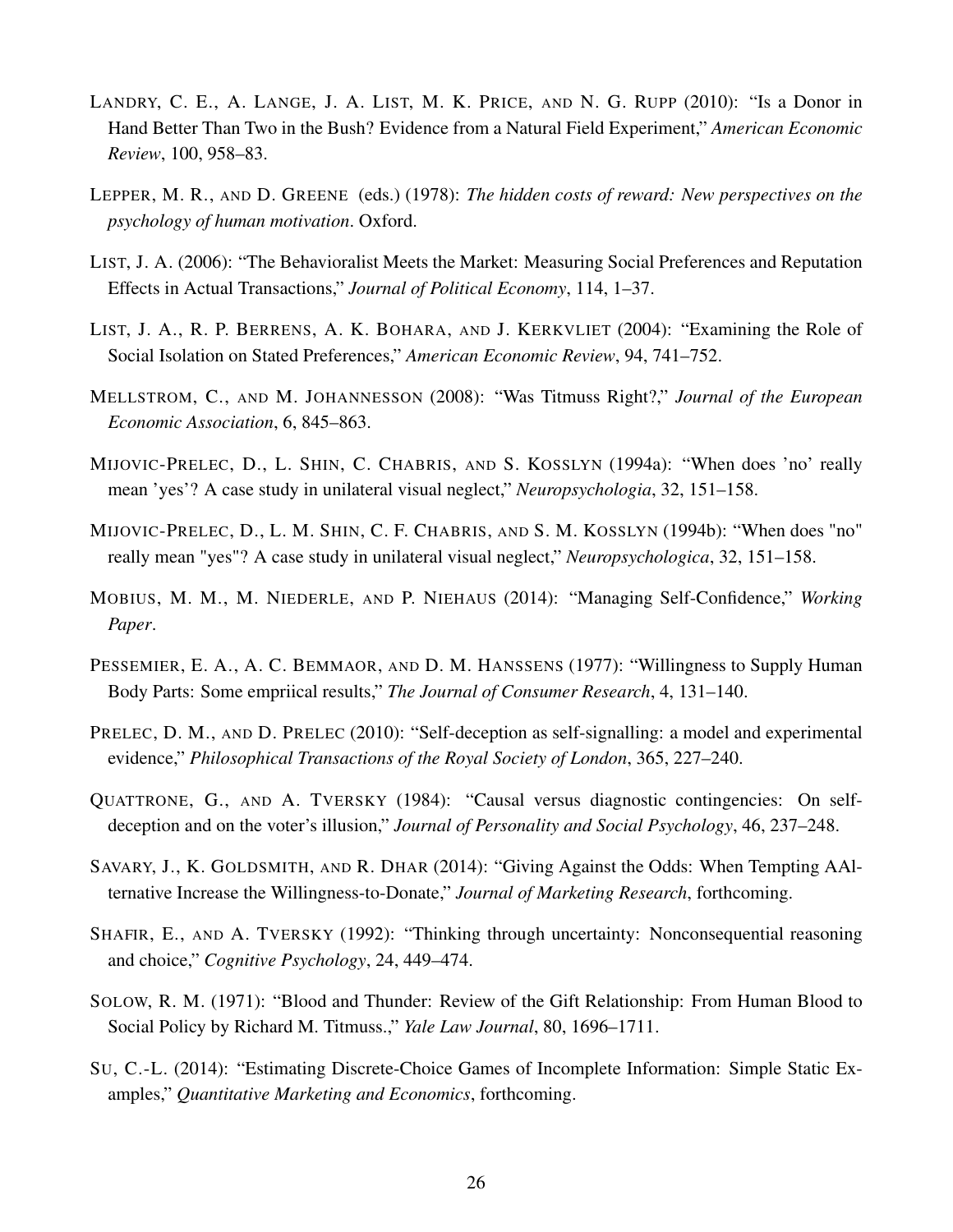- SU, C.-L., AND K. L. JUDD (2012): "Constrained Optimization Approaches to Estimation of Structural Models," *Econometrica*, 80(5), 2213–2230.
- TAMER, E. (2003): "Incomplete Simultaneous Discrete Response Model with Multiple Equilibria," *Review of Economic Studies*, 70, 147–165.
- THALER, R., AND H. SHEFRIN (1981): "An economic theory of self-control," *Journal of Political Economy*, 39, 392–406.
- TITMUSS, R. (1971): *The Gift Relationship: From Human Blood to Social Policy*. Allen and Unwin.
- VARADARAJAN, P. R., AND A. MENON (1988): "Cause-Related Marketing: A Coalignment of Marketing Strategy and Corporate Philanthropy," *Journal of Marketing*, 52, 58–74.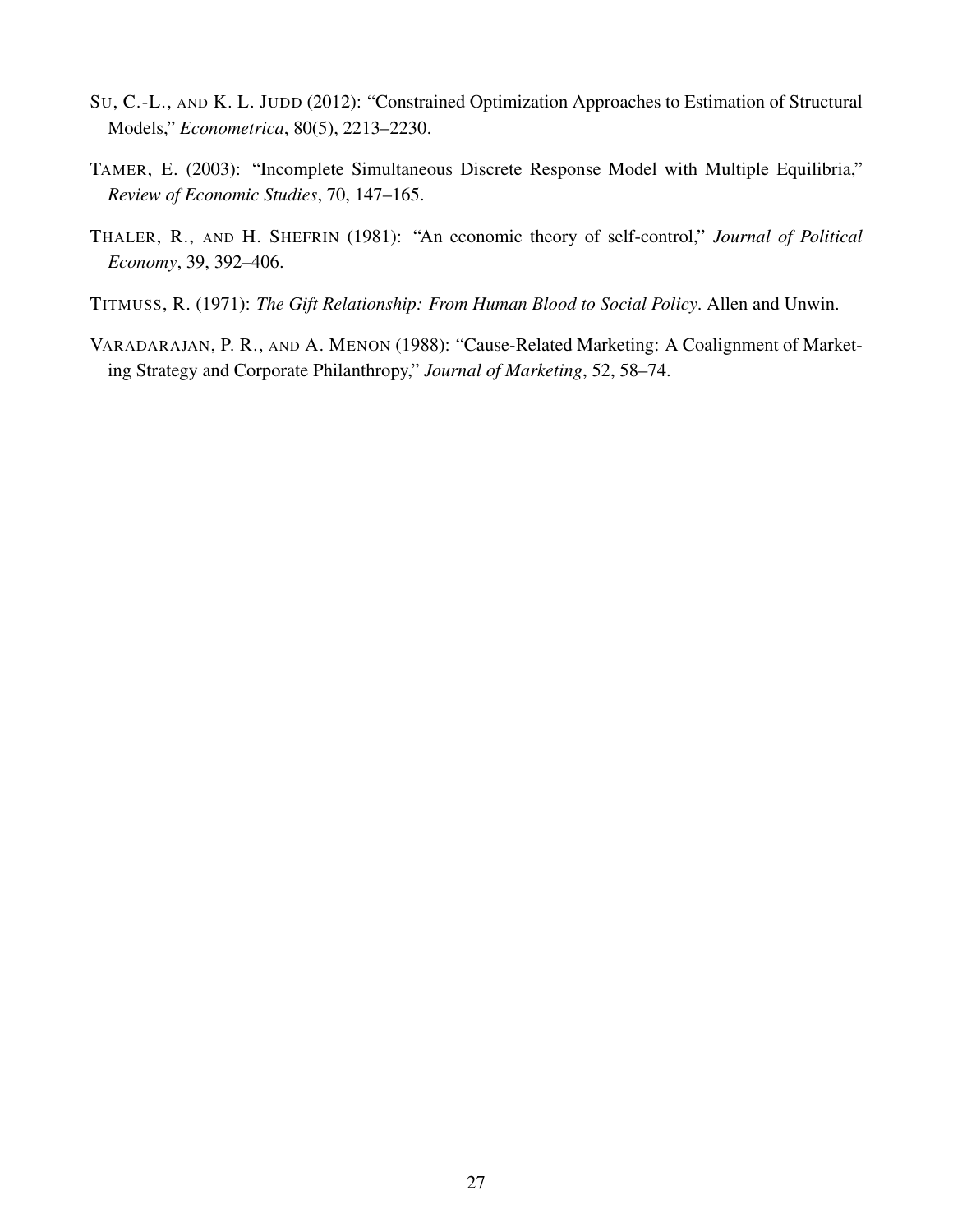| Variable       |                  | Donation (RMB) |     |     |     |     |     |  |  |
|----------------|------------------|----------------|-----|-----|-----|-----|-----|--|--|
| discount (RMB) |                  | 0              | 3   | 6   | 15  | 30  | 36  |  |  |
|                | $\boldsymbol{0}$ | 500            | 500 | 500 | 500 | 500 | 500 |  |  |
|                | 3                | 500            | 500 | 500 | 500 | 500 |     |  |  |
|                | 6                | 500            | 500 | 500 | 500 |     |     |  |  |
|                | 15               | 500            | 500 | 500 |     |     |     |  |  |
|                | 30               | 500            | 500 |     |     |     |     |  |  |
|                | 36               | 500            |     |     |     |     |     |  |  |

Table 1: Experimental Design and Sample Size for Study 1

*Note.* Each cell contains the total number of subjects assigned to the corresponding experimental condition.

| Variable       |    | Donation (RMB) |       |       |       |  |  |  |  |
|----------------|----|----------------|-------|-------|-------|--|--|--|--|
|                |    | $\bf{0}$       | 5     | 10    | 15    |  |  |  |  |
|                | 0  | 700            | 700   | 700   | 700   |  |  |  |  |
| discount (RMB) | 20 | 700            | 1,000 | 1,000 | 1,000 |  |  |  |  |
|                | 35 | 700            | 1,000 | 3,000 | 3,000 |  |  |  |  |
|                | 50 | 700            | 1,000 | 3,000 | 3,000 |  |  |  |  |
|                | 60 | 700            | 1,000 | 3,000 | 3,000 |  |  |  |  |
|                | 75 | 700            |       |       |       |  |  |  |  |

Table 2: Experimental Design and Sample Size for Study 2

*Note.* Each cell contains the total number of subjects assigned to the corresponding experimental condition.

| Variable    | Obs    | Mean     | Std.     | Min      | Max          |
|-------------|--------|----------|----------|----------|--------------|
| purchase    | 30,300 | 0.0229   | 0.150    | $\theta$ |              |
| <b>ARPU</b> | 30,300 | 74.109   | 51.192   | 8.07     | 688.98       |
| <b>MOU</b>  | 30,300 | 633.498  | 611.451  |          | 5647         |
| <b>SMS</b>  | 30,300 | 365.028  | 243.656  | 0        | 3099         |
| <b>GPRS</b> | 30,300 | 63885.97 | 202239.2 | 34       | $1.22E + 07$ |

Table 3: Summary Statistics

*Note.* Each cell contains the total number of subjects assigned to the corresponding experimental condition.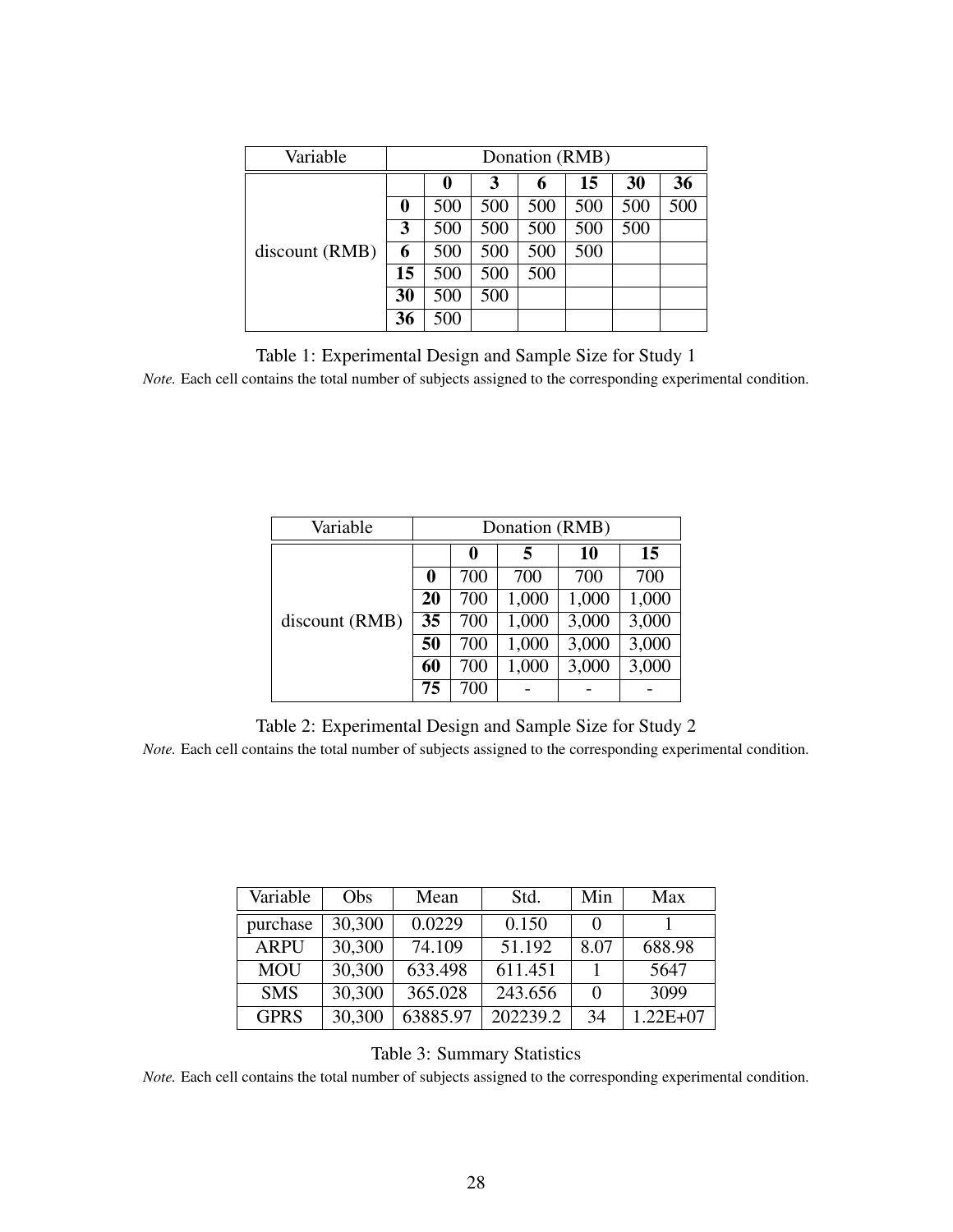| discount | donation | # respondents |
|----------|----------|---------------|
| 20       | 5        | 25            |
| 20       | 10       | 29            |
| 20       | 15       | 29            |
| 35       | 5        | 26            |
| 35       | 10       | 25            |
| 35       | 15       | 27            |
| 50       | 5        | 23            |
| 50       | 10       | 27            |
| 50       | 15       | 29            |
| 60       | 5        | 35            |
| 60       | 10       | 27            |
| 60       | 15       | 27            |

Table 4: Survey Response Rate

| Variable       |          | Donation (RMB) |           |           |           |           |           |  |  |  |  |
|----------------|----------|----------------|-----------|-----------|-----------|-----------|-----------|--|--|--|--|
|                |          | $\bf{0}$       | 3         | 6         | 15        | 30        | 36        |  |  |  |  |
|                | $\bf{0}$ | 0.000          | 0.004     | 0.006     | 0.010     | $0.040**$ | $0.046**$ |  |  |  |  |
|                | 3        | 0.006          | $0.016*$  | $0.018*$  | $0.020**$ | $0.044**$ |           |  |  |  |  |
| discount (RMB) | 6        | 0.008          | $0.020**$ | $0.022**$ | $0.024**$ |           |           |  |  |  |  |
|                | 15       | $0.034**$      | $0.032**$ | $0.028**$ | -         |           |           |  |  |  |  |
|                | 30       | $0.062**$      | $0.040**$ |           |           |           |           |  |  |  |  |
|                | 36       | $0.066**$      |           |           |           |           |           |  |  |  |  |

#### Table 5: Experimental Results for Study 1

*Note.* Each cell contains the purchase frequency across subjects in the specific marketing condition.

\*\* Significant at the 1 percent level

\* Significant at the 5 percent level

| Variable       |    |            | Donation (RMB) |            |            |
|----------------|----|------------|----------------|------------|------------|
|                |    | 0          | 5              | 10         | 15         |
| Discount (RMB) | 0  | 0.0000     | 0.0043         | 0.0057     | $0.0114*$  |
|                | 20 | 0.0071     | $0.0170**$     | $0.0200**$ | $0.0240**$ |
|                | 35 | $0.0329**$ | $0.0300**$     | $0.0270**$ | $0.0230**$ |
|                | 50 | $0.0557**$ | $0.0420**$     | $0.0180**$ | $0.0160**$ |
|                | 60 | $0.0600**$ | $0.0480**$     | $0.0170**$ | $0.0140**$ |
|                | 75 | $0.0629**$ |                |            |            |

#### Table 6: Experimental Results for Study 2

*Note.* Each cell contains the purchase frequency across subjects in the specific marketing condition.

\*\* Significant at the 1 percent level

\* Significant at the 5 percent level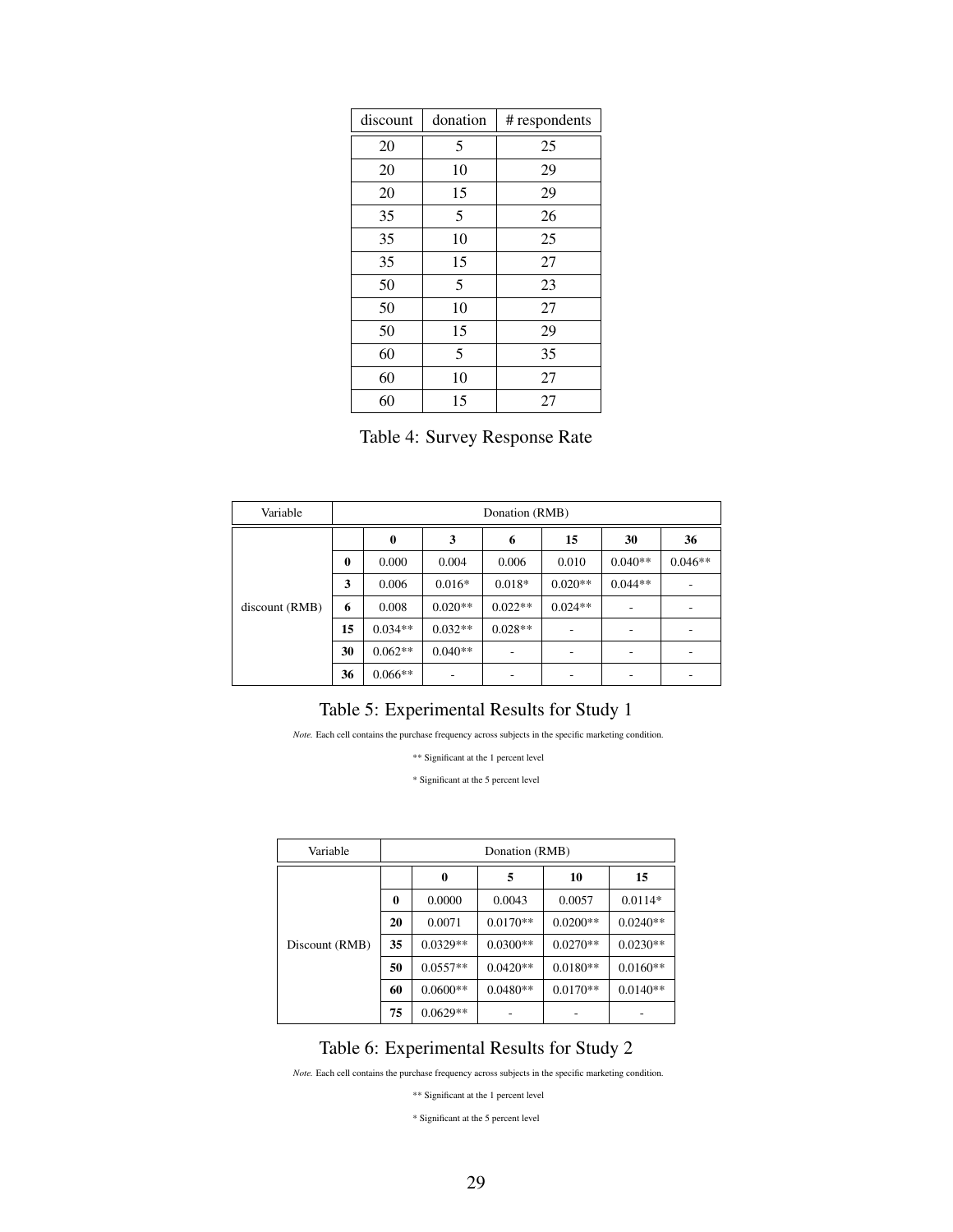

Figure 1: Purchase rate by promotional condition



Figure 2: Purchase rate by promotional condition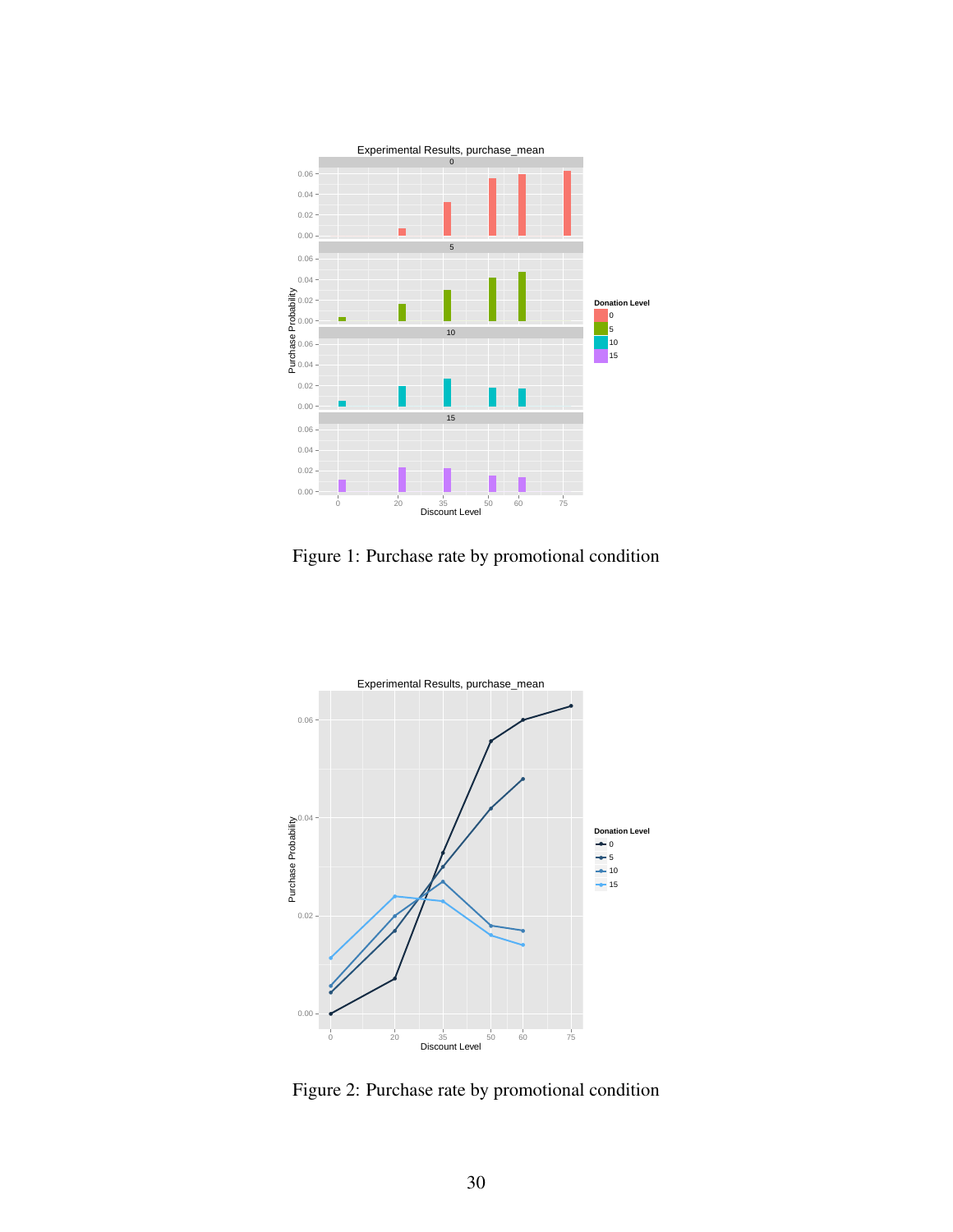

#### Figure 3: Survey Questions for non-purchasers



### Figure 4: Survey Questions for purchasers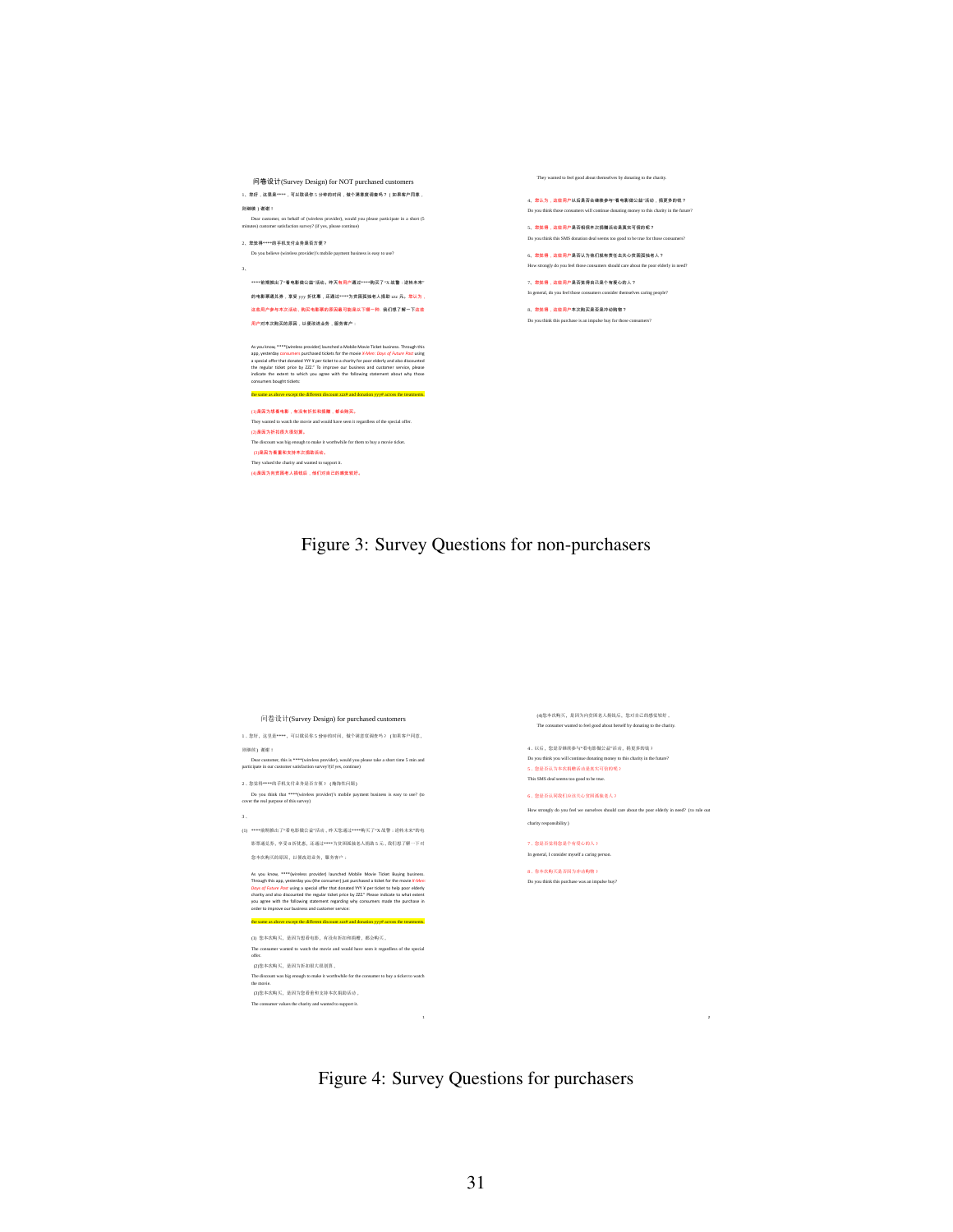



Notes: The left panel reports the average purchase frequencies for each of the 21 campaigns. The right panel reports the average rating of the survey question "I wanted to feel good about myself" as a motivation for buying a ticket corresponding to those campaign cells for which we conducted the survey.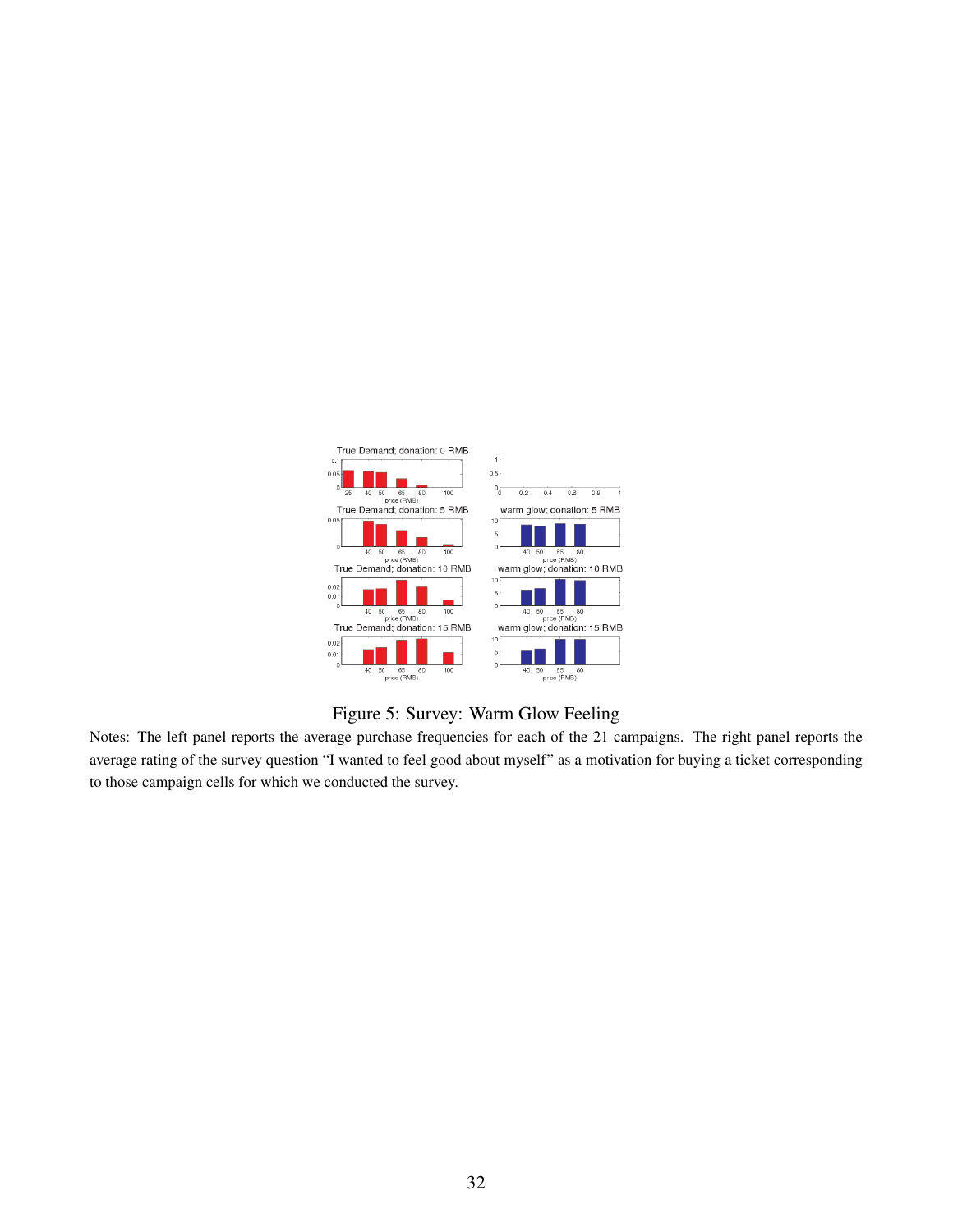|                           | Probit                   | R.C. Probit              |                          | Self-Signaling on $\gamma$ |                          | Self-Signaling on $\gamma$ and $\alpha$ |           | Self-Signaling on $\gamma$ and $V$ |                   |
|---------------------------|--------------------------|--------------------------|--------------------------|----------------------------|--------------------------|-----------------------------------------|-----------|------------------------------------|-------------------|
|                           |                          | comp 1                   | comp 2                   | comp <sub>1</sub>          | comp 2                   | comp <sub>1</sub>                       | comp 2    | comp <sub>1</sub>                  | comp 2            |
| Donation, $\gamma$        | $-0.022$                 | $-0.0827$                | 0.2621                   | $-0.2887$                  | 0.0411                   | 0.0077                                  | 4.6818    | $-0.2887$                          | 0.0411            |
|                           | (0.0031)                 | (0.0208)                 | (0.147)                  | (0.1324)                   | (0.0928)                 | (0.0051)                                | (0.7609)  | (0.116)                            | (0.1111)          |
| Price, $\alpha$           | $-0.0063$                | $-0.0137$                | $-0.114$                 | $-0.0163$                  | $-0.0945$                | $-0.0143$                               | $-1.6336$ | $-0.0163$                          | $-0.0945$         |
|                           | (0.001)                  | (0.004)                  | (0.0432)                 | (0.0022)                   | (0.0204)                 | (0.0011)                                | (0.2969)  | (0.0018)                           | (0.0284)          |
| Intercept, V              | $-1.4373$                | $-1.2218$                | 8.1799                   | $-1.1449$                  | 6.6262                   | $-1.061$                                | 35.1249   | $-1.1449$                          | 6.6262            |
|                           | (0.0581)                 | (0.1644)                 | (3.1617)                 | (0.1152)                   | (1.3899)                 | (0.057)                                 | (7.2856)  | (0.0847)                           | (2.035)           |
| $mixing prob, \omega$     | $\overline{\phantom{a}}$ | 0.981                    |                          | 0.981                      |                          | 0.985                                   |           | 0.981                              |                   |
|                           | $\overline{\phantom{a}}$ | (0.0017)                 | ۰                        | (0.0009)                   |                          | (0.0016)                                |           | (0.0011)                           | $\qquad \qquad -$ |
| $\lambda_{\gamma}$        | $\overline{\phantom{a}}$ | $\overline{\phantom{a}}$ | ۰                        | 7.061                      |                          | 9.5845                                  |           | 0.0739                             |                   |
|                           | $\overline{\phantom{a}}$ | -                        | $\overline{\phantom{m}}$ | (2.8705)                   | ۰                        | (0.2504)                                |           | (0.3702)                           | -                 |
| $\lambda_\alpha$          | $\overline{\phantom{a}}$ | ۰                        | $\overline{\phantom{m}}$ | ۰                          | ۰                        | 28.7377                                 | ۰         |                                    |                   |
|                           | $\overline{\phantom{a}}$ | ۰                        | $\overline{\phantom{m}}$ | ۰                          | ۰                        | (0.0612)                                |           |                                    | ۰                 |
| $\lambda_V$               | $\overline{\phantom{a}}$ | ۰                        | $\qquad \qquad -$        | ۰                          | $\overline{\phantom{a}}$ |                                         | ۰         | 0.2965                             | ۰                 |
|                           |                          |                          |                          |                            |                          |                                         |           | (0.2292)                           |                   |
| $log$ -likelihood, $\ell$ | $-3254.09$               | $-3215.08$               |                          | $-3208.02$                 |                          | $-3203.45$                              |           | $-3208.02$                         |                   |
| AIC                       | 6514.17                  |                          | 6444.16                  | 6432.04                    |                          | 6424.89                                 |           | 6434.04                            |                   |

Table 7: Structural Estimates and Model Fits (finite mixture model of heterogeneity)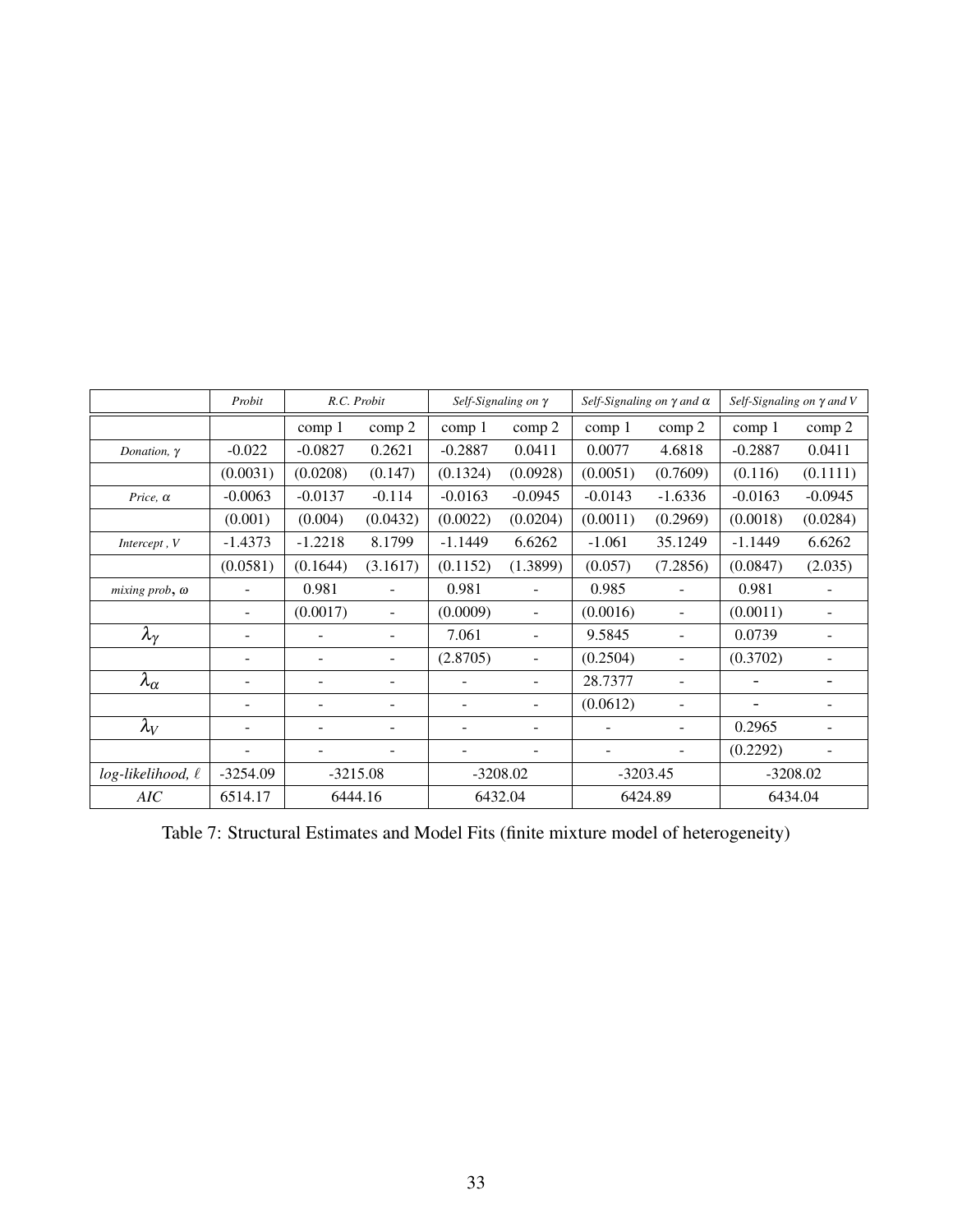



Notes: First column has true shares (red). Columns two through six have predicted shares from R.C. Probit (blue), selfsignaling on γ only (magenta), self-signaling on γ and α (black), self-signaling on γ and *V* (green).



Figure 7: Equilibrium choices under different promotional campaigns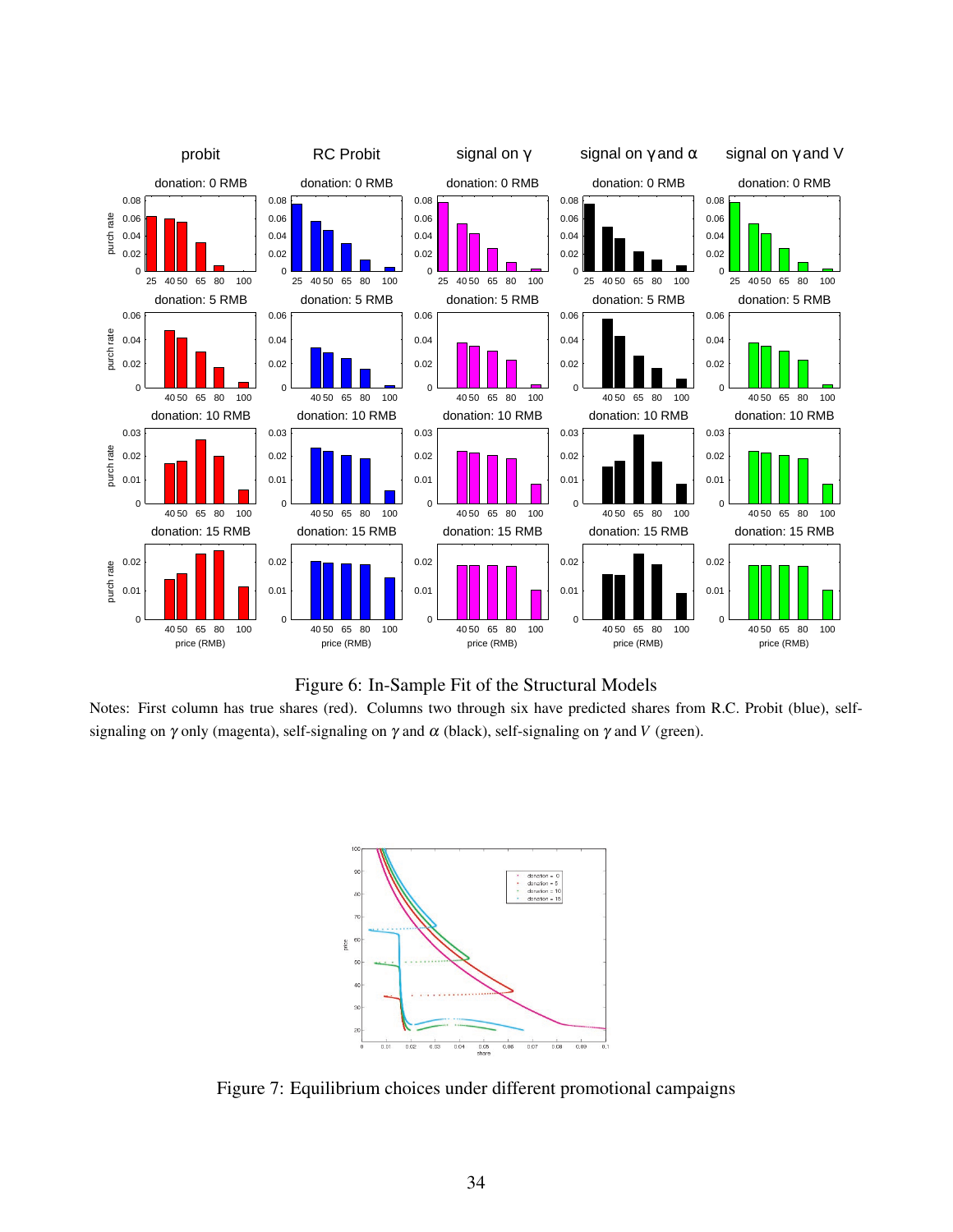

Figure 8: Equilibrium revenues under different promotional campaigns



Figure 9: Equilibrium charitable funds under different promotional campaigns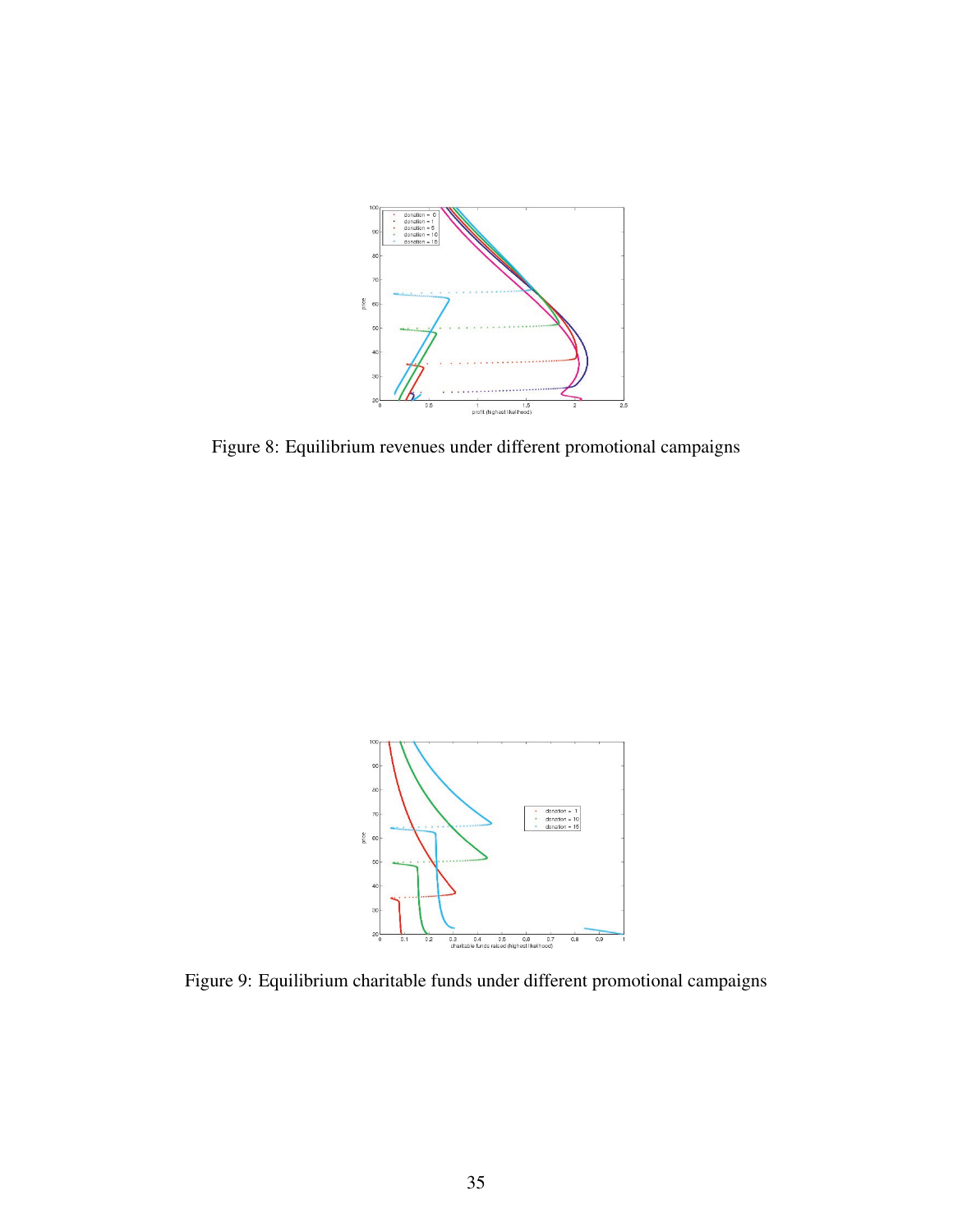# A Appendix: Gradients of the MPEC Estimator

Recall that our MPEC estimator maximizes the log-likelihood function

$$
\ell(\Gamma,\delta)=\sum_{h}\left(y^{h}ln\left(Pr\left(y^{h}=1|p_{t},a_{t};\Gamma,\delta_{t}\right)\right)+\left(1-y^{h}\right)ln\left(1-Pr\left(y^{h}=1|a_{t},p_{t};\Gamma,\delta_{t}\right)\right)\right)
$$

subject to the constraints

$$
G(\delta_{t}) \equiv \left[\begin{array}{c} \delta_{\gamma1t} - \frac{\sum_{k} \gamma^{k} \Phi(u_{t}(\Gamma^{k}, \delta_{t})) \omega^{k}}{\sum_{k} \Phi(u_{t}(\Gamma^{k}, \delta_{t})) \omega^{k}} \\ \delta_{\gamma2t} - \frac{\sum_{k} \gamma^{k} [1 - \Phi(u_{t}(\Gamma^{k}, \delta_{t}))] \omega^{k}}{\sum_{k} [1 - \Phi(u_{t}(\Gamma^{k}, \delta_{t}))] \omega^{k}} \\ \delta_{\alpha1t} - \frac{\sum_{k} \alpha^{k} \Phi(u_{t}(\Gamma^{k}, \delta_{t})) \omega^{k}}{\sum_{k} \Phi(u_{t}(\Gamma^{k}, \delta_{t})) \omega^{k}} \\ \delta_{\alpha2t} - \frac{\sum_{k} \alpha^{k} [1 - \Phi(u_{t}(\Gamma^{k}, \delta_{t}))] \omega^{k}}{\sum_{k} [1 - \Phi(u_{t}(\Gamma^{k}, \delta_{t}))] \omega^{k}} \end{array}\right] = 0
$$

where

$$
Pr\left(y^h = 1 | p_t, a_t; \Gamma, \delta_t\right) = \sum_k \Phi\left(u_t\left(\Gamma^k, \delta_t\right)\right) \omega^k
$$

and

$$
u_t\left(\Gamma^k,\delta_t\right) = V^k + \gamma^k a_t + \alpha^k p_t + \Delta(a_t,p_t,\Lambda)
$$

and

$$
\Delta(a_t, p_t, \Lambda) = \lambda_{\gamma} (\delta_{\gamma 1t} - \delta_{\gamma 2t}) + \lambda_{\alpha} (\delta_{\alpha 1t} - \delta_{\alpha 2t}).
$$

Define  $x_{jt}$  where  $j = 1, ..., J$ . Let  $j \in \{\alpha, \gamma, V\}$ . The gradients of the objective function are

$$
\frac{\partial \ell(\Gamma, \delta)}{\partial \theta_j^i} = \sum_{h} y^h x_{j} \frac{\phi \left( u_t \left( \Gamma^k, \delta_t \right) \right) \omega^i}{\sum_s \Phi \left( u_t \left( \Gamma^k, \delta_t \right) \right) \omega^k} - \sum_{h} \left( 1 - y^h \right) x_{j} \frac{\phi \left( u_t \left( \Gamma^k, \delta_t \right) \right) \omega^i}{\sum_k \left[ 1 - \Phi \left( u_t \left( \Gamma^k, \delta_t \right) \right) \omega^k \right]} \n\frac{\partial \ell(\Gamma, \delta)}{\partial \omega^i} = \sum_{h} y^h \frac{\Phi \left( u_t \left( \Gamma^k, \delta_t \right) \right) - \Phi \left( u_t \left( \Gamma^k, \delta_t \right) \right)}{\sum_s \Phi \left( u_t \left( \Gamma^k, \delta_t \right) \right) \omega^k} - \sum_{h} \left( 1 - y^h \right) \frac{\left( 1 - \Phi \left( u_t \left( \Gamma^k \right) \right) \right) - \left( 1 - \Phi \left( u_t \left( \Gamma^k \right) \right) \right)}{\sum_k \left[ 1 - \Phi \left( u_t \left( \Gamma^k, \delta_t \right) \right) \omega^k \right]} \n\frac{\partial \ell(\Gamma, \delta)}{\partial \lambda_j} = \sum_{h} y^h \left( \delta_{j1t} - \delta_{j2t} \right) \frac{\sum_s \phi \left( u_t \left( \Gamma^k, \delta_t \right) \right) \omega^k}{\sum_s \Phi \left( u_t \left( \Gamma^k, \delta_t \right) \right) \omega^k} - \sum_{h} \left( 1 - y^h \right) \left( \delta_{j1t} - \delta_{j2t} \right) \frac{\sum_s \phi \left( u_t \left( \Gamma^k, \delta_t \right) \right) \omega^k}{\sum_s \left[ 1 - \Phi \left( u_t \left( \Gamma^k, \delta_t \right) \right) \omega^k \right]} \n\frac{\partial \ell(\Gamma, \delta)}{\partial \delta_{jkt}} = \sum_{h \in \mathbb{T} = t} y^h \tau \lambda_{\gamma} \left( -1 \right)^{(2-k)} \frac{\sum_s \phi \left( u_t \left( \Gamma^k, \delta_t \right) \right) \omega^k}{\sum_s \Phi \left( u_t
$$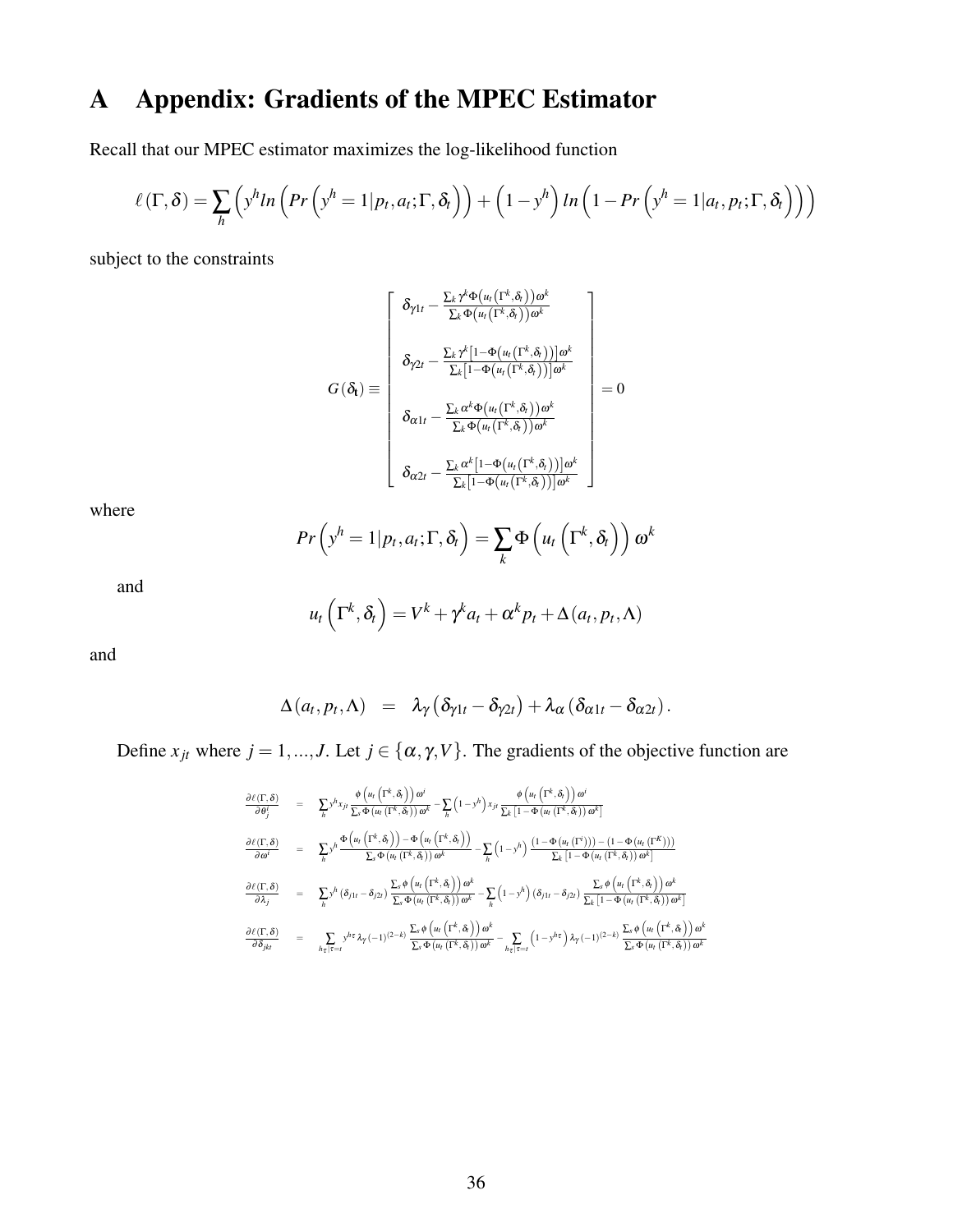### The gradients for the constraints are

$$
\begin{split} &\frac{\partial \sigma_{n1}(\delta_{1})}{\partial \theta_{j}^{i}}=-\frac{\Phi(u_{1}(r^{i},\delta_{1}))\omega^{i}}{2\pi\delta_{1}^{i}}\\ &\frac{\partial \sigma_{n1}(\delta_{1})}{\partial \theta_{j}^{i}}=-\frac{1}{\left[\sum_{k}\Phi(u_{1}(r^{i},\delta_{k}))\omega^{k}\right]^{2}\mathbb{I}_{\{r=r^{i}\}}-\nu_{1}\rho_{n}^{i}\phi(u_{1}(r^{i},\delta_{k}))\omega^{k}\right]^{2}\mathbb{I}_{\{k}\Phi(u_{1}(r^{i},\delta_{k}))\omega^{k}\right]^{2}}\mathbb{I}_{\{k}\Phi(u_{1}(r^{i},\delta_{k}))\omega^{k}\right]^{2}}\\ &\frac{\partial \sigma_{n1}(\delta_{1})}{\partial \theta_{j}^{i}}=-\frac{\left(1-\Phi(u_{1}(r^{i},\delta_{k}))\omega^{k}\right]^{2}\mathbb{I}_{\{r=r^{i}\}}+\nu_{1}\rho_{n}^{i}\phi(u_{1}(r^{i},\delta_{k}))\omega^{k}\right]^{2}\mathbb{I}_{\{k}\Phi(u_{1}(r^{i},\delta_{k}))\omega^{k}\right]^{2}}{\left[\sum_{k}\Phi(u_{1}(r^{i},\delta_{k}))\omega^{k}\right]^{2}}\\ &\frac{\partial \sigma_{n1}(\delta_{1})}{\partial \omega^{i}}=-\frac{\left[\theta_{n}^{i}\Phi(u_{1}(r^{i},\delta_{k}))\omega^{k}\right]^{2}\mathbb{I}_{\{r=r^{i}\}}+\nu_{1}\rho_{n}^{i}\phi(u_{1}(r^{i},\delta_{k}))\omega^{k}\right]^{2}\mathbb{I}_{\{k}\Phi(u_{1}(r^{i},\delta_{k}))\omega^{k}\right]^{2}}{\left[\sum_{k}\Phi(u_{1}(r^{i},\delta_{k}))\omega^{k}\right]^{2}}\\ &\frac{\partial \sigma_{n1}(\delta_{1})}{\partial \omega^{i}}=-\frac{\left[\theta_{n}^{i}\Phi(u_{1}(r^{i},\delta_{k}))\omega^{k}\right]^{2}\mathbb{I}_{\{k}\Phi(u_{1}(r^{i},\delta_{k}))\omega^{k}\right]^{2}}{\mathbb{I}_{\{k}\Phi(u_{1}(r^{i},\delta_{k}))\omega^{k}\right]^{2}}\\ &\frac{\partial \sigma_{n1}(\delta_{1})}{\partial \omega_{n}^{i}}=-\left[\theta_{n
$$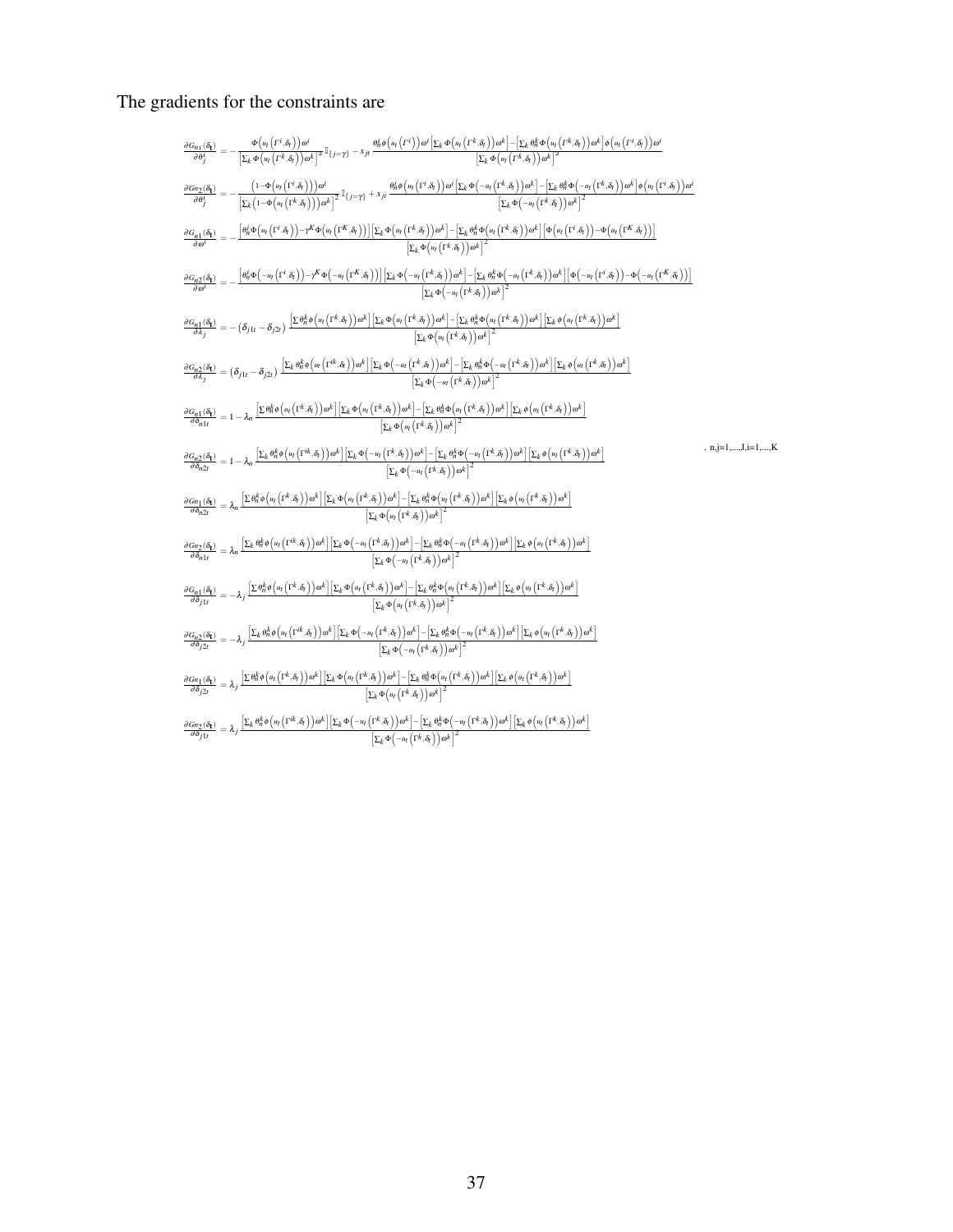# B Survey Results

Below we include some additional survey results that support our baseline theory of self-signaling.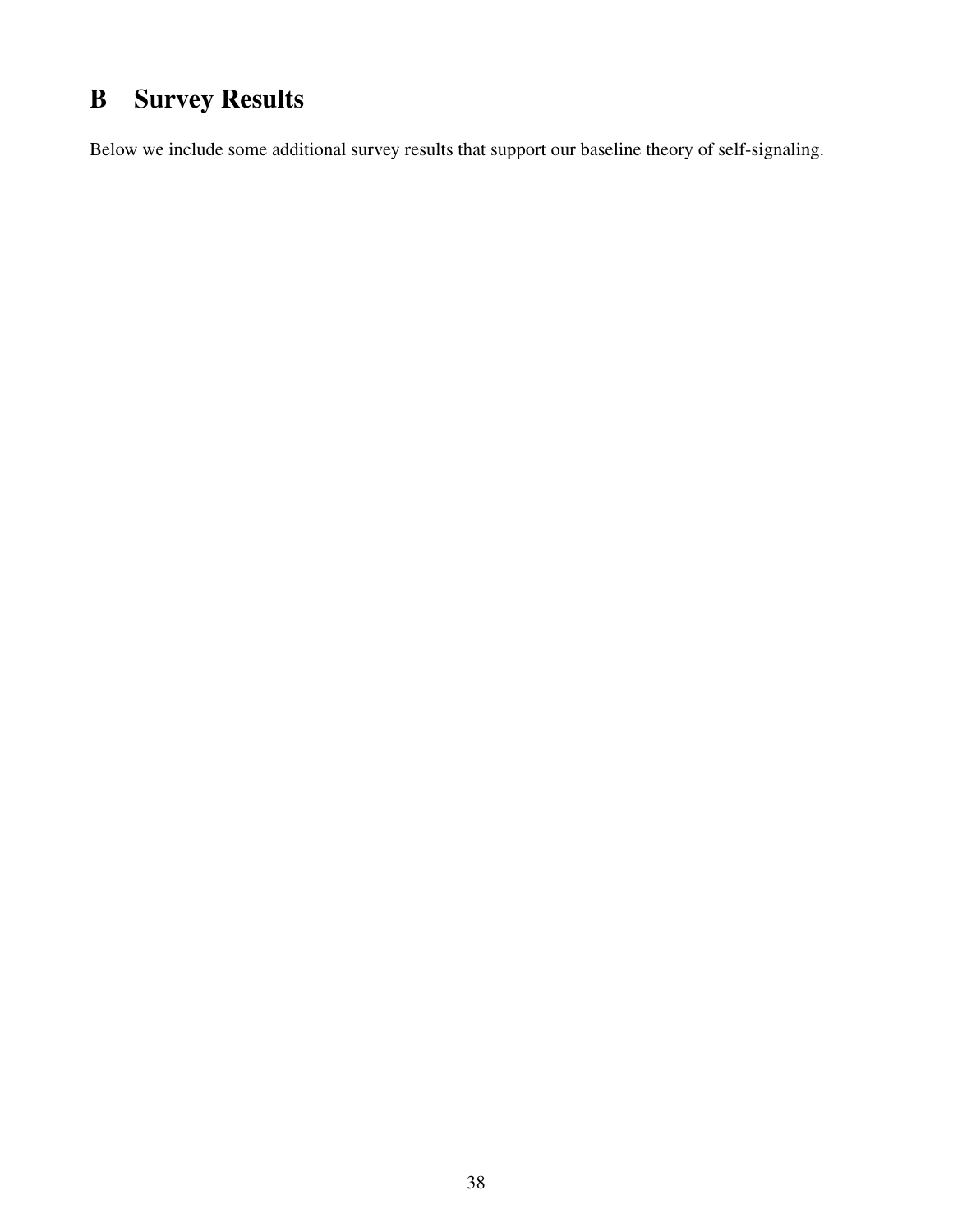



Notes: The left panel reports the average purchase frequencies for each of the 21 campaigns. The right panel reports the average rating of the survey question "the discount was big enough to make it worthwhile for your to buy a movie ticket" as a motivation for buying a ticket corresponding to those campaign cells for which we conducted the survey.



Figure 11: Survey: want to see the movie

Notes: The left panel reports the average purchase frequencies for each of the 21 campaigns. The right panel reports the average rating of the survey question "you wanted to watch the movie" as a motivation for buying a ticket corresponding to those campaign cells for which we conducted the survey.